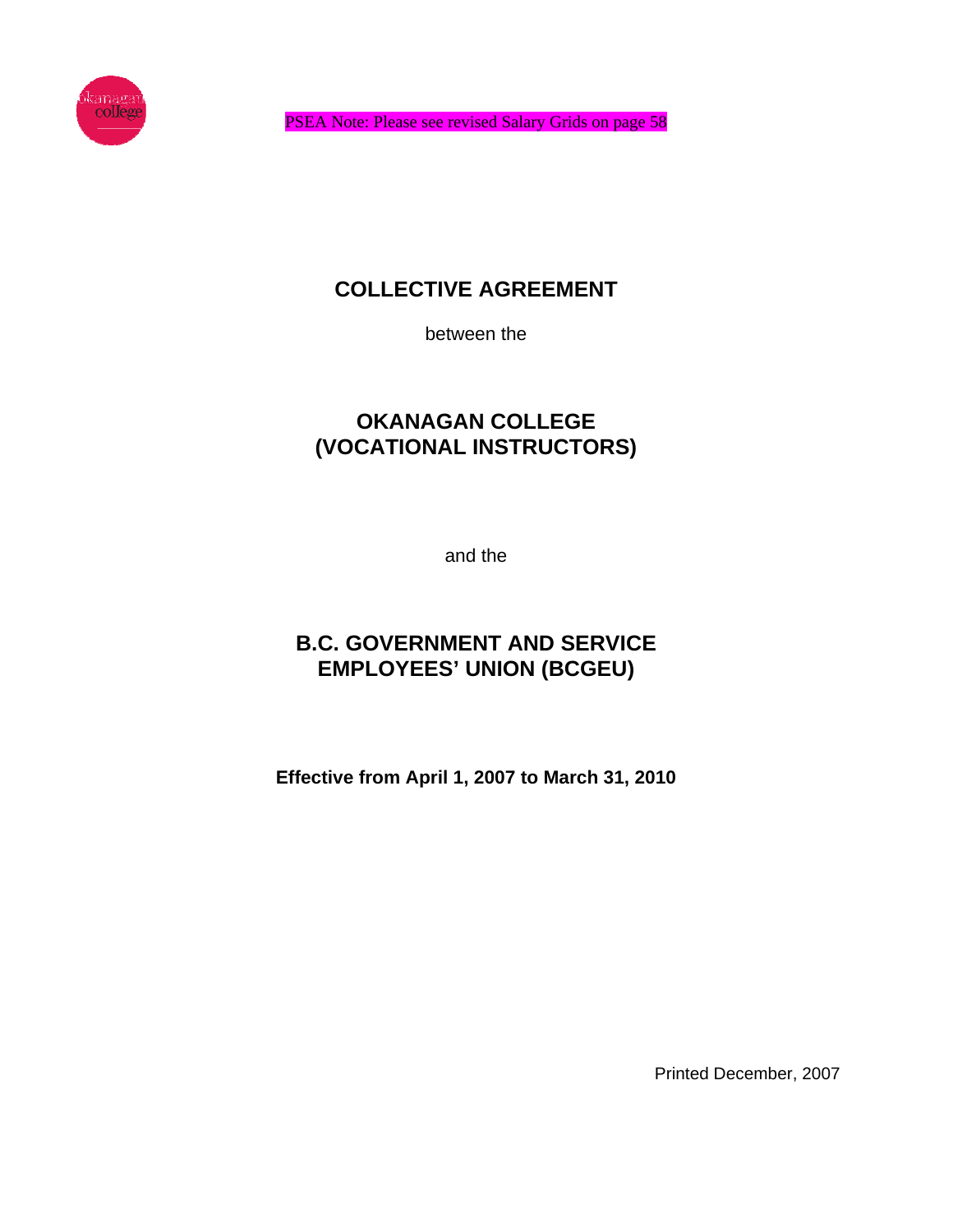# **COLLECTIVE AGREEMENT**

**between the** 

# **OKANAGAN COLLEGE (VOCATIONAL INSTRUCTORS)**

**and the** 

# **B.C. GOVERNMENT AND SERVICE EMPLOYEES' UNION (BCGEU)**

**Effective from April 1, 2007 to March 31, 2010**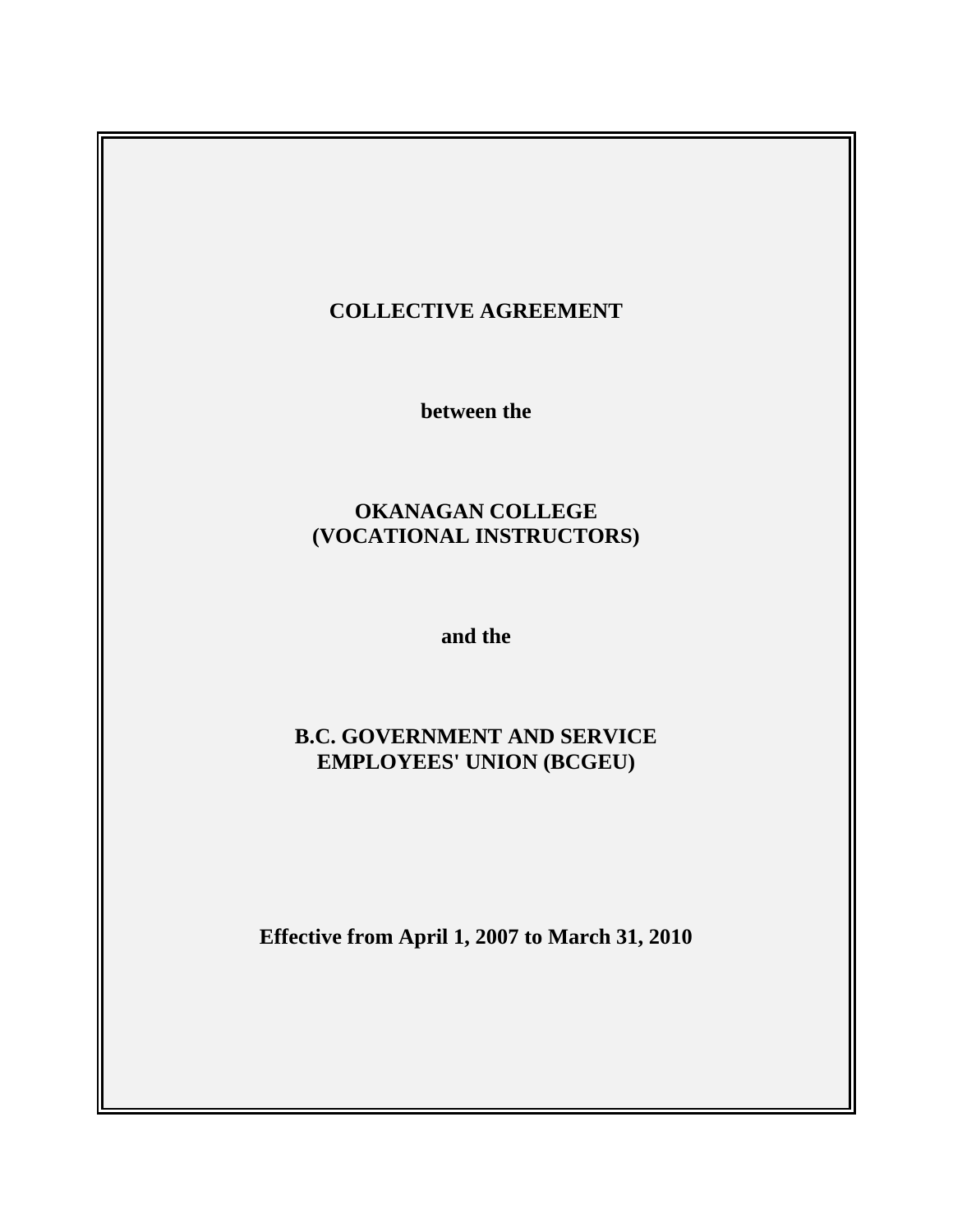*71004v1 1007-070*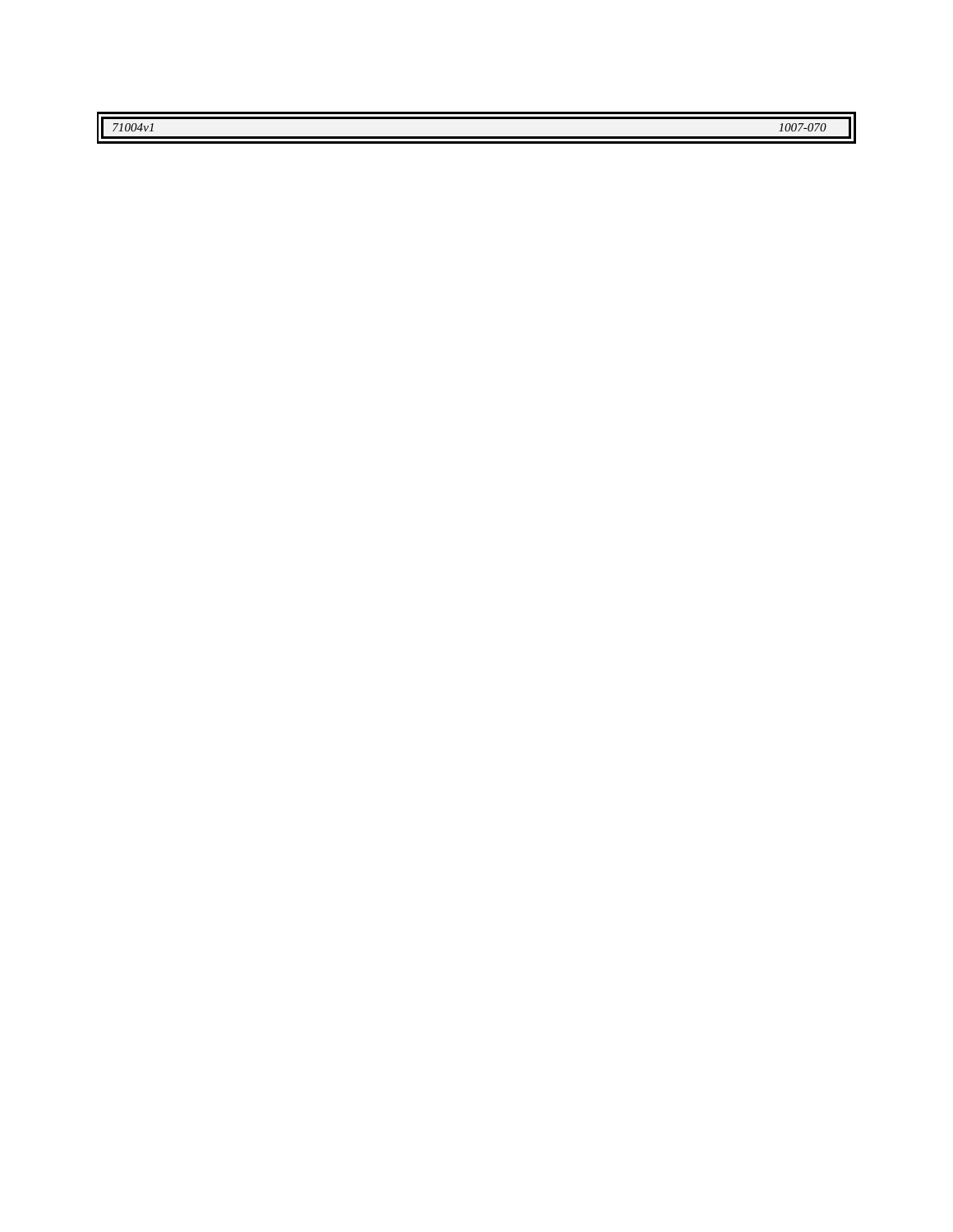| 1.1  |  |
|------|--|
| 1.2  |  |
| 1.3  |  |
| 1.4  |  |
| 1.5  |  |
| 1.6  |  |
|      |  |
|      |  |
| 3.1  |  |
| 3.2  |  |
| 3.3  |  |
| 3.4  |  |
| 3.5  |  |
| 3.6  |  |
| 3.7  |  |
| 3.8  |  |
| 3.9  |  |
| 3.10 |  |
|      |  |
|      |  |
|      |  |
|      |  |
| 7.1  |  |
| 7.2  |  |
| 7.3  |  |
| 7.4  |  |
| 7.5  |  |
|      |  |
| 8.1  |  |
| 8.2  |  |
| 8.3  |  |
| 8.4  |  |
| 8.5  |  |
| 8.6  |  |
| 8.7  |  |
| 8.8  |  |
|      |  |
|      |  |
|      |  |
|      |  |
|      |  |
| 13.1 |  |
| 13.2 |  |
| 13.3 |  |

# **TABLE OF CONTENTS**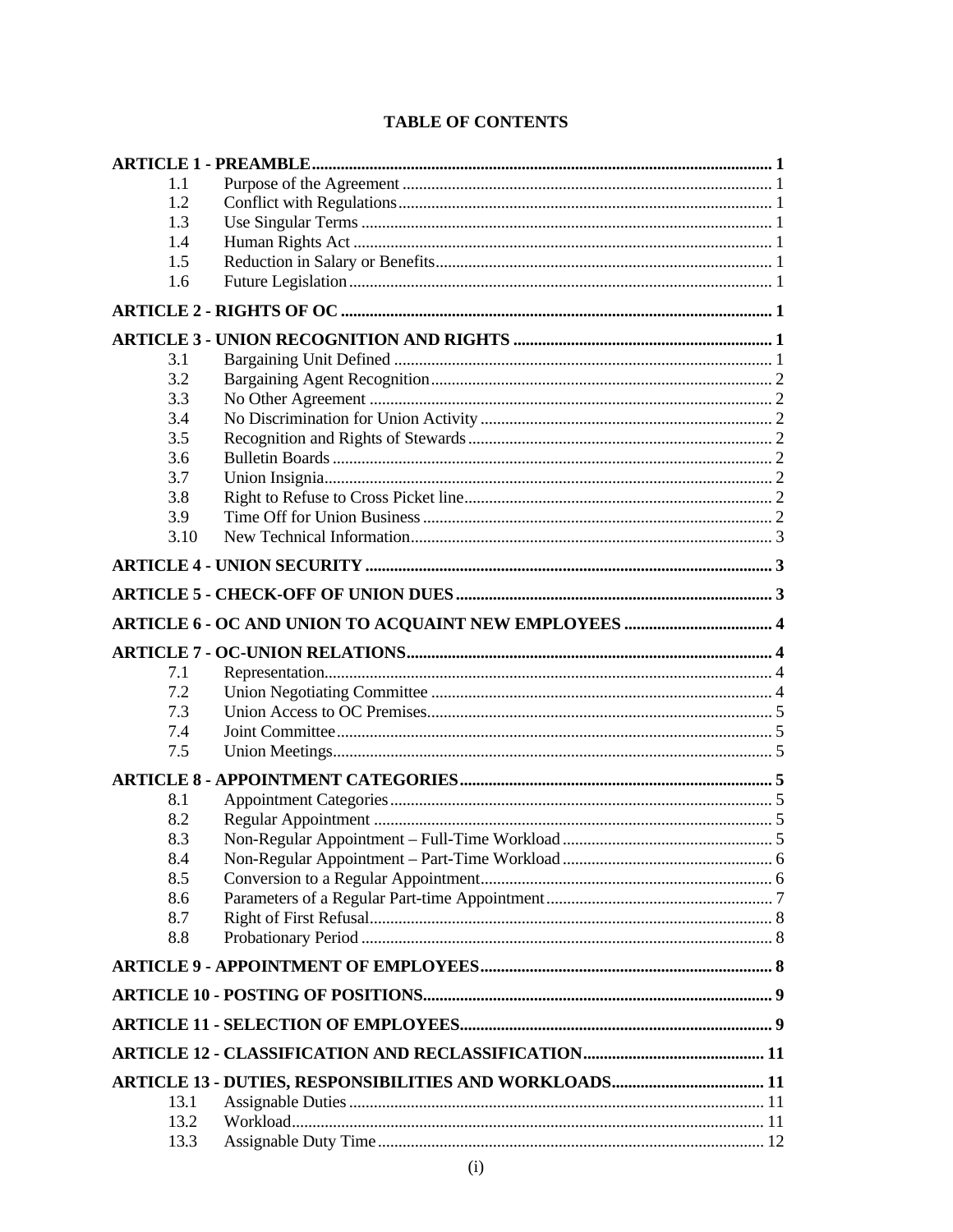| 13.4  |                                                                      |  |
|-------|----------------------------------------------------------------------|--|
|       |                                                                      |  |
|       |                                                                      |  |
| 15.1  |                                                                      |  |
| 15.2  |                                                                      |  |
| 15.3  |                                                                      |  |
| 15.4  |                                                                      |  |
| 15.5  |                                                                      |  |
|       |                                                                      |  |
| 16.1  |                                                                      |  |
| 16.2  |                                                                      |  |
| 16.3  |                                                                      |  |
|       |                                                                      |  |
|       |                                                                      |  |
| 18.1  |                                                                      |  |
| 18.2  |                                                                      |  |
| 18.3  |                                                                      |  |
|       | <b>ARTICLE 19 - ADULT ACADEMIC AND CAREER PREPARATION (A.A.C.P.)</b> |  |
|       |                                                                      |  |
|       |                                                                      |  |
|       |                                                                      |  |
| 21.1  |                                                                      |  |
| 21.2  |                                                                      |  |
| 21.3  |                                                                      |  |
| 21.4  |                                                                      |  |
| 21.5  |                                                                      |  |
|       |                                                                      |  |
| 22.1  |                                                                      |  |
| 22.2  |                                                                      |  |
| 22.3  |                                                                      |  |
| 22.4  |                                                                      |  |
| 22.5  |                                                                      |  |
|       |                                                                      |  |
| 23.1  |                                                                      |  |
| 23.2  |                                                                      |  |
| 23.3  |                                                                      |  |
| 23.4  |                                                                      |  |
| 23.5  |                                                                      |  |
| 23.6  |                                                                      |  |
| 23.7  |                                                                      |  |
| 23.8  |                                                                      |  |
| 23.9  |                                                                      |  |
| 23.10 |                                                                      |  |
| 23.11 |                                                                      |  |
| 23.12 |                                                                      |  |
| 23.13 |                                                                      |  |
| 23.14 |                                                                      |  |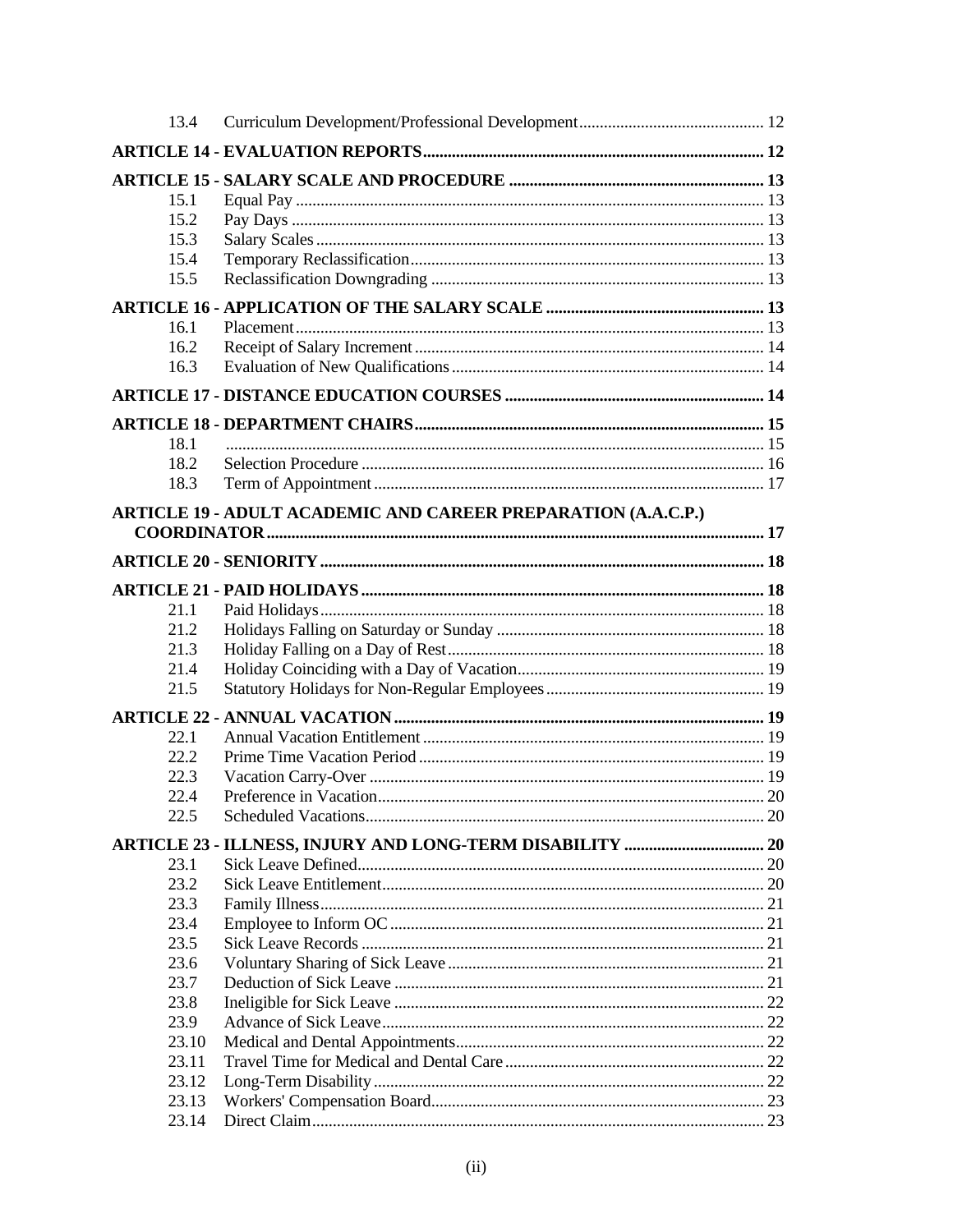| 25.1         |                                                                |  |
|--------------|----------------------------------------------------------------|--|
| 25.2         |                                                                |  |
|              |                                                                |  |
|              |                                                                |  |
| 27.1         |                                                                |  |
| 27.2         |                                                                |  |
| 27.3<br>27.4 |                                                                |  |
|              |                                                                |  |
|              | <b>ARTICLE 29 - PAYMENT TO DEPENDENT UPON DEATH OF A</b>       |  |
|              |                                                                |  |
|              |                                                                |  |
|              |                                                                |  |
|              |                                                                |  |
|              |                                                                |  |
|              |                                                                |  |
| 34.1         |                                                                |  |
| 34.2<br>34.3 |                                                                |  |
|              |                                                                |  |
|              |                                                                |  |
|              |                                                                |  |
|              | <b>ARTICLE 37 - INSTRUCTOR'S DIPLOMA PROGRAM OR EQUIVALENT</b> |  |
|              |                                                                |  |
|              |                                                                |  |
|              |                                                                |  |
|              |                                                                |  |
| 41.1         |                                                                |  |
| 41.2         |                                                                |  |
| 41.3         |                                                                |  |
| 41.4<br>41.5 |                                                                |  |
| 41.6         |                                                                |  |
| 41.7         |                                                                |  |
| 41.8         |                                                                |  |
|              |                                                                |  |
|              |                                                                |  |
|              |                                                                |  |
| 44.1         |                                                                |  |
| 44.2<br>44.3 |                                                                |  |
|              |                                                                |  |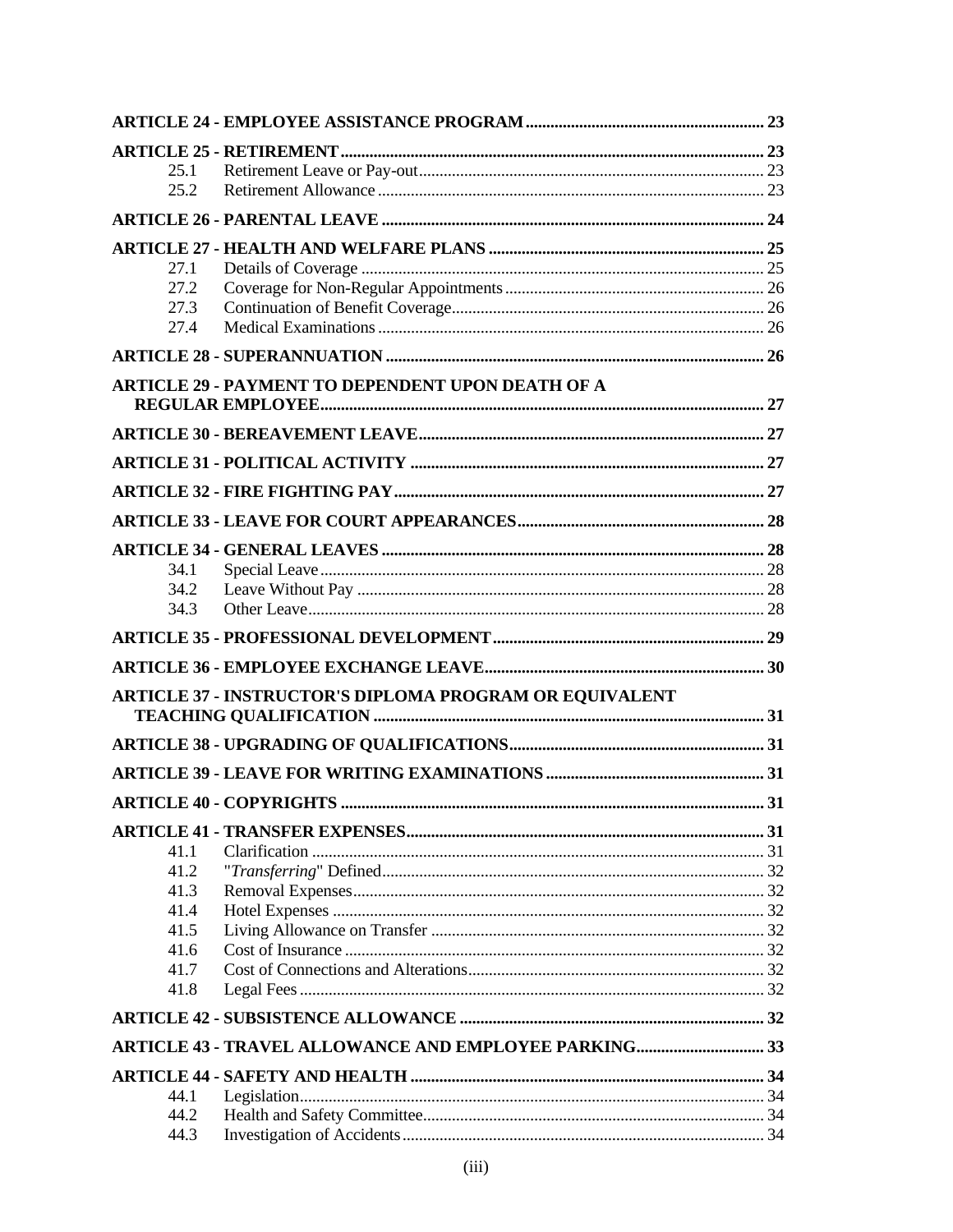| 44.4           |  |
|----------------|--|
| 44.5           |  |
| 44.6           |  |
| 44.7           |  |
| 44.8           |  |
| 44.9           |  |
| 44.10          |  |
| 44.11          |  |
| 44.12          |  |
|                |  |
| 45.1           |  |
| 45.2           |  |
| 45.3           |  |
|                |  |
|                |  |
|                |  |
|                |  |
| 48.1           |  |
| 48.2           |  |
| 48.3           |  |
| 48.4           |  |
| 48.5           |  |
| 48.6           |  |
| 48.7           |  |
|                |  |
| 49.1           |  |
| 49.2           |  |
| 49.3           |  |
| 49.4           |  |
|                |  |
|                |  |
|                |  |
|                |  |
| 52.2           |  |
| 52.3           |  |
| 52.4           |  |
|                |  |
| 53.1           |  |
| 53.2           |  |
| 53.3           |  |
|                |  |
|                |  |
| 53.4           |  |
| 53.5           |  |
| 53.6           |  |
| 53.7           |  |
| 53.8           |  |
| 53.9           |  |
| 53.10          |  |
| 53.11<br>53.12 |  |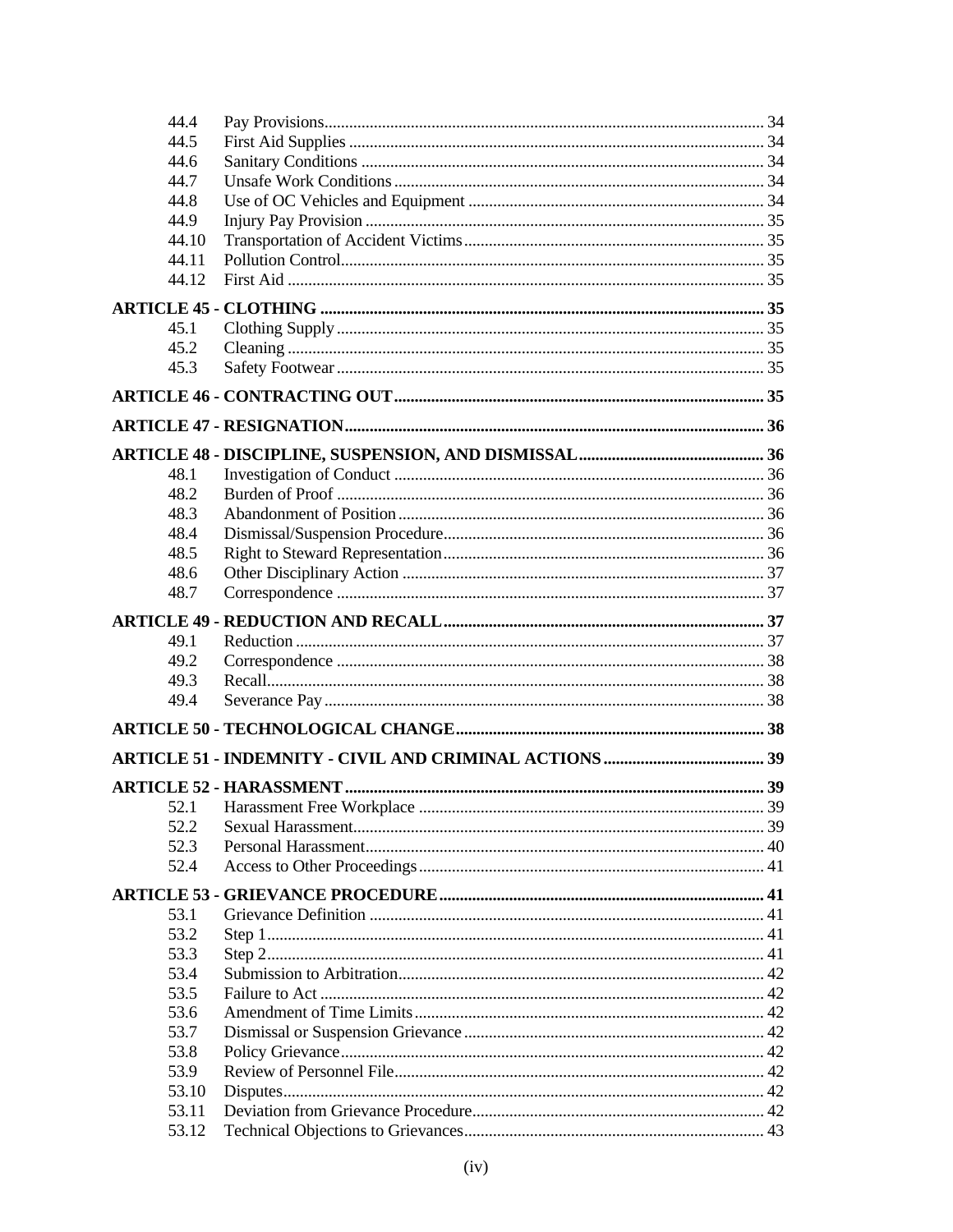| 53.13 |                                                                            |  |
|-------|----------------------------------------------------------------------------|--|
| 53.14 |                                                                            |  |
| 53.15 |                                                                            |  |
|       |                                                                            |  |
| 54.1  |                                                                            |  |
|       |                                                                            |  |
| 55.1  |                                                                            |  |
| 55.2  |                                                                            |  |
| 55.3  |                                                                            |  |
| 55.4  |                                                                            |  |
| 55.5  |                                                                            |  |
|       |                                                                            |  |
|       |                                                                            |  |
|       |                                                                            |  |
|       |                                                                            |  |
|       |                                                                            |  |
|       |                                                                            |  |
|       | LETTER OF UNDERSTANDING #1 - Dean, Vice-President or President Application |  |
|       |                                                                            |  |
|       | <b>LETTER OF UNDERSTANDING #2 - Code of Conduct for BCGEU</b>              |  |
|       |                                                                            |  |
|       | LETTER OF UNDERSTANDING #3 - Revised Schedule in Construction Trades  53   |  |
|       |                                                                            |  |
|       |                                                                            |  |
|       |                                                                            |  |
|       |                                                                            |  |
|       |                                                                            |  |
|       |                                                                            |  |
|       |                                                                            |  |
|       |                                                                            |  |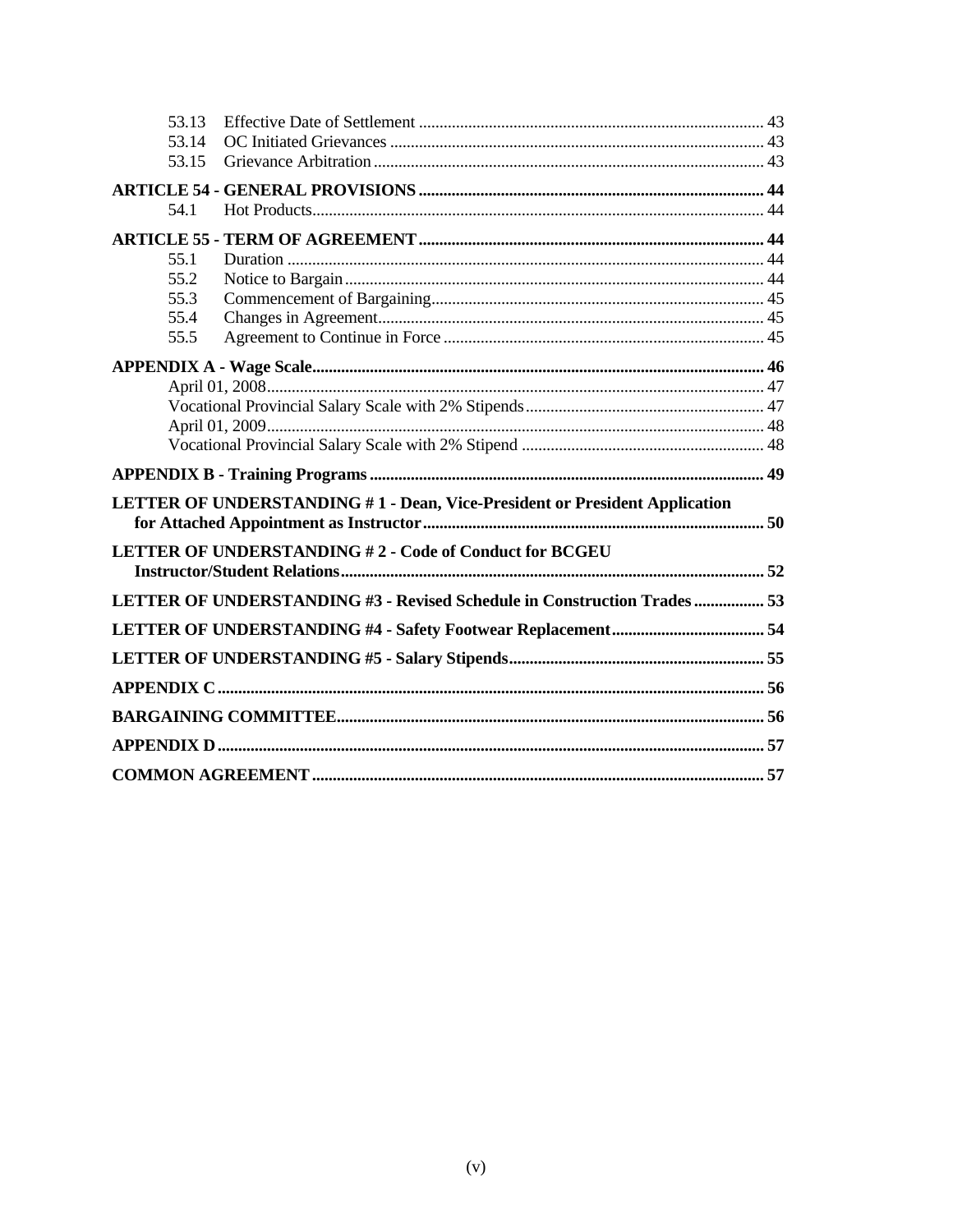# **1.1 Purpose of the Agreement**

The purpose of this Agreement is to set forth and establish the terms and conditions of employment.

# **1.2 Conflict with Regulations**

In the event that there is a conflict between the contents of this Agreement and any regulations made by OC, this Agreement shall take precedence over the said regulations.

# **1.3 Use Singular Terms**

Wherever the singular is used, the same shall be construed as meaning the plural unless otherwise specifically stated.

# **1.4 Human Rights Act**

The parties hereto subscribe to the principles of the applicable Human Rights legislation of British Columbia.

# **1.5 Reduction in Salary or Benefits**

No employee shall suffer reduction in salary or any benefit as a result of this Agreement.

# **1.6 Future Legislation**

In the event that any future legislation renders null and void or materially alters any provision of this Agreement, the remaining provisions shall remain in effect for the term of the Agreement, and the parties hereto shall negotiate a mutually agreeable provision to be substituted for the provision so rendered null and void or materially altered.

# **ARTICLE 2 - RIGHTS OF OC**

Except as otherwise provided in this Agreement, OC or its delegated officers have exclusive control over the management, supervision and administration of OC and the direction of the employees covered by this Agreement.

# **ARTICLE 3 - UNION RECOGNITION AND RIGHTS**

# **3.1 Bargaining Unit Defined**

(a) The bargaining unit shall include all vocational instructors at OC and such other instructional personnel as may be designated by the appropriate authority in a certificate of bargaining for B.C. Government and Service Employees' Union Vocational Instructors.

(b) Vocational instructors are defined as those employees who are appointed to full-time and parttime instructional positions in vocational programs listed in Appendix A of this Agreement or any fulltime vocational program. A full-time vocational program is a program which has 30 hours per week of scheduled class time. All Ministry designated vocational programs will be included in Appendix B.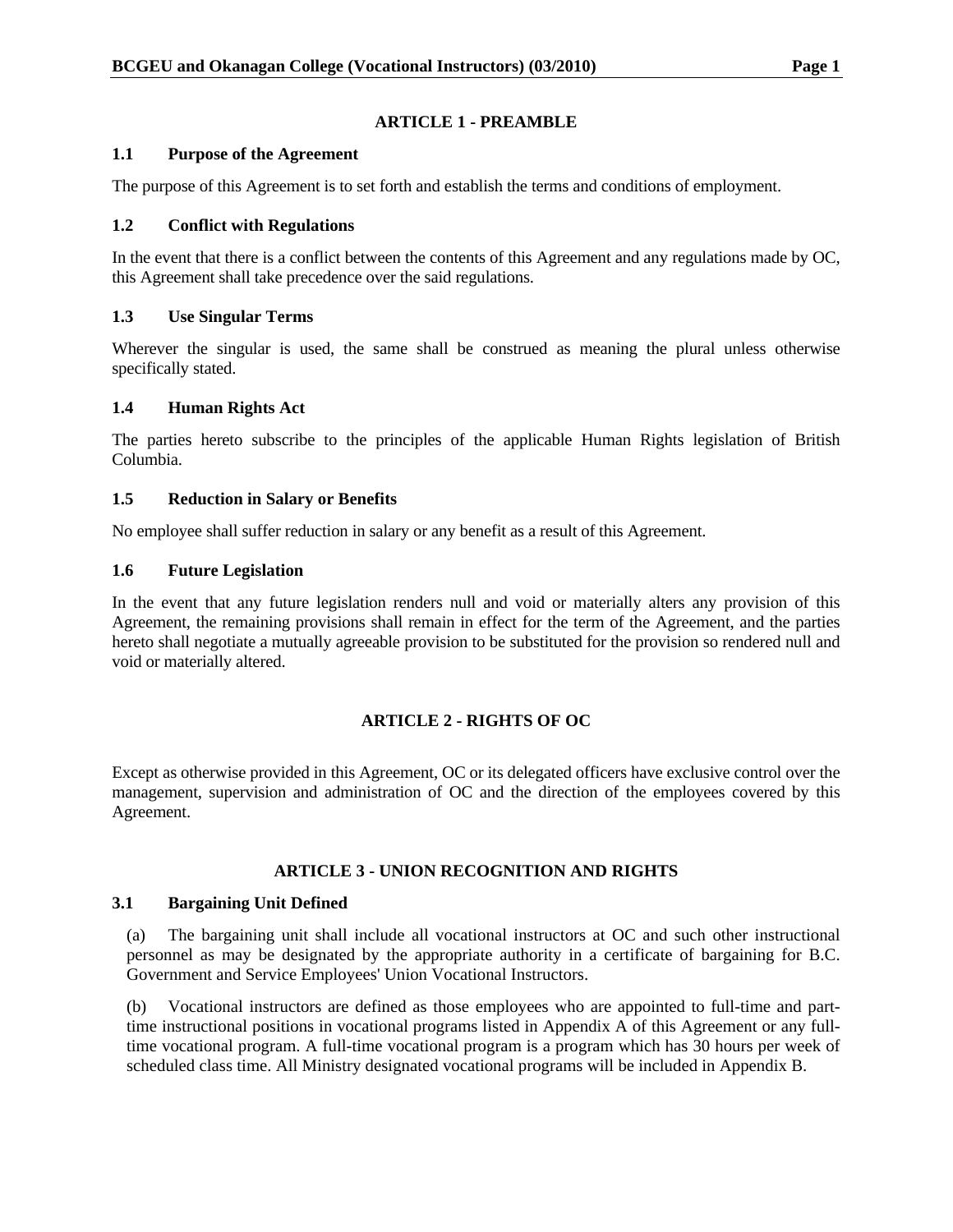# **3.2 Bargaining Agent Recognition**

OC recognizes the B.C. Government and Service Employees' Union as the exclusive bargaining agent for all employees in the bargaining unit.

# **3.3 No Other Agreement**

No employee covered by this Agreement shall be required or permitted to make a written or oral agreement with OC or its representatives which may conflict with the terms of this Agreement.

# **3.4 No Discrimination for Union Activity**

OC and the Union agree that there shall be no discrimination, interference, restriction or coercion exercised or practised with respect to any employee for reason of membership or activity in the Union.

# **3.5 Recognition and Rights of Stewards**

The Union shall appoint or elect stewards and shall notify OC in writing of such appointments or elections. OC shall recognize stewards and shall not discriminate against them for steward activities. The Union and OC shall agree to the on-the-job activities of the stewards.

Those activities as defined shall be:

- (a) the posting of union bulletins and notices;
- (b) the investigation and the processing of grievances;
- (c) the supervision of ballot boxes when necessary;
- (d) the performance of duties related to safety responsibilities.

It is mutually understood that Clause 3.5(c) above shall in no way interfere with OC duties of the steward.

# **3.6 Bulletin Boards**

OC shall provide bulletin board facilities for the use of the Union; the locations shall be determined by mutual agreement.

# **3.7 Union Insignia**

A union member shall have the right to wear or display the recognized insignia of the Union.

# **3.8 Right to Refuse to Cross Picket line**

(a) All employees covered by this Agreement shall have the right to refuse to cross a picket line resulting from a dispute as defined in the prevailing legislation. Any employee failing to report for duty shall be considered absent without pay.

(b) Failure to cross a picket line encountered in carrying out OC business shall not be considered a violation of this Agreement, nor shall it be grounds for disciplinary action.

# **3.9 Time Off for Union Business** *(Reference Common Agreement, Article 3.5)*

(a) *Without Pay* - Leave of absence without pay and without loss of seniority may be granted:

(1) to elected or appointed representatives of the Union to attend conventions of the BCGEU and groups with which the Union is affiliated;

(2) to elected or appointed representatives of the Union to attend to union business which requires them to leave their place of employment;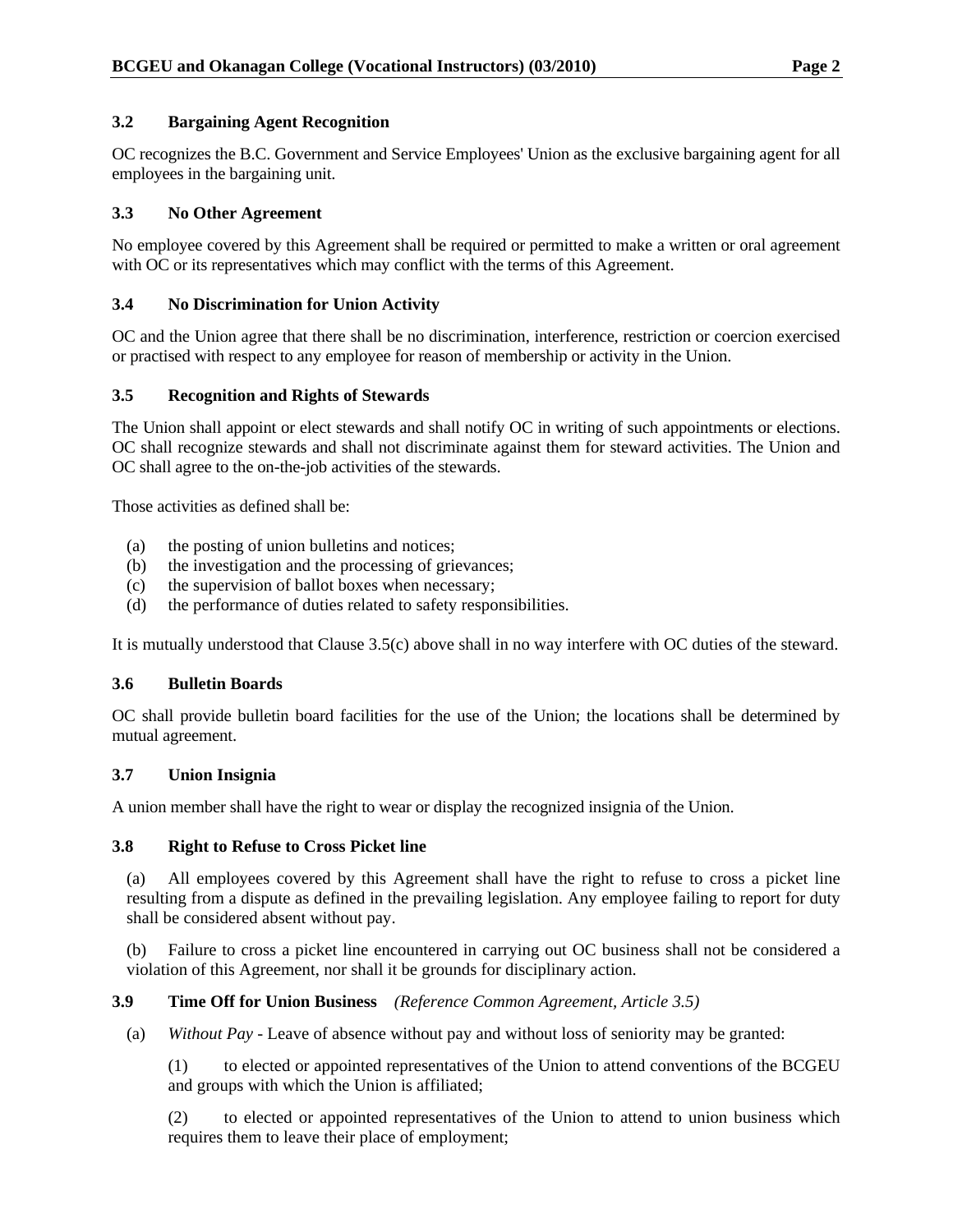(3) to employees who are representatives of the Union on a Negotiating Committee to attend meetings of the Negotiating Committee.

(b) *With Pay* - Leave of absence with pay and without loss of seniority may be granted:

(1) to employees who are representatives of the Union to leave their employment to carry on negotiations with OC;

(2) to stewards, or their alternates, to perform their duties pursuant to Clause 3.5;

(3) to employees called to appear as witnesses before an arbitration board, or at any hearing mutually agreed to between the parties.

(c) It is understood that employees granted leave of absence pursuant to this article shall receive their current salary while on leave with pay. Leave of absence granted under this article shall include sufficient travel time. OC agrees that any of the above leaves of absence shall not be unreasonably withheld.

(d) To facilitate the administration of section (a) of this article, when leave without pay is granted, the leave shall be given with pay and the BCGEU shall reimburse OC for the appropriate salary costs, including travel time.

(e) Any employee who is elected or selected for a full-time position with the BCGEU or any "*body*" with which the Union is affiliated shall be entitled to a leave of absence without pay and without loss of seniority for a period of one year. Such leave shall be renewed each year during their term of office to a maximum of five years. At least three months' notice of intention to renew or not renew shall normally be given to OC.

# **3.10 New Technical Information**

OC agrees to provide the Union such public information and such information relating to employees in the bargaining unit as is available and as may be required by the Union for collective bargaining purposes.

# **ARTICLE 4 - UNION SECURITY**

All employees covered by this Agreement shall, as a condition of employment, hold and maintain membership in the Union after accumulating 30 days' service with OC.

# **ARTICLE 5 - CHECK-OFF OF UNION DUES**

(a) OC shall, as a condition of employment, deduct from the biweekly wage or salary of each employee in the bargaining unit the amount of the regular biweekly dues payable to the BCGEU. OC shall include on each employee's T-4 statement the amount of the deductions paid to the Union by the employee in the previous year. An employee shall, as a condition of continued employment, complete an authorization form providing for the deduction from an employee's wages or salary the amount of the regular dues payable to the Union by a member of the Union.

(b) OC shall deduct from any employee upon written consent of that employee any assessments levied in accordance with the Union Constitution and/or Bylaws.

(c) Deductions shall be made from each biweekly payroll. Membership dues or payments in lieu thereof shall be considered as owing in the month for which they are so deducted.

(d) (1) All deductions shall be remitted to the Union not later than 28 days after the date of deduction and OC shall also provide a list of names of those employees from whose salaries such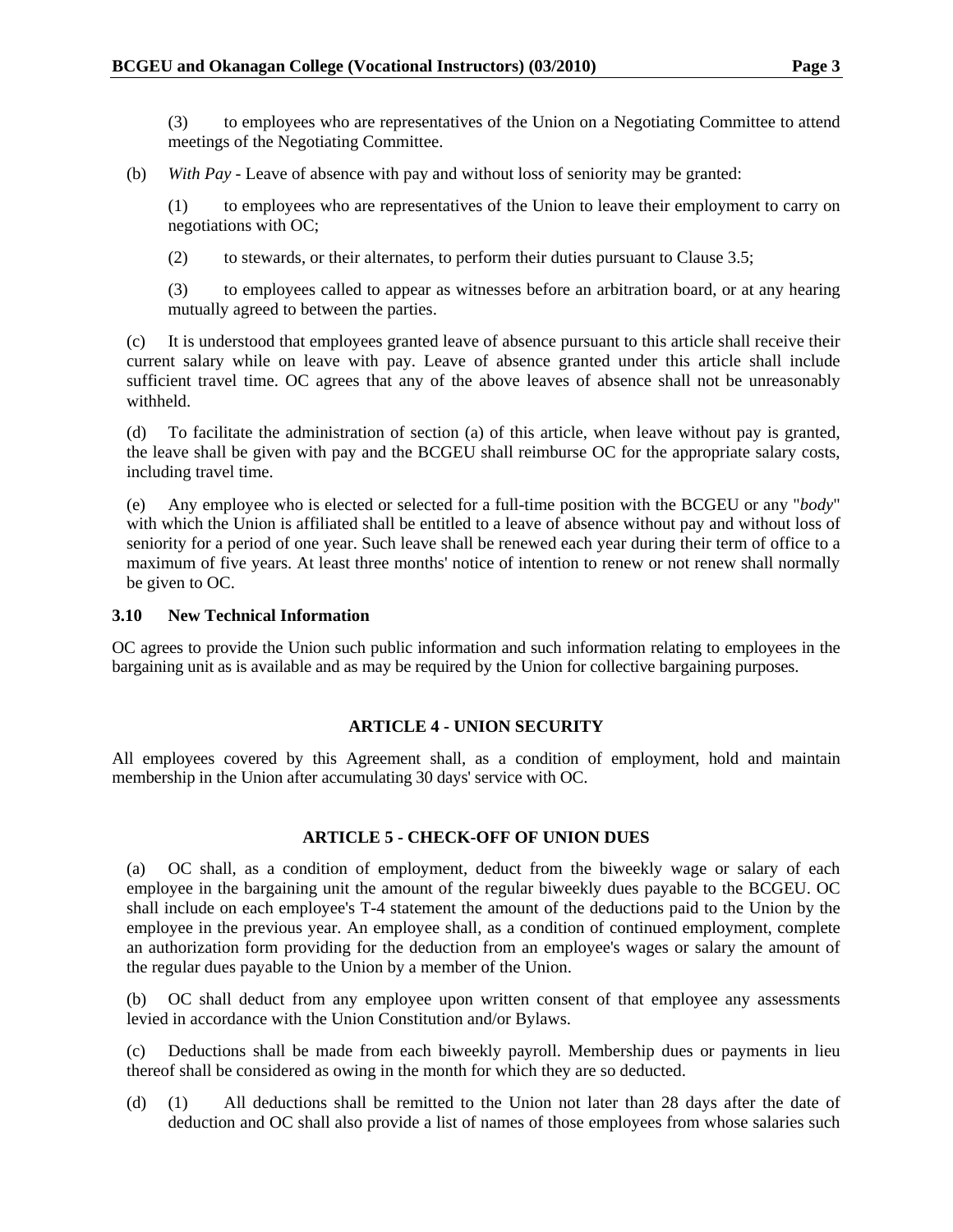deductions have been made together with the amounts deducted from each employee. The Bargaining Unit Chairperson shall receive a copy of the current dues list.

(2) OC agrees to make every reasonable effort, subject to the capabilities of the Human Resources information systems, to provide the following information to the Bargaining Unit Chairperson:

- (i) employee surname
- (ii) employee first name
- (iii) employee address
- (iv) sex
- (v) birth date
- (vi) start date
- (vii) salary
- (viii) dues amount
- (ix) month-to-date dues
- (x) social insurance number.

This information will be provided to the BCGEU electronically.

(e) Before OC is obliged to deduct any amount under Clause 5(a), the Union must advise OC in writing of the amount of its regular biweekly dues. The amount so advised shall continue to be the amount to be deducted until changed by further written notice to OC signed by the President of the BCGEU.

# **ARTICLE 6 - OC AND UNION TO ACQUAINT NEW EMPLOYEES**

(a) OC agrees to provide new employees with a copy of this collective agreement and to acquaint them with the conditions of employment set out in the articles dealing with Union Security and Dues Check-Off. A new employee shall also be advised of the name and location of their steward.

(b) (1) OC agrees that a steward or designate shall be given an opportunity to meet with an individual or group of new employees (on regular and non-regular appointments) within regular working hours without loss of pay, for up to 60 minutes for the purpose of acquainting the new employees with the benefits and duties of union membership and the employees' responsibilities and obligations to the Employer and the Union.

(2) Such meetings shall be as required and arranged by the Human Resources Division, but not more frequently than once every two months.

# **ARTICLE 7 - OC-UNION RELATIONS**

# **7.1 Representation**

No employee or group of employees shall undertake to represent the Union at meetings with OC without the proper authorization of the Union. To implement this, the Union shall supply OC with the names of its officers; and similarly OC shall supply the Union with a list of its supervisory or other personnel with whom the Union may be required to transact business.

# **7.2 Union Negotiating Committee**

A Negotiating Committee shall be appointed by the Union and shall consist of up to three people representing the Union. The Union reserves the right to use up to three additional persons at any one time for technical information or advice. The Union shall advise OC of its appointees to this Committee.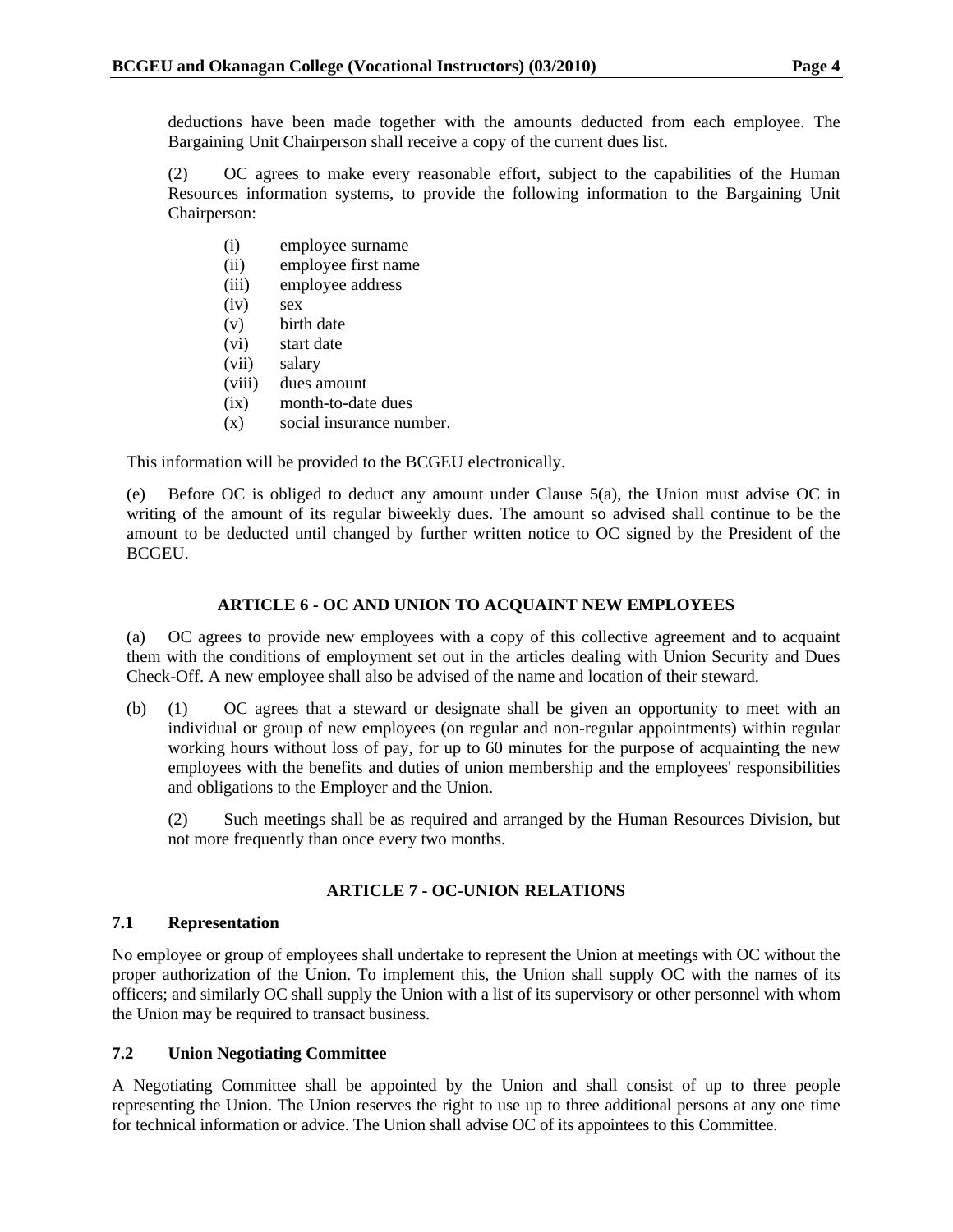# **7.3 Union Access to OC Premises**

OC agrees that access to its premises shall be granted to members of the union staff when negotiating with OC, as well as for the purpose of investigating and assisting in the settlement of a grievance. For these purposes, OC shall make available to union representatives or stewards temporary use of an office or similar facility. Members of union staff shall notify the designated supervisor in advance of their intention and their purpose for entering and shall not interfere with the operation of the department or section concerned.

# **7.4 Joint Committee**

(a) A Joint Committee comprised of representatives of OC and representatives of the Vocational Instructors Negotiating Committee (see Clause 7.2) shall constitute the Joint Committee referred to throughout this collective agreement, unless otherwise specified.

(b) The Union and OC recognize the mutual value of ongoing joint discussions and negotiations in matters pertaining to working conditions, employment, services and labour management relations. To this end, the Vocational Instructors Negotiating Committee and OC representatives agree that, in the event either party wishes to call a meeting under this clause, the meeting shall be held at a time and place fixed by mutual agreement. However, such meeting must be held not later than 10 working days after the request has been submitted. Employees shall not suffer any loss of salary for time spent on the Committee.

# **7.5 Union Meetings**

Subject to operational requirements, the Union may hold meetings on employer premises up to two hours per day to a maximum of three times per year.

# **ARTICLE 8 - APPOINTMENT CATEGORIES**

# **8.1 Appointment Categories**

Employees shall be appointed to one of the following three appointment categories:

- (a) Regular full-time;
- (b) Regular part-time;
- (c) Non-regular.

# **8.2 Regular Appointment**

(a) A regular full-time appointment is an appointment to a full-time position consisting of 10 months of instruction per College year (defined as July  $1<sup>st</sup>$  to June 30<sup>th</sup>). See Clause 8.3(a).

(b) A regular part-time appointment is an appointment to a part-time position consisting of a minimum of 651 instructional hours per College year.

# **8.3 Non-Regular Appointment – Full-Time Workload**

(a) A non-regular appointment with a full-time workload is an appointment to a full-time position consisting of less than 10 consecutive months of instruction per College year. The length of appointment may be extended if mutually agreed by the Joint Committee.

(b) A non-regular appointment with a full-time workload is also an appointment to a full-time position made vacant as a result of an employee being on leave and, in this case, shall not exceed the term of the leave of the employee being replaced.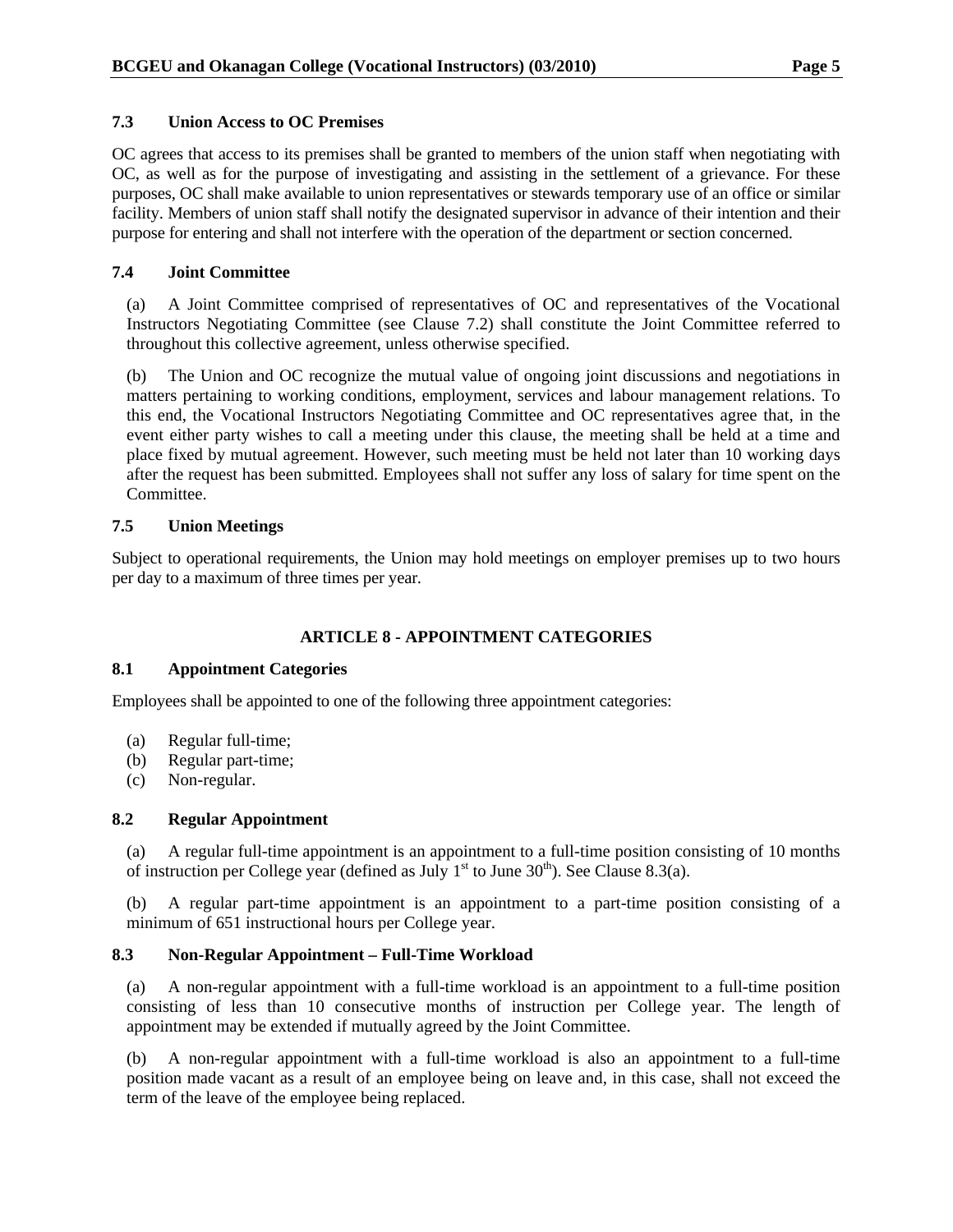(c) Employee rights and benefits carry over from one non-regular appointment to another provided there is a break of no more than 36 consecutive weeks between successive non-regular appointments.

#### **8.4 Non-Regular Appointment – Part-Time Workload**

(a) A non-regular appointment with a part-time workload is an appointment to a position with weekly assignable hours of less that 30 hours per week.

(b) Employee rights and benefits carry over from one non-regular appointment to another provided there is a break of no more than 36 consecutive weeks between successive non-regular appointments.

#### **8.5 Conversion to a Regular Appointment**

(a) A non-regular employee shall be reviewed for conversion to a regular appointment when:

(1) an employee has worked at least two consecutive College years at a workload of 50% or greater (651 hours) for each of two consecutive College years, or

(2) an employee has performed a workload of at least 120% (1562 hours) over at least two consecutive College years.

(b) The report of non-regular employees who have met the criteria in Clause 8.5(a) shall be reviewed every two months, and employees shall be converted to a regular appointment provided that:

(1) the designated supervisor, in consultation with the program, determines that a minimum ongoing regular part-time workload is available in accordance with the educational and/or budget plan,

(2) the employee's evaluations during the two consecutive College years immediately preceding conversion have all been deemed satisfactory. An employee will be deemed to have received a satisfactory evaluation if one has not been undertaken, and

(3) a duly constituted review committee deems the employee qualified for the work available. The Review Committee shall be selected by the employees on regular full-time appointments in the appropriate program, or related programs where necessary, in collaboration with the designated supervisor, and shall consist of three employees on regular full-time appointment from the program, including the Department Chair, if appropriate. In a program with fewer than three employees on regular full-time appointment, a review committee shall include members from related programs to constitute a representation of three.

For the purpose of determining eligibility for conversion as outlined in Clause 8.5(a) above, replacement work shall be included. However, consideration of ongoing work may include replacement work of a known long duration, but not work resulting from a regular employee's leave with or without pay of 12 months or less.

(c) Non-regular employees who are eligible for conversion to a regular appointment in accordance with Clauses 8.5(a) and (b) above shall have the right to accrue any and all ongoing available work for which they are qualified on a seniority basis within their assigned program and centre up to a full-time workload. This right of accrual for ongoing work shall be the basis for determining the actual minimum percentage for the regular appointment. Such right of accrual shall take precedence over any other employee's rights of first refusal. The exercise of this right to accrue any and all ongoing available work for which they are qualified may result in a minimum regular part-time workload being unavailable for a non-regular employee with less seniority who would otherwise qualify for conversion.

(d) The employee's conversion to a regular appointment will become effective on the first of the month following the date upon which the employee meets the conversion criteria. Salary will begin on the date on which the available ongoing workload begins.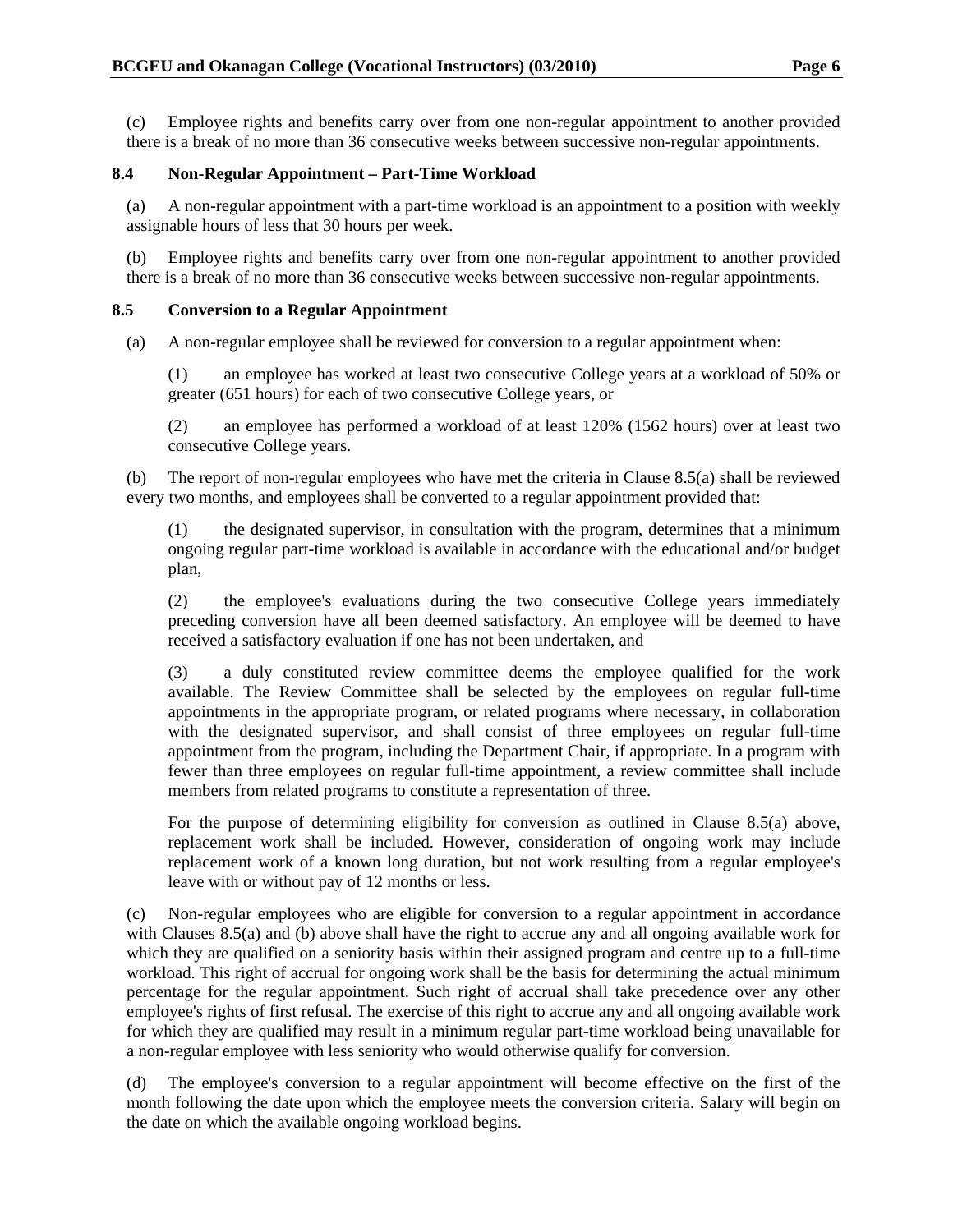#### **8.6 Parameters of a Regular Part-time Appointment**

(a) (1) Employees on regular part-time appointments shall have a minimum workload of 50% (651 hours) per College year. The actual minimum percentage for individual employees shall be established by the determination of available work in the College year at the time of conversion in accordance with Clause 8.5(c).

(2) Once an employee is on a regular part-time appointment, layoff provisions shall be invoked if it is determined that the regular part-time appointment will fall below his/her actual minimum percentage.

(b) At the time of receiving a regular part-time appointment, employees may, in consultation with a Human Resources Department representative, elect one of the following options with respect to salary and benefits. Once elected it may only be changed with the mutual agreement of OC and the employee.

(1) An employee on a regular part-time appointment shall receive a prorated annual salary based upon the actual minimum percentage of their regular part-time appointment averaged over the College year in accordance with Clause 13.3(b)(2). Salaries shall be paid in biweekly instalments every second Friday throughout the College year. An employee electing this option shall be entitled to prorated vacation time at the rate of pay determined by the actual percentage for the employee's regular part-time appointment for each completed month of service based on 43 working days per annum. In addition, the employee shall be eligible for health and welfare benefits in accordance with Clause 27.1. OC shall pay a pro rata portion of the health and welfare benefits based upon the actual percentage for the employee's regular part-time appointment.

(2) An employee on a regular part-time appointment shall receive a salary based upon the actual hours worked. Salaries shall be paid in biweekly instalments every second Friday during the period of the employee's workload assignment. An employee electing this option shall receive prorated vacation time based on 43 working days per annum, payable biweekly. In addition, the employee shall be eligible for health and welfare benefits in accordance with Clause 27.1. OC shall pay a pro rata portion of the health and welfare benefits based upon the percentage of the employee's workload assignment while they are in receipt of a salary from OC. Employees may continue their health and welfare benefits during the time they are not receiving a salary from OC provided they reimburse OC for the full cost of the health and welfare benefits.

(c) When an employee on a regular part-time appointment who elects to be paid in accordance with Clause 8.6(b)(1) above leaves the employment of OC prior to the end of a College year, the actual hours worked shall be reconciled to the actual salary received for the portion of the College year worked. Any overpayment or underpayment shall be adjusted on the final paycheque.

(d) Employees on regular part-time appointments shall have the right to accrue additional work for which they are qualified, on a seniority basis within their assigned program up to a full-time workload. The designated supervisor, in consultation with the program, shall use the review process in Clause 8.5(b)(3) to determine if the regular part-time employee is qualified. Such right of accrual shall take precedence over any other employee's rights of first refusal.

(e) Employees on regular part-time appointments who accrue additional work in accordance with Clause 8.6(d), shall receive a separate non-regular appointment for the additional work and shall receive 14% in lieu of vacation and 4% in lieu of health and welfare benefits.

(f) At any time OC determines that the additional work will become ongoing, or after the work has been accrued as a separate non-regular appointment for two consecutive College years, the minimum percentage for the employee's regular part-time appointment shall be revised.

(g) A full-time workload resulting from a regular full-time employee's leave with or without pay shall be offered, on a seniority basis, to qualified regular part-time employees. The designated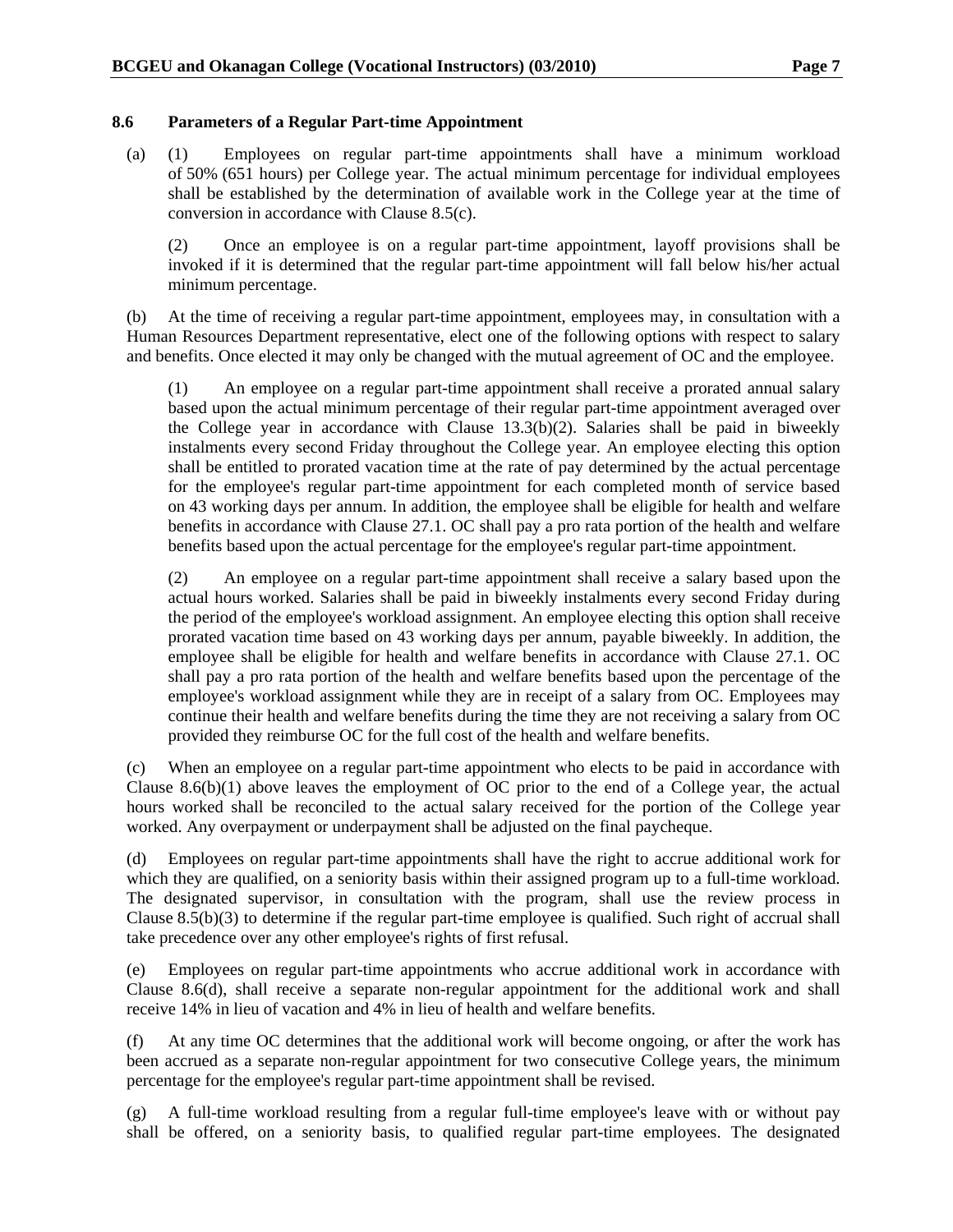supervisor, in consultation with the program, may use the review process in Clause  $8.5(b)(3)$  to determine if the regular part-time employee is qualified. An employee who assumes the full-time workload on a replacement basis shall be entitled to return to their regular part-time appointment at the completion of the replacement period.

# **8.7 Right of First Refusal**

(a) To be eligible for the right of first refusal for a similar appointment, an employee must have completed at least 48 weeks of service and had a minimum of two appointments of at least 12 weeks duration in the immediately previous three College years. All service must be in a similar appointment. The Department Chair, in collaboration with the designated supervisor, shall determine if the available appointment is sufficiently similar to permit right of first refusal. Right of first refusal shall be retained provided there is a break of no more than 36 consecutive weeks between successive appointments.

(b) In order to be eligible for right of first refusal at one particular centre, one of the appointments must have been at that centre.

(c) Right of first refusal shall be earned within each appointment category (Article 8). An employee with right of first refusal for a non-regular appointment with a full-time workload shall also have right of first refusal for a similar part-time appointment. An employee with right of first refusal for a part-time appointment shall also have right of first refusal for a similar non-regular appointment with a full-time workload provided they have had a full-time appointment of at least 12 weeks duration in the past 12 months.

(d) An employee must have received a satisfactory evaluation during the period described in Clause 8.7(a) above. If an evaluation has not been completed, eligibility for right of first refusal shall not be denied.

(e) Where two or more employees are eligible for right of first refusal, the employee with the most seniority (see Article 19) shall be offered the position.

(f) The acquisition and maintenance of right of first refusal shall not extend beyond the age of 65.

# **8.8 Probationary Period**

(a) An employee on a regular appointment shall be required to successfully complete a probationary period of two years.

(b) If an employee on a non-regular appointment is subsequently offered a regular appointment, fulltime equivalent service in the non-regular appointment shall count as credit to a maximum of one year toward the probationary period of the regular appointment, provided that at least one satisfactory evaluation has taken place during the non-regular appointment. An employee will be deemed to have received a satisfactory evaluation if one has not been undertaken.

# **ARTICLE 9 - APPOINTMENT OF EMPLOYEES**

(a) OC shall appoint employees in accordance with Article 8.

(b) OC shall require each candidate for appointment to sign an appointment form, which shall be an offer of appointment to OC, indicating their acceptance of the conditions of their appointment and their acceptance of the conditions of this Agreement, provided that such appointment form shall not in any way be contrary to, vary, or alter the articles of this Agreement.

(c) All candidates for appointment shall be sent two copies of the appointment form signed by the President, or designate, indicating the program in which they shall teach. Upon signing and delivering one copy of the appointment form to the Human Resources Office within the time period specified on the form, the candidate shall be deemed to have accepted the appointment. Any candidate who fails to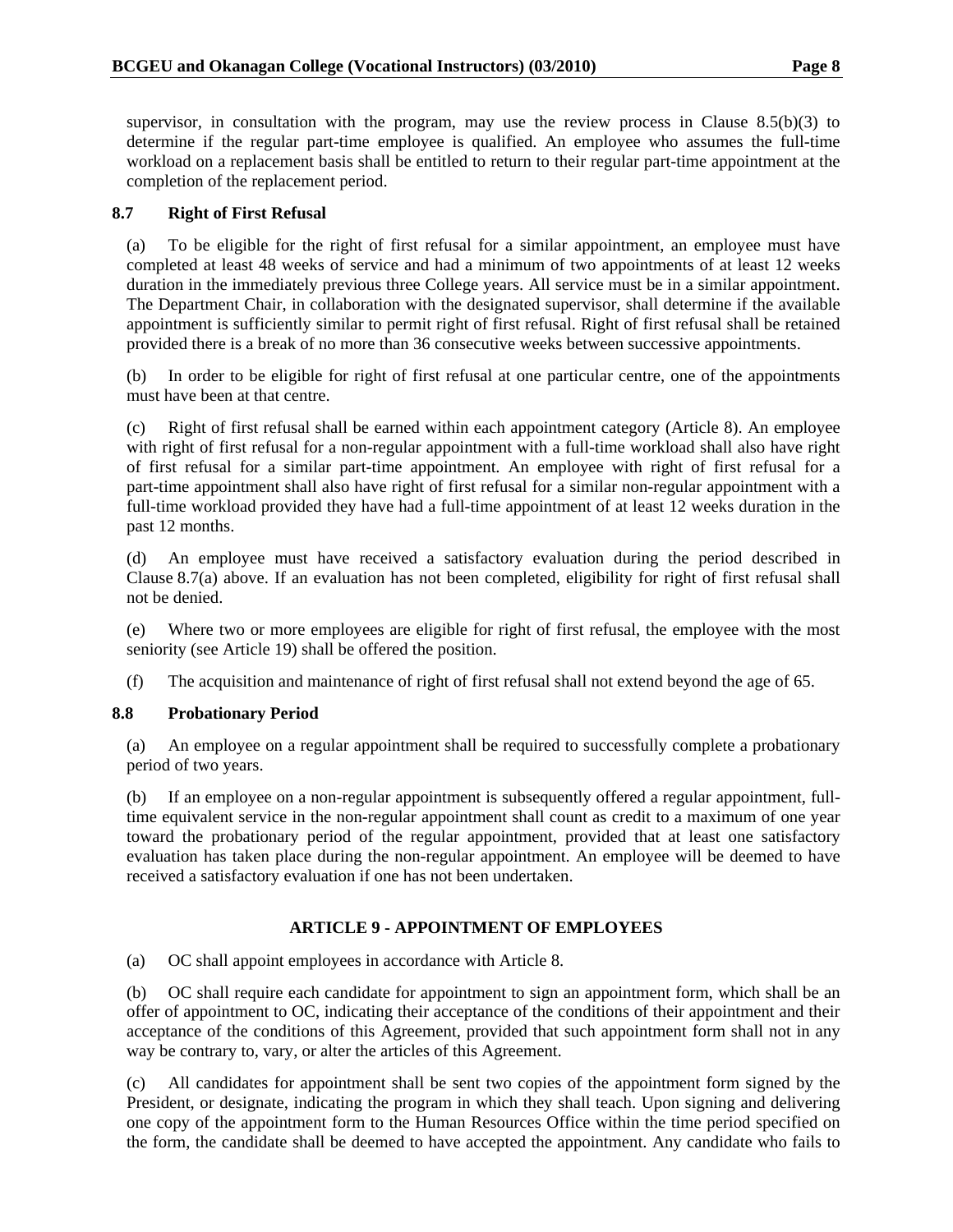deliver a signed acceptance of offer of appointment within the time period stipulated on the form shall be deemed to have rejected OC's offer, and OC shall be entitled to consider the position vacant.

(d) At the time of initial appointment within a department, employees shall receive general orientation and their instructional assignments before being required to assume their assigned instructional duties.

(e) All candidates for appointments of less than 10 days shall be sent an appointment letter, signed by the OC President or designate, confirming the terms of their appointment.

#### **ARTICLE 10 - POSTING OF POSITIONS**

Except in emergency situations, whereupon there will be consultation with the appropriate Department Chair, all positions of two consecutive months or more (see Appendix A) shall be posted for 14 calendar days prior to the closing date for the position. Such notice shall contain the following information: nature of position, qualifications, required knowledge and education, skills, salary rate. An emergency situation is defined as a situation in which the time available to secure the services of an instructor is not sufficient to permit adherence to the time limits specified in this contract.

# **ARTICLE 11 - SELECTION OF EMPLOYEES**

(a) OC shall determine, in consultation with the employees in the appropriate program, the need for new employees who will be covered by this Agreement.

(b) OC shall establish, in consultation with the employees in the appropriate program, appropriate qualifications for positions covered by this Agreement.

(c) For full-time or part-time positions over six months duration, selection committees shall be established and shall normally consist of: two employees on regular appointment from the appropriate program, including the Department Chair if appropriate, one employee on regular appointment from within the bargaining unit, one employee from within OC who may be the Regional Dean, if appropriate, one student from the program involved, the designated supervisor, (or designate), and one representative of the Human Resources Department in an advisory role. At the discretion of the designated supervisor, a representative from the community may be included for a program associated with an outside professional organization. The Committee shall review all applications, prepare a shortlist which shall normally contain the names of three candidates, interview the short-listed candidates, and recommend to the OC President or designate the candidates for appointment in order of preference.

(d) When a new instructor is required for a program in which there are no existing employees, the two employee representatives on a selection committee shall be selected from related programs by the designated supervisor.

(e) For full-time and part-time positions under six months duration, the Dean, in consultation with the appropriate Department Chair, will recommend a candidate for appointment to the position.

(f) The chair of a selection committee shall normally be the designated supervisor (or designate). The designated supervisor (or designate) may relinquish the chair of the Selection Committee by appointing the Department Chair to chair the Committee. If the designated supervisor (or designate) is absent, the Department Chair shall chair the Committee. In selections without Department Chairs, the designated supervisor (or designate) shall appoint a Selection Committee Chair.

(g) Employee representatives on selection committees shall be selected by the employees on regular appointments in the appropriate program in collaboration with the designated supervisor.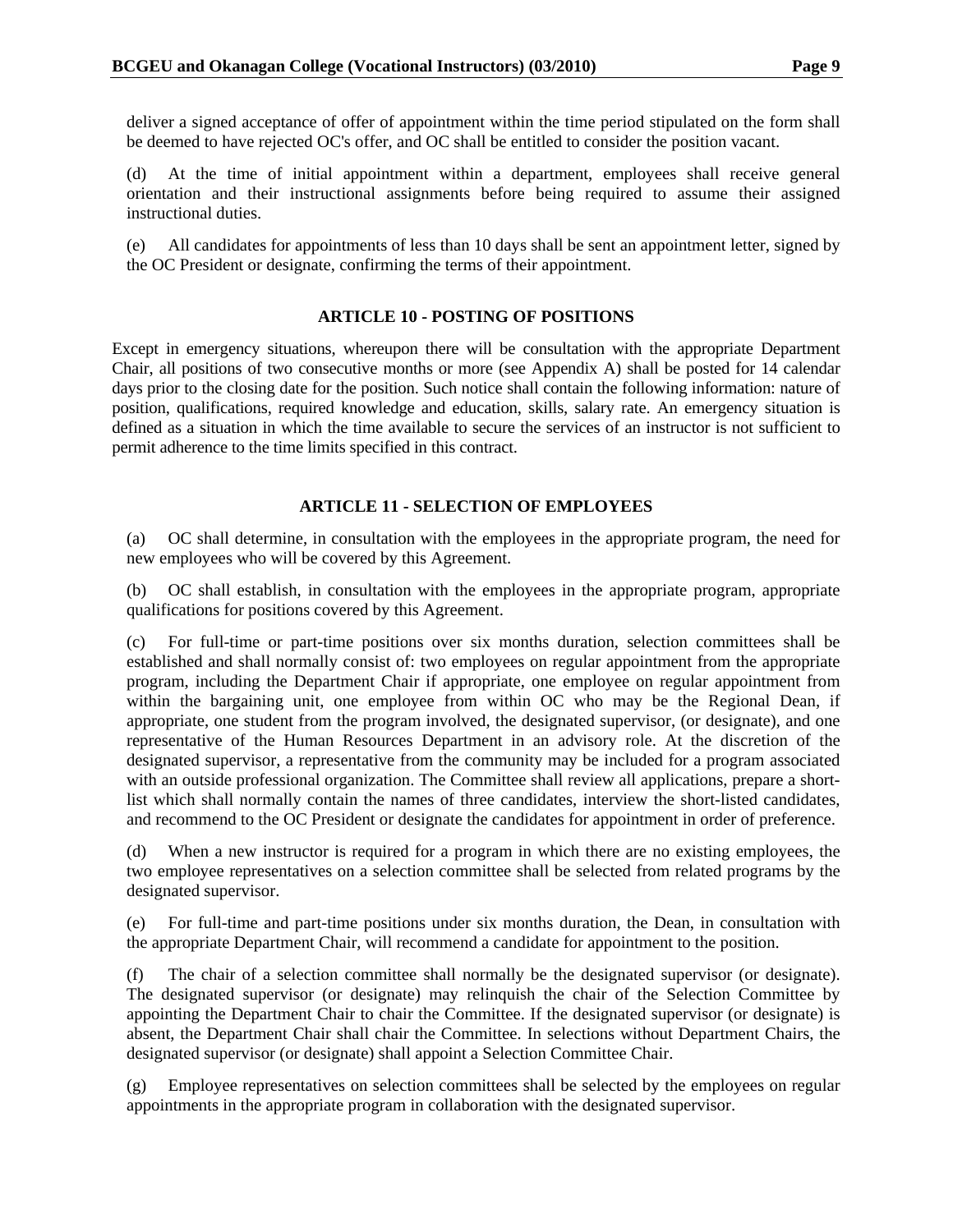(h) Upon request, the Union shall have the right to have a union observer present for the interviews. The Union shall be responsible for replacement costs and expenses associated with providing the union observer.

(i) Selection committees shall base their recommendations on the criteria determined under Clause 11(b), together with expansions to those criteria provided by the designated supervisor and deemed appropriate by the Selection Committee. In the final stages of the selection procedure, if there are two or more candidates whom the Selection Committee finds equally qualified for the position, and if one of these candidates is an internal applicant, the Selection Committee shall recommend that first preference be given to the internal candidate.

(j) The failure of a member or members of a selection committee to attend meetings of selection committees, shall not invalidate the recommendations of the Committee.

(k) A current employee who applies for a posted position and is unsuccessful shall, upon request, be notified of the reasons why they were unsuccessful. This request must be made in writing to the Manager, Human Resources within five days of the employee being notified of the decision of the Selection Committee.

(l) *Secondment* 

(1) Secondment is a full-time leave from a position covered by this collective agreement to a position within OC not covered by this collective agreement.

(2) Seconded employees shall have the right to return to their position within this bargaining unit immediately upon expiration of their secondment. The right to return will not reduce regular positions in the instructional area in the year that the seconded employee resumes his or her position within the bargaining unit.

(3) An employee on regular appointment having held a position covered by this collective agreement and having subsequently been seconded by OC shall have seniority accumulated to the date of the secondment and shall maintain their accumulated seniority for the duration of the secondment.

(4) Employees who were seconded prior to February 28, 2007 shall be entitled to continue to accrue seniority for the duration of their secondment.

(5) Notwithstanding the provisions of this article, employees on secondment waive access to the benefits, terms and conditions of this collective agreement while on secondment.

(6) With the exception of those employees seconded prior to February 28, 2007, and with the exception of work claimed by an employee who is on layoff and who has the right of recall, a seconded employee may be assigned teaching duties as follows:

(i) An employee seconded to the position of Associate Dean may be assigned teaching duties to a workload maximum of 50% per semester;

(ii) An employee seconded to any other position may be assigned teaching duties to a workload maximum of 20% per semester; and

(iii) Union dues shall be deducted for all hours that a seconded employee is assigned to teaching duties.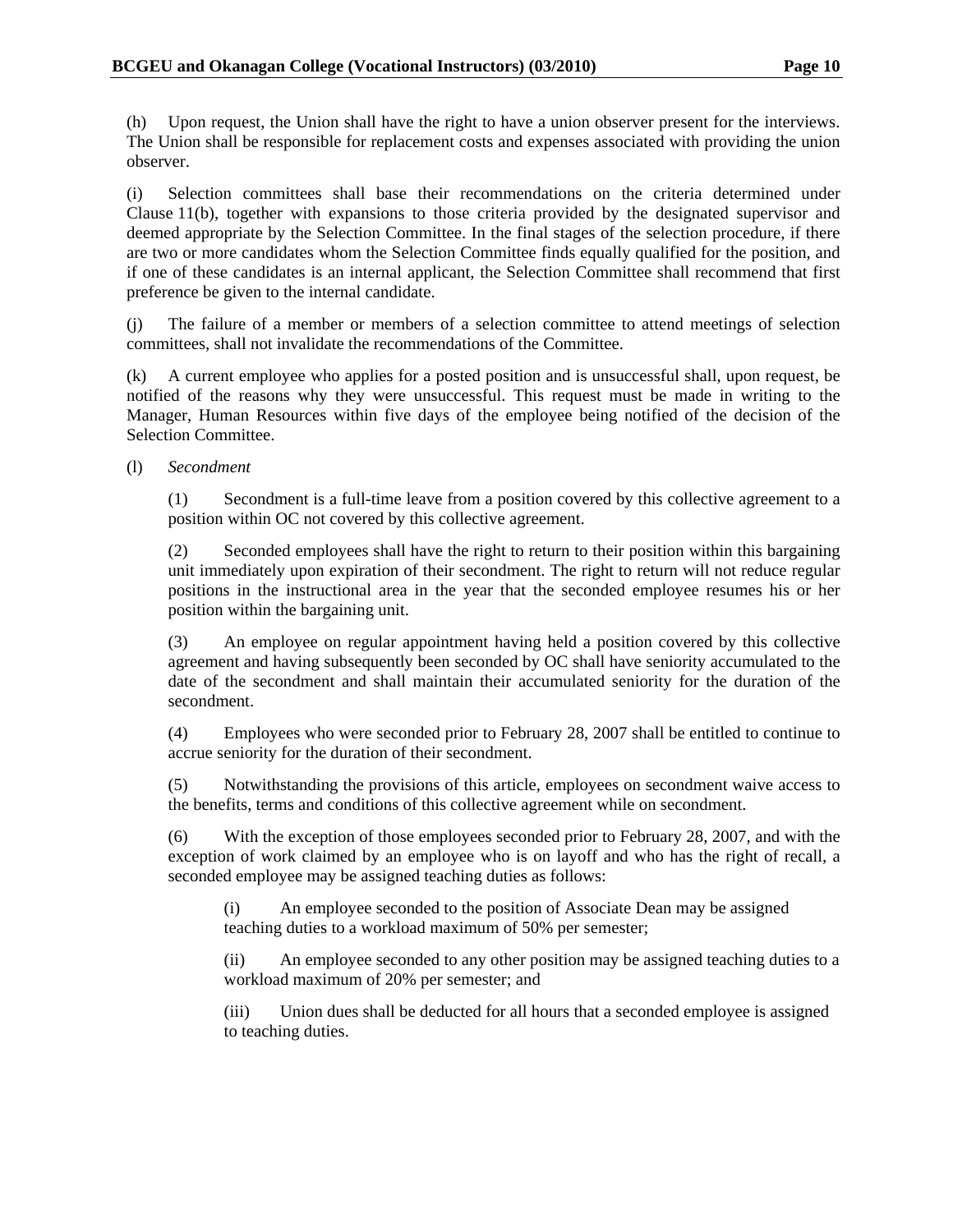# **ARTICLE 12 - CLASSIFICATION AND RECLASSIFICATION**

(*Reference Common Agreement, Article 3.3*)

When a new classification covered by this Agreement is introduced, the rate of pay, job content**,** and responsibilities shall be subject to negotiations between OC and the Union in accordance with the other provisions of this Agreement. If the parties are unable to agree, the matter may be referred to arbitration under Article 53 of this Agreement. The new rate of pay shall be retroactive to the date the new position was first occupied.

# **ARTICLE 13 - DUTIES, RESPONSIBILITIES AND WORKLOADS**

# **13.1 Assignable Duties**

The duties and responsibilities of an employee may include all or any of the following: instructional (teaching assignments); course and program preparation; student contact, student advising; evaluation of student work; other functions related to instruction; professional development; student registration and preregistration duties, school visitations; participation on OC committees; attendance at articulation meetings; representing OC at other functions; administrative duties; and other duties as specified in this article.

# **13.2 Workload**

(a) The total assigned duty time (Clause 13.3) for full-time employees shall not exceed 30 hours per week, except by mutual agreement between the designated supervisor (or designate) and the employee.

(b) The working week shall be five consecutive days from Monday to Friday, except that this arrangement may be changed by mutual agreement between OC and the employee.

(c) For posted positions that make reference to work assignments on weekends, acceptance of the position will signify mutual agreement of the specified workweek.

(d) (1) Arrangements shall be made for one meal period and two 15-minute rest periods, during each working day. Meal periods shall be scheduled through mutual agreement between OC and the employee and may be either 30 or 60 minutes in length.

(2) The provisions of Clauses 13.2(a) and 13.2(d)(1) of this article shall normally be completed within a maximum period of seven-and-one-half consecutive hours per day. This may be extended to a maximum of 12 consecutive hours per day for a maximum of two days per week.

(e) When an instructor from one centre is assigned duties at another centre, each two hours of travel time between centres shall equal one assigned duty hour.

(f) (1) When an instructional assignment for a regular full-time instructor exceeds the maximum average of the instructional hours specified in Clause 13.3(b)(1), these hours shall be banked at the rate of time and one-half as non-instructional days. These days shall be taken during the same College year as they are worked and at a time mutually agreed to between the instructor, the Department Chair, and the designated supervisor. With the mutual written agreement of the instructor and the designated supervisor, the instructor may be paid for the additional hours worked.

(2) When an instructional assignment for a non-regular instructor with a full-time workload exceeds the maximum average of the instructional hours specified in Clause  $13.3(b)(1)$ , these hours shall be paid at time and one-half the hourly rate for the additional hours worked.

(g) An employee whose assignable duties are in excess of 30 hours per week shall be paid at time and one-half their hourly rate for the additional hours worked.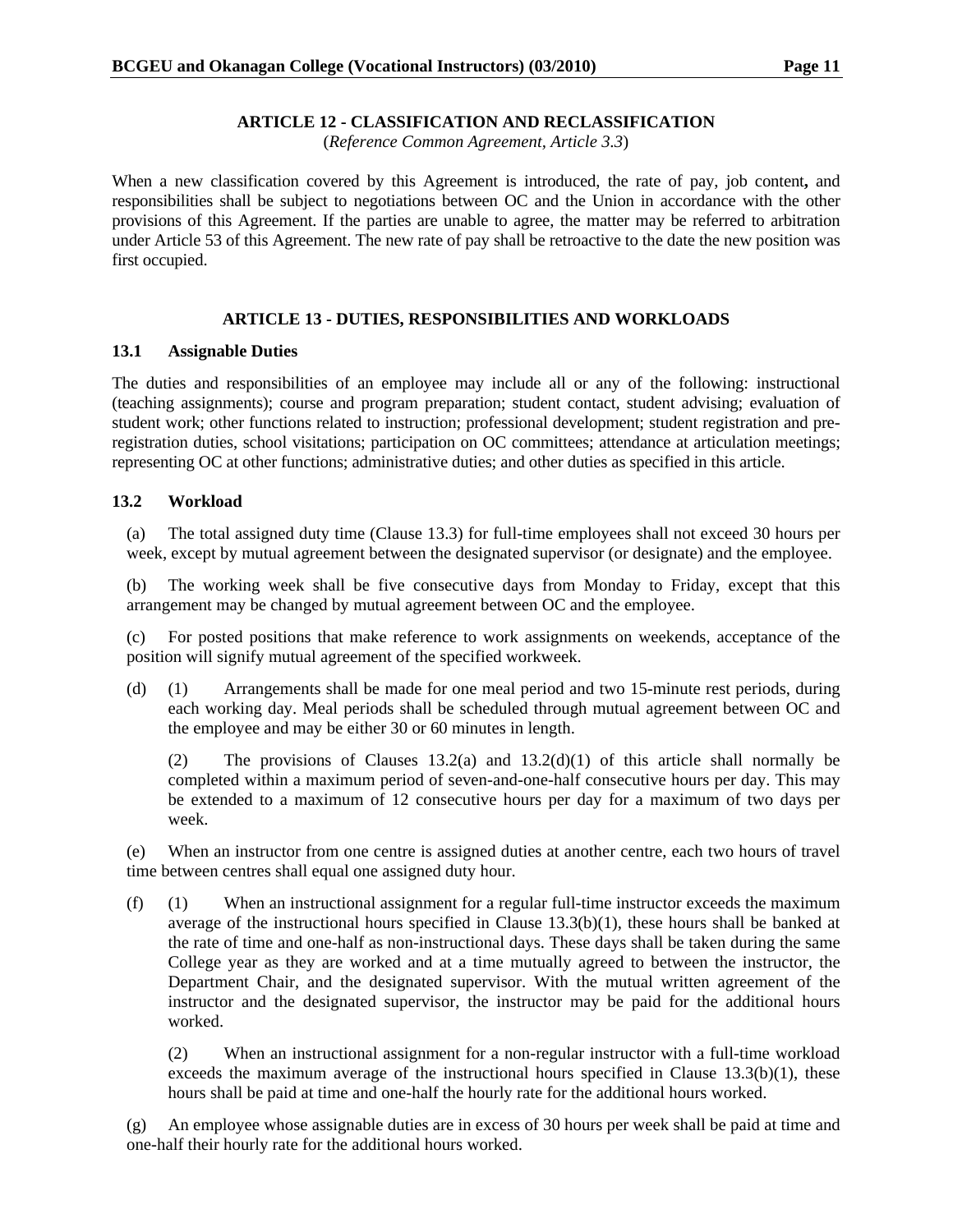(h) Additional hours worked may not be counted under both Clauses  $13.2(f)$  and  $13.2(g)$ .

# **13.3 Assignable Duty Time**

(a) The assigned duty time is made up of instructional assignments and other assigned duties as outlined in Clause 13.1.

(b) (1) The maximum instructional hours per week for full-time employees shall not exceed 27.5 hours unless arrangements satisfactory to the instructor, the Department Chair and the designated supervisor are made to exceed the maximum.

(2) The instructional hours per week shall be averaged over the College year exclusive of annual vacation and non-instructional duty days.

(3) An instructional hour is defined as one hour of scheduled instruction in a classroom, seminar, laboratory, clinical, tutorial, or shop situation.

(4) In addition to the instructional hours in Clause  $13.3(b)(3)$ , instructors shall undertake the associated course preparation, student contact, marking and other functions and responsibilities required to deliver the course.

(c) Other assignable duty hours as outlined in Clause 13.1 shall be assigned by the Dean in consultation with the instructor.

# **13.4 Curriculum Development/Professional Development**

(a) (1) Regular employees shall be provided with 21 days per calendar year for curriculum development, professional development and non-instructional duties (CD/PD time).

(2) The number of days shall be prorated for regular part-time employees in proportion to the employee's workload level.

(3) The employee shall prepare a schedule for the use of both curriculum development/professional development time and for vacation time in consultation with the Department Chair for approval by the designated supervisor. This schedule must be approved prior to any significant CD/PD and/or vacation time being taken, but not later than March 31<sup>st</sup>.

(4) To facilitate the scheduling of CD/PD time for regular employees, OC shall establish a "*Replacement Bank*" to cover the cost of replacement instructors. A total of 380 days will be allocated to the bank each fiscal year by OC. Days remaining in the bank at the end of one fiscal year shall be carried forward to the next year to a maximum of 30 days.

(5) Regular employees may schedule a maximum of 4 days CD/PD time for "*PD activities*" for which the replacement may be charged to the Replacement Bank described in Clause 13.4(a)(4).

(b) Employees on non-regular appointments shall receive prorated curriculum development time based on a maximum entitlement of 10 working days in any one calendar year.

# **ARTICLE 14 - EVALUATION REPORTS**

Where a formal evaluation of an employee's performance as an instructor or Department Chair is carried out, the employee concerned shall be given the opportunity to read and review the evaluation. Provision shall be made on the evaluation form for an employee to sign it. The form shall provide for the employee's signature in two places: one indicating that the employee has read and accepts the evaluation, and the other indicating that the employee disagrees with the evaluation. The employee shall sign in only one of the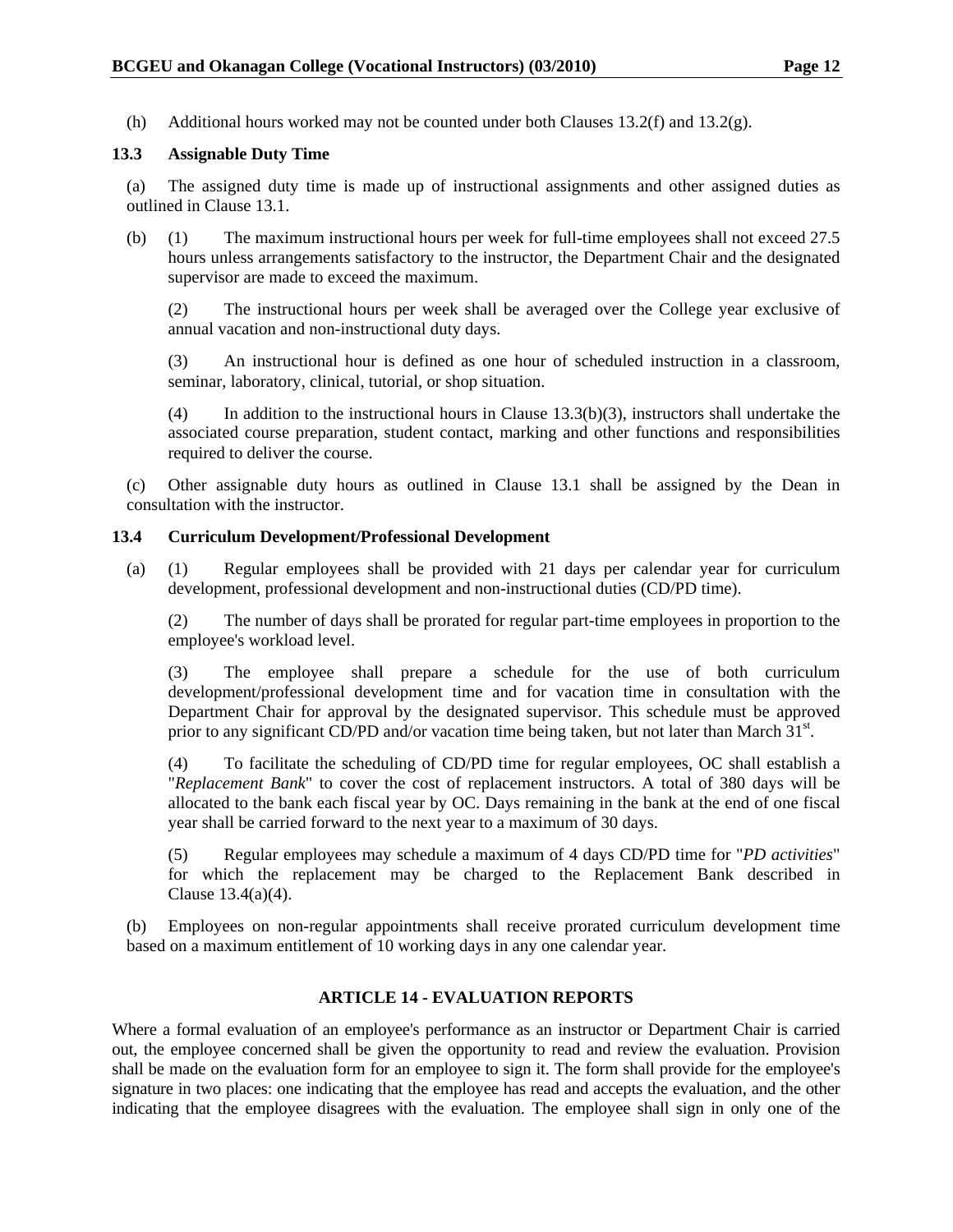places provided. An employee shall, upon request, receive a copy of this evaluation report. An employee evaluation shall not be changed after an employee has signed it.

# **ARTICLE 15 - SALARY SCALE AND PROCEDURE**

# **15.1 Equal Pay**

OC shall not discriminate between male and female employees by employing a person of one sex for any work at a rate of salary that is less than the rate of salary which a person of the other sex is employed.

# **15.2 Pay Days**

Salaries shall be payable every second Friday throughout the calendar year. OC agrees to have salaries deposited to each employee's bank, credit union or trust company account in the OC region.

# **15.3 Salary Scales** (*Reference Common Agreement, Article 12*)

Employees shall be paid in accordance with the rates of pay negotiated by the parties to this Agreement. For information purposes, the applicable rates of pay are recorded as Appendix A to this Agreement.

# **15.4 Temporary Reclassification**

An employee assigned to substitute in, or perform the duties of, a higher paying classification shall receive the appropriate higher salary rate.

#### **15.5 Reclassification Downgrading**

An employee shall not have their salary rate reduced by reason of a change in the classification of their position that is caused other than by the employees themselves.

# **ARTICLE 16 - APPLICATION OF THE SALARY SCALE**

# **16.1 Placement**

(a) At time of initial appointment, an employee may be placed on the salary scale to a maximum initial placement of Step 7.

(b) In exceptional circumstances, and at the discretion of the Vice-President, Education or designate, this maximum may be waived.

(c) Initial placement on the salary scale will be determined using the following criteria:

# **QUALIFICATIONS:**

| Diploma in Technology or equivalent                    | Step 11 |
|--------------------------------------------------------|---------|
| Bachelor's Degree, Trades Qualification, or equivalent | Step 10 |
| Master's Degree                                        | Step 9  |
| Doctoral Degree                                        | Step 8  |

# **EXPERIENCE:**

(1) One step for each year of full-time equivalent related teaching experience at the postsecondary level at more than one institution, provided the experience is concurrent and equates to full-time at OC, as determined by the designated supervisor.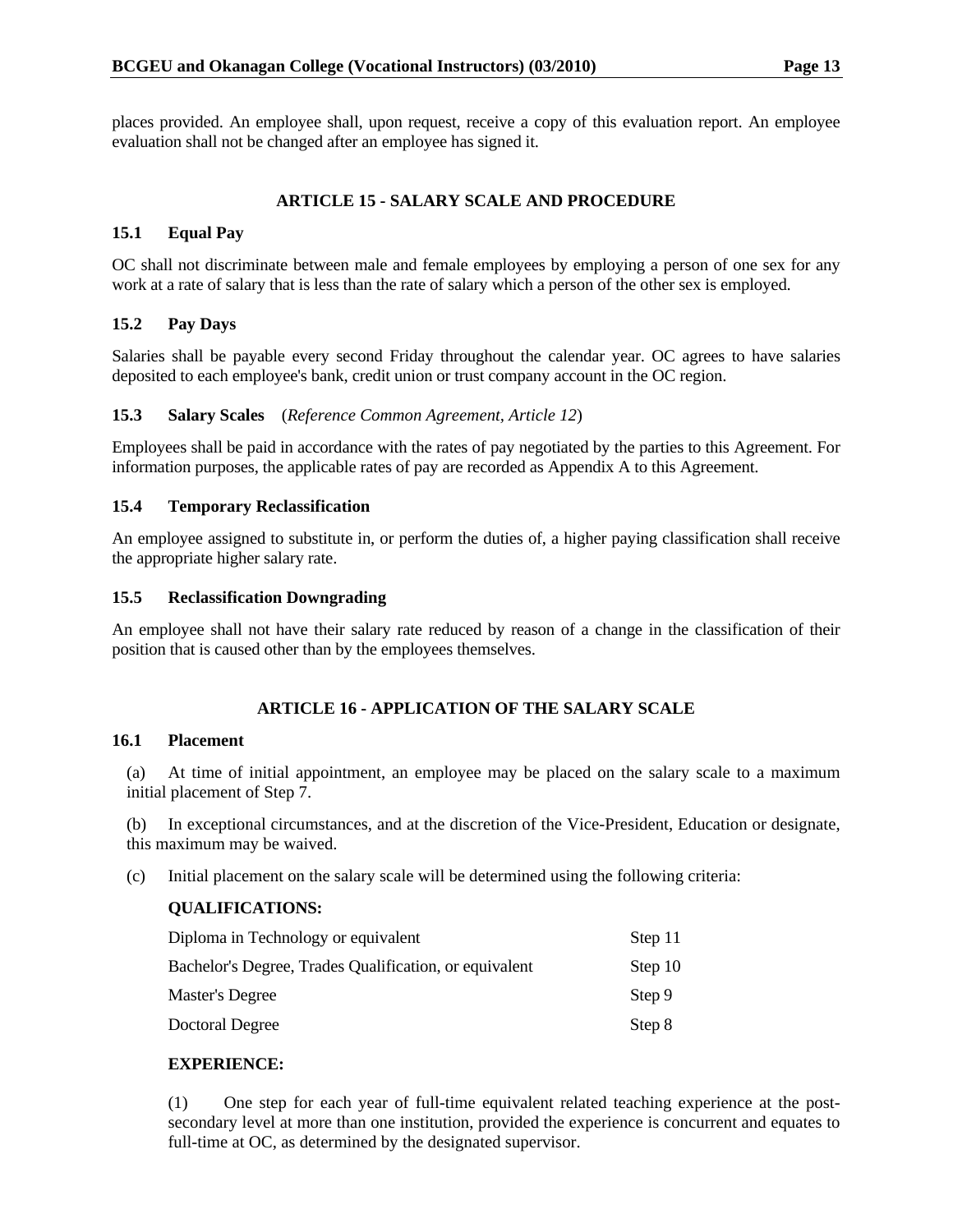(2) One step for each complete two-year block of full-time related teaching in the public school system.

(3) One step for each of the first two years and one step for each complete two-year block thereafter of full-time work experience in an area directly related to the employee's duty assignment.

(4) For the purpose of Clauses  $16.1(c)(2)$  and  $16.1(c)(3)$  above, part-time work may be considered as full-time equivalent experience at the discretion of the Dean.

# **16.2 Receipt of Salary Increment**

(a) (1) An employee on a regular appointment shall receive an annual incremental increase in the pay period in which their anniversary date falls until the maximum salary is reached. The anniversary date of employment shall be defined as the starting date of continuous service with OC or a date which reflects accumulated full-time equivalent service, in accordance with Clause 19(a)(1).

(2) An employee on a non-regular appointment shall receive a salary increment when they have completed 1302 hours paid at the employee's base rate, exclusive of pay in lieu of vacation or vacation, and shall receive additional salary increments for each successive 1302 hours paid at the employee's base rate, exclusive of pay in lieu of vacation or vacation, until the maximum salary is reached, subject to Clauses 8.3 and 8.4. Where an employee has 16 weeks of continuous service, the service shall be accumulated provided interruptions of service do not exceed 36 consecutive weeks.

(3) Should an employee on a non-regular appointment be successful in obtaining a regular appointment, their anniversary date of employment shall be adjusted to reflect their cumulative service with OC, subject to Clauses 8.3 and 8.4.

# **16.3 Evaluation of New Qualifications**

(a) In the event that an employee improves his or her qualifications while employed by OC, he or she may apply to the OC President or designate to have his or her qualifications evaluated and to have his or her place on the salary scale reviewed.

(b) Upon approval, an employee will receive a step increment on the salary scale when the improvements in qualifications occur that relate to work within the employee's current department:

(1) An additional Interprovincial Trades qualification ("*Red Seal*") is obtained.

(2) The employee's qualifications progress from a Diploma through to a Bachelor's Degree, Master's Degree or Doctoral Degree.

# **ARTICLE 17 - DISTANCE EDUCATION COURSES**

- (a) When OC intends to offer a Distance Education course,
	- (1) the appropriate Department Chair shall be notified, and

(2) the employees in the appropriate instructional areas shall have "*right of first refusal*" for the distance education tutor work for which they are qualified.

(b) Distance Education offerings, delivery or otherwise, shall not be regarded as an assignable duty under the provisions of Article 13.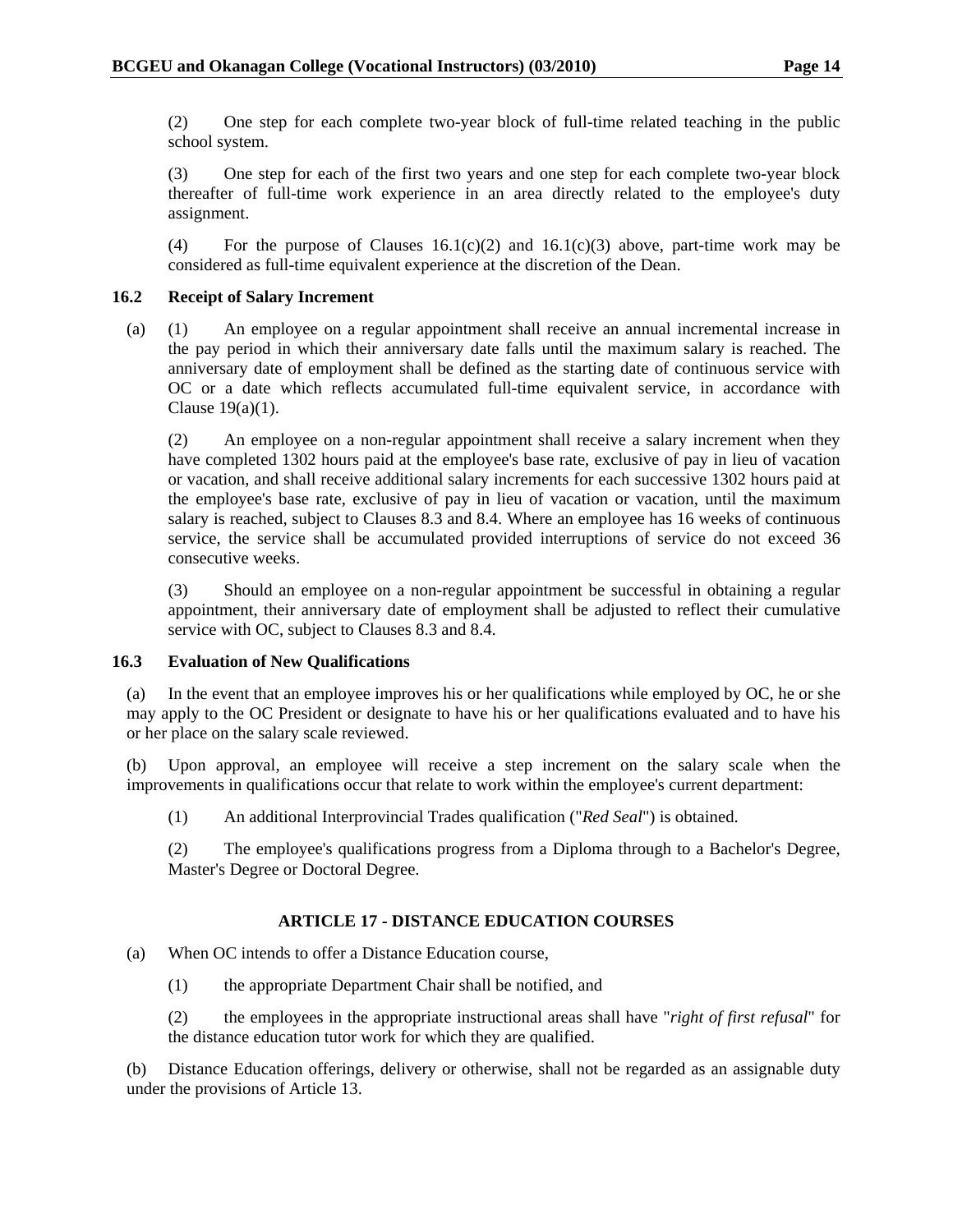(c) Part-time distance education tutors and full-time employees who assume a distance education tutoring assignment shall be paid in accordance with the following:

(1) For each distance education course assigned to the tutor for a 12-month period, a retainer of:

| April 1, 2007\$311.94 |  |
|-----------------------|--|
| April 1, 2008\$318.49 |  |
| April 1, 2009\$325.18 |  |

This amount shall be prorated for a shorter period, subject to a minimum retainer of:

| April 1, 2007\$155.45 |  |
|-----------------------|--|
| April 1, 2008\$158.71 |  |
| April 1, 2009\$162.04 |  |

(2) For each assigned student who is registered in a course section 18 calendar days after the official commencement date of the course section:

| April 1, 2007\$68.40 |  |
|----------------------|--|
| April 1, 2008\$69.84 |  |
| April 1, 2009\$71.31 |  |

(3) For each assigned student who completes the course and receives a grade, or who participates in the course and is assigned a "*W*":

(4) For each contact hour for seminars or workshops that are required by OC:

| April 1, 2007\$48.71 |  |
|----------------------|--|
| April 1, 2008\$49.73 |  |
| April 1, 2009\$50.77 |  |

# **ARTICLE 18 - DEPARTMENT CHAIRS**

#### **18.1**

Under the general direction of the designated supervisor, the Chair of an instructional department shall:

(a) Provide academic leadership by supporting departmental colleagues with regard to maintaining standards of instructional excellence, curriculum development, working effectively with students, and professional development.

(b) Represent and act on behalf of the department in faculty and OC matters.

(c) Assist the designated supervisor with the development and implementation of departmental, faculty and OC policies and procedures, ensuring that department members are consulted with respect to, and involved in the making of, departmental decisions and recommendations.

(d) Establish departmental strategic and operational plans, in consultation with instructional staff, as well as, in consultation with the designated supervisor, assist in the development of faculty strategic and operational plans.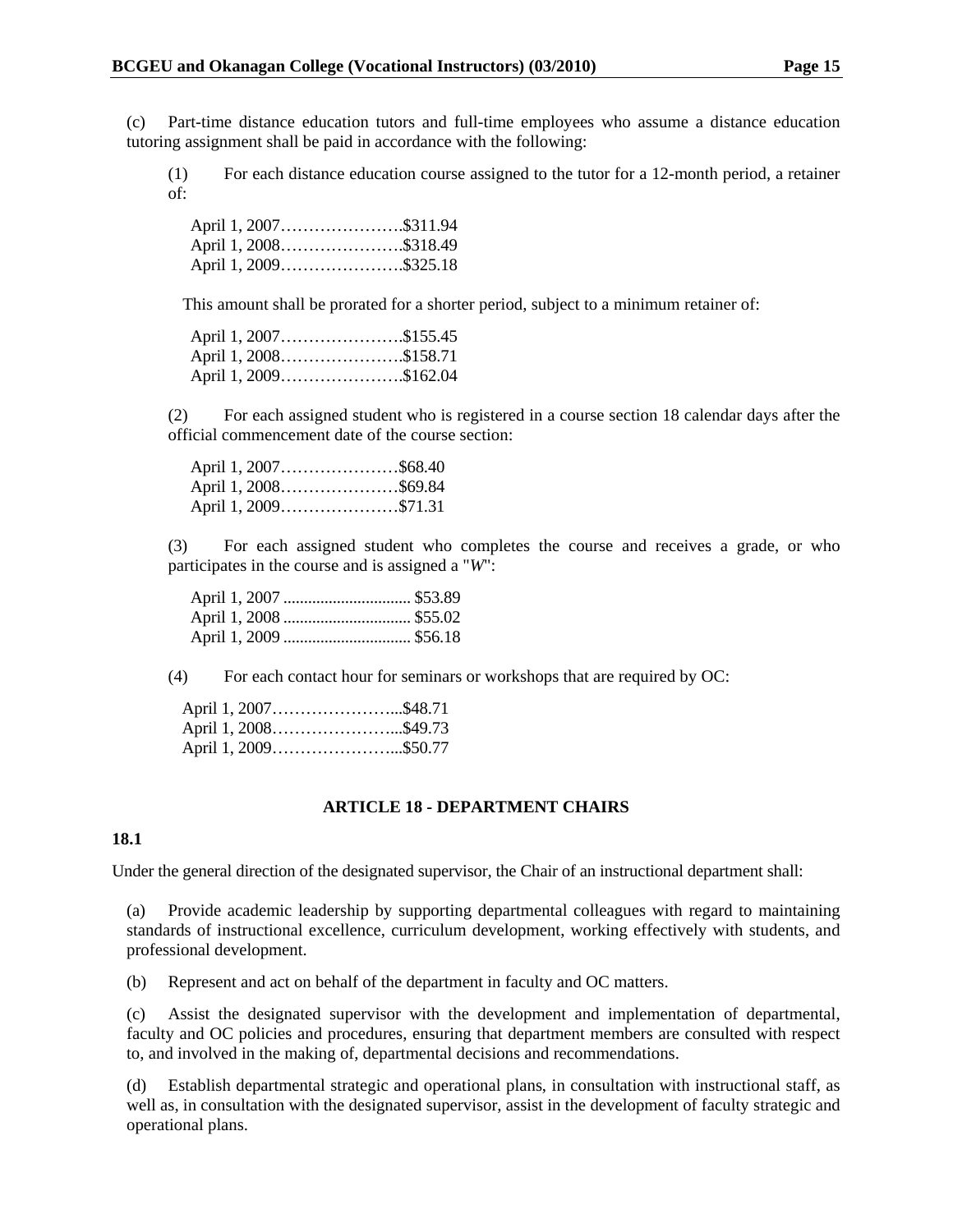(e) Establish and maintain a system for recommending to the designated supervisor an equitable assignment of instructional and non-instructional (course advising, curriculum development, committee membership, etc.) workload.

(f) Facilitate effective communication amongst departmental members and between the department and the designated supervisor.

(g) Assist and complement the work of other OC employees, departments, divisions, and faculties by developing and maintaining effective administrative systems with respect to budget development, the ordering of books and other program supplies, library collection development, maintenance of department records such as syllabi, reading lists, class materials, etc., and the setting of examinations and grading.

(h) In addition, where specifically authorized by the Dean, the Chair of an instructional department shall:

- (1) Administer the departmental non-salary operating budget.
- (2) Establish and chair selection committees to hire instructional staff.

(3) When mutually agreed between the designated supervisor and the Chair, evaluate the performance of instructional staff with regard to teaching.

# **18.2 Selection Procedure**

A Department Chair shall be appointed according to the following procedure:

(a) All department members holding regular full-time positions shall be eligible for the position of Department Chair.

(b) The position of Department Chair shall be posted internally only.

(c) The recommendation to the OC Vice President Education or designate of a department member for the position of Department Chair shall be determined by a secret ballot at a departmental meeting. The designated supervisor shall act as Chair for the election. Employees on regular appointment, or non-regular employees with a full-time workload who have accumulated 12 months service in accordance with Clauses 8.3 and 8.4 and whose current appointment is for a period of four consecutive months or more shall be eligible to vote. In the event of a tie, the designated supervisor and the department shall make every effort to break the tie. If a tie remains, it shall be broken by the toss of a coin.

(d) In the event that OC is unable to appoint a regular full-time employee in accordance with point (a) above, the election may be open to include regular part-time employees.

(e) Hours accrued by a regular part-time employee while serving as Chair will count for the following purposes:

- (1) seniority [Clause  $20(a)(2)$ ];
- (2) annual vacation entitlement [Clause 22.1(c)];
- (3) sick leave entitlement [Clauses 23.2(c) or (d) as applicable];
- (4) health and welfare benefits [Clause 27.1(f)] and
- (5) professional development leave [Clauses 35(c) and (d)].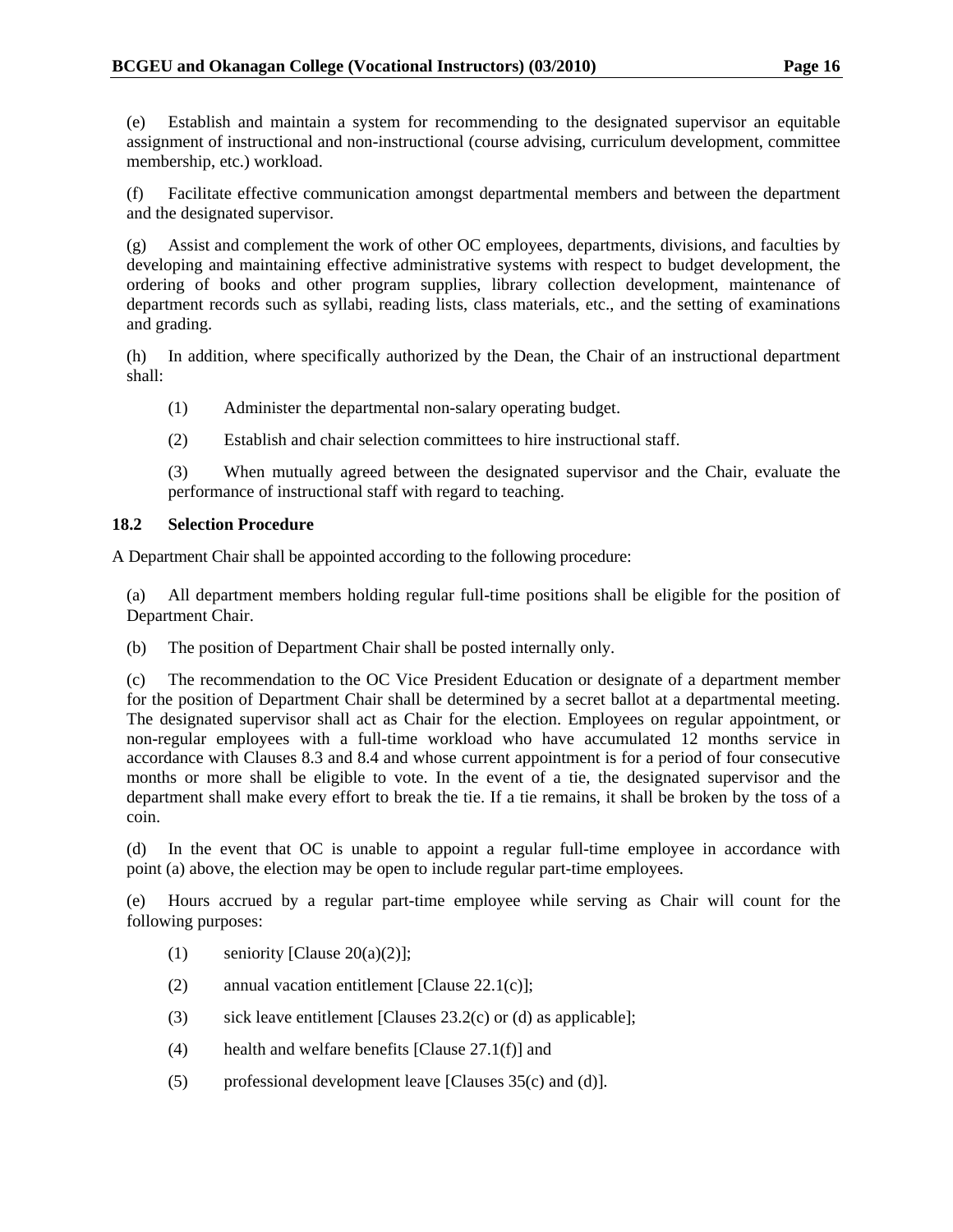(f) Chair duties shall not be considered as ongoing work for the purpose of assigning the minimum percentage in Clause 8.6(f). Upon conclusion of the assignment as Chair a regular part-time employee will maintain his or her minimum instructional workload except as noted in point (g) below.

(g) A regular part-time employee serving as Chair shall maintain the right to accrue additional work for which they are qualified in accordance with Clause 8.6(f).

# **18.3 Term of Appointment**

(a) The term of a Department Chair shall normally begin on July  $1<sup>st</sup>$  and shall normally have a length of three years. With the exception of Clause 18.3(b), resignations shall not normally occur during the instructional period unless mutually agreed between the designated supervisor and the Chair.

(b) A Department Chair who anticipates being absent or who is absent for a continuous period of four months or more shall yield the Chair. In such event, election of a new Department Chair, in accordance with Clause 18.2(c), shall normally take place within one month.

# **ARTICLE 19 - ADULT ACADEMIC AND CAREER PREPARATION (A.A.C.P.) COORDINATOR**

(a) The responsibilities of the A.A.C.P. Coordinator, under the direction of the A.A.C.P. Department Chair, shall include any or all of the following:

(1) Assumes a facilitation role to ensure the smooth operation of the A.B.E. program in the Centre.

(2) Ensures that placement procedures are conducted, results are evaluated and communicated to students, agencies, or the admissions office, as appropriate.

(3) Provides information needed for planning, staff workloads, and assignments to the Department Chair.

(4) Ensures that agencies, the public and students are aware of the test dates.

(5) Maintains a liaison with appropriate agencies in the respective communities.

(6) Disseminates information to the Centre A.A.C.P. staff and feeds opinions and information back to the A.A.C.P. Department Chair.

(7) Forwards requests to the A.A.C.P. Department Chair for advertising and provides the appropriate information needed to complete the task.

(b) The A.A.C.P. Coordinator shall be appointed for a period of two years, with an option to renew for a further two years, subject to satisfactory performance. Appointments shall begin July  $1<sup>st</sup>$  in any given year.

(c) The position of A.A.C.P. Coordinator shall be posted internally only; there shall be a competition for the position; only employees on regular appointments in the A.A.C.P. Department shall be eligible to apply for the position of A.A.C.P. Coordinator; and the successful candidate shall be chosen by a selection committee, except in the case of only one application being received and appointed by the designated supervisor.

(d) The Selection Committee shall be composed as follows:

- Program Dean:
- Up to one other administrator named by OC; and
- Two members of the A.A.C.P Department.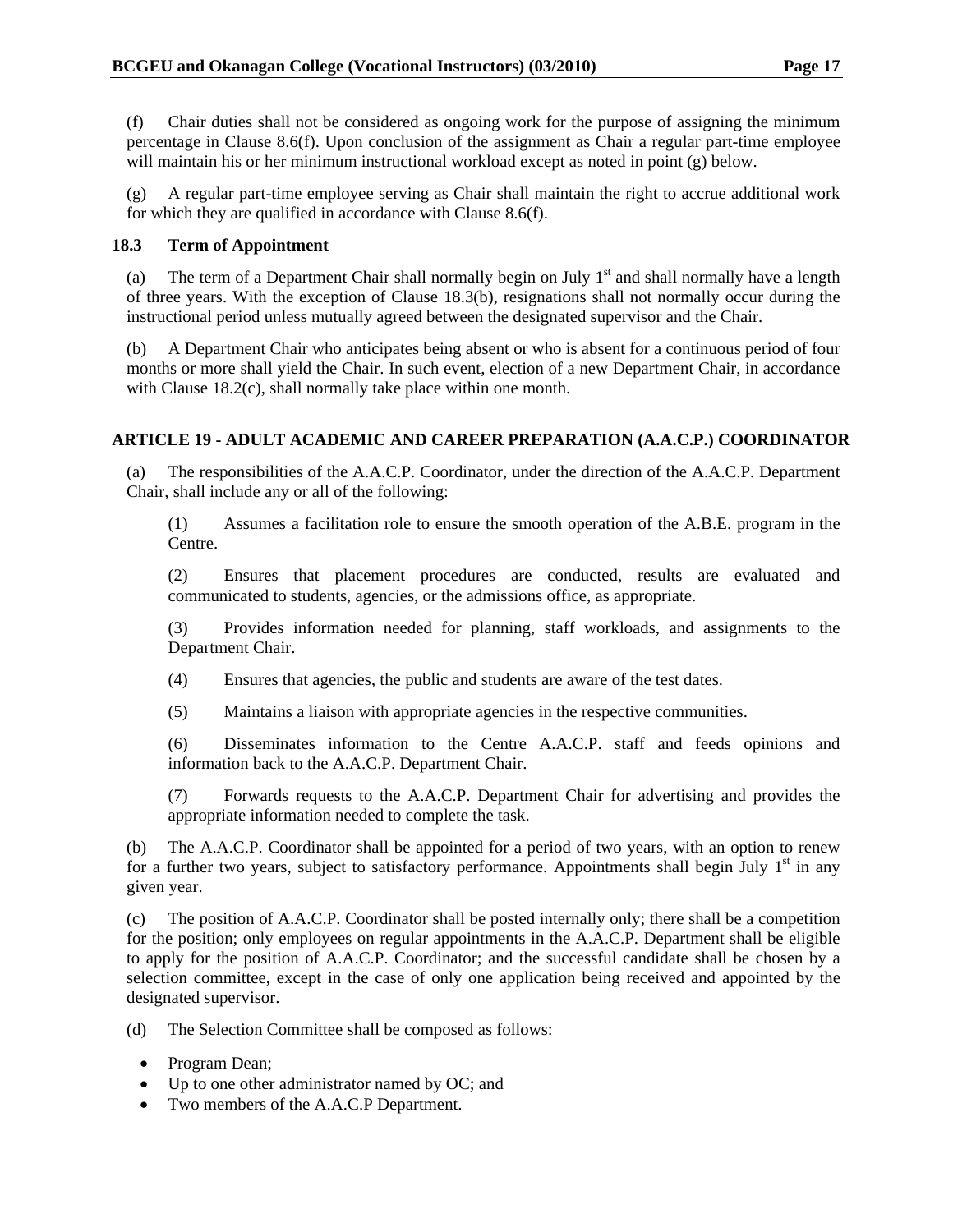(e) An A.A.C.P**.** Coordinator going on leave of absence for more than four months shall yield his/her post as A.A.C.P. Coordinator. In such event, a new A.A.C.P. Coordinator shall be appointed in accordance with Clause 19(c).

# **ARTICLE 20 - SENIORITY**

(a) (1) Seniority for employees on regular appointments shall be defined as the length of accumulated full-time equivalent service with OC, subject to Clauses 8.3 and 8.4 if the employee had previous service in a non-regular appointment category.

(2) Seniority for employees on non-regular appointments shall be defined as the length of accumulated full-time equivalent service with OC, subject to Clauses 8.3 and 8.4.

(b) An employee shall not lose seniority rights if they are absent from work because of sickness, accident or leave of absence approved by OC.

(c) An employee shall lose seniority rights in the event they are discharged for cause, they resign and are not reinstated within 30 days, or Clauses 8.3, 8.4 or Clause 49.3(b) takes effect.

(d) OC shall provide the Union with an employee seniority list annually in July.

# **ARTICLE 21 - PAID HOLIDAYS**

# **21.1 Paid Holidays**

The following have been designated as paid holidays:

| New Year's Day       | Labour Day        |
|----------------------|-------------------|
| Good Friday          | Thanksgiving Day  |
| <b>Easter Monday</b> | Remembrance Day   |
| Victoria Day         | Christmas Day     |
| Canada Day           | <b>Boxing Day</b> |
| British Columbia Day |                   |

Any other holiday proclaimed as a holiday by the federal, provincial or municipal government for the locality in which an employee is working shall also be a paid holiday.

# **21.2 Holidays Falling on Saturday or Sunday**

For an employee whose workweek is from Monday to Friday and when any of the above-noted holidays fall on a Saturday and is not proclaimed as being observed on some other day, the following Monday shall be deemed to be the holiday for the purpose of this Agreement; and when a holiday falls on a Sunday and it is not proclaimed as being observed on some other day, the following Monday (or Tuesday, where the preceding section already applies to the Monday) shall be deemed to be the holiday for the purpose of this Agreement.

# **21.3 Holiday Falling on a Day of Rest**

When a paid holiday falls on an employee's day of rest, OC shall make every reasonable effort to give the employee a lieu day off, with pay, on the first regularly scheduled workday following the day of rest so affected. Where this is not possible, the lieu day shall be taken at a mutually agreeable time. When a paid holiday is moved to another day under the provision of this clause:

(a) Work performed by an employee on the day from which the holiday was moved shall be considered as work performed on a day of rest;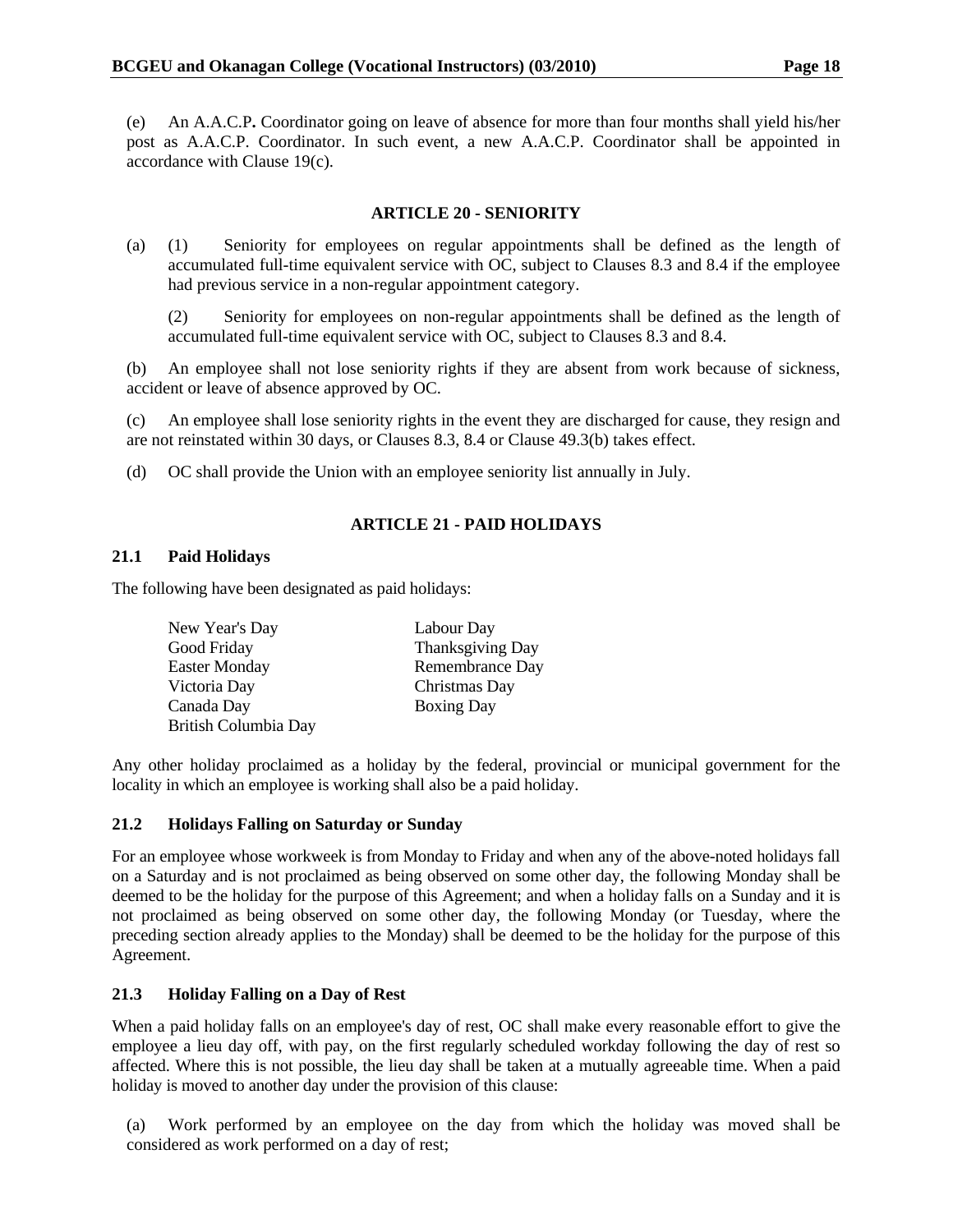(b) Work performed by an employee on the day to which the holiday was moved shall be considered as work performed on a holiday.

# **21.4 Holiday Coinciding with a Day of Vacation**

Where an employee is on vacation and a day of paid holiday falls within that period, the paid holiday shall not count as a day of vacation and shall be rescheduled in accordance with Article 22.

# **21.5 Statutory Holidays for Non-Regular Employees**

Employees on non-regular appointments who have earned wages in 15 of the 30 calendar days prior to a statutory holiday, and are still employed by OC, or are re-employed by OC within 10 working days (exclusive of statutory holidays) of the holiday, shall be paid for such holiday. In the case of employees who work varied hours, the pay for the holiday is calculated as the average of their hours exclusive of overtime for the days they have earned wages in the 30 calendar day period immediately preceding the week in which the statutory holidays occurs.

# **ARTICLE 22 - ANNUAL VACATION**

# **22.1 Annual Vacation Entitlement**

(a) The vacation year shall coincide with the calendar year.

(b) An instructor on a regular appointment shall be entitled to an annual paid vacation of 43 working days. Where less than a full year of service is involved, vacation shall be prorated on the basis of 3.5 days with pay for each completed month of service. For the purpose of this clause, unpaid leave shall not be counted as service.

(c) The number of vacation days shall be prorated for regular part-time employees in proportion to the employee's workload level [see Clause 8.6(b)].

(d) An employee on a non-regular appointment shall receive 14% of their gross salary, payable biweekly, in lieu of vacation time. Employees appointed for 10 consecutive months or more may request at the start of their appointment to earn vacation entitlement in accordance with Clause 22.1(b). Any entitlement not taken during the appointment period shall be paid out in cash at the end of the appointment period.

# **22.2 Prime Time Vacation Period**

Subject to the instructional needs of the vocational programs, vacation time shall be scheduled at the convenience of the instructors concerned. OC shall make every reasonable arrangement to assure that instructors are able to schedule vacations during the period from May  $1<sup>st</sup>$  to September 30<sup>th</sup>. An instructor shall be entitled to take 50% of their annual vacation entitlement during the two-month period of July and August. Employees who are required by OC to be recalled during their vacation period shall receive equivalent vacation day(s) off at a later date.

# **22.3 Vacation Carry-Over**

Upon notification in writing to the designated supervisor, an employee may carry-over a maximum of five days' vacation leave to the next year. However, if an employee wishes to carry-over up to an additional five days' vacation time, they shall seek the formal written approval of the designated supervisor. An employee shall not receive cash in lieu of vacation time, except upon termination, or as prescribed under Clause 22.1(d).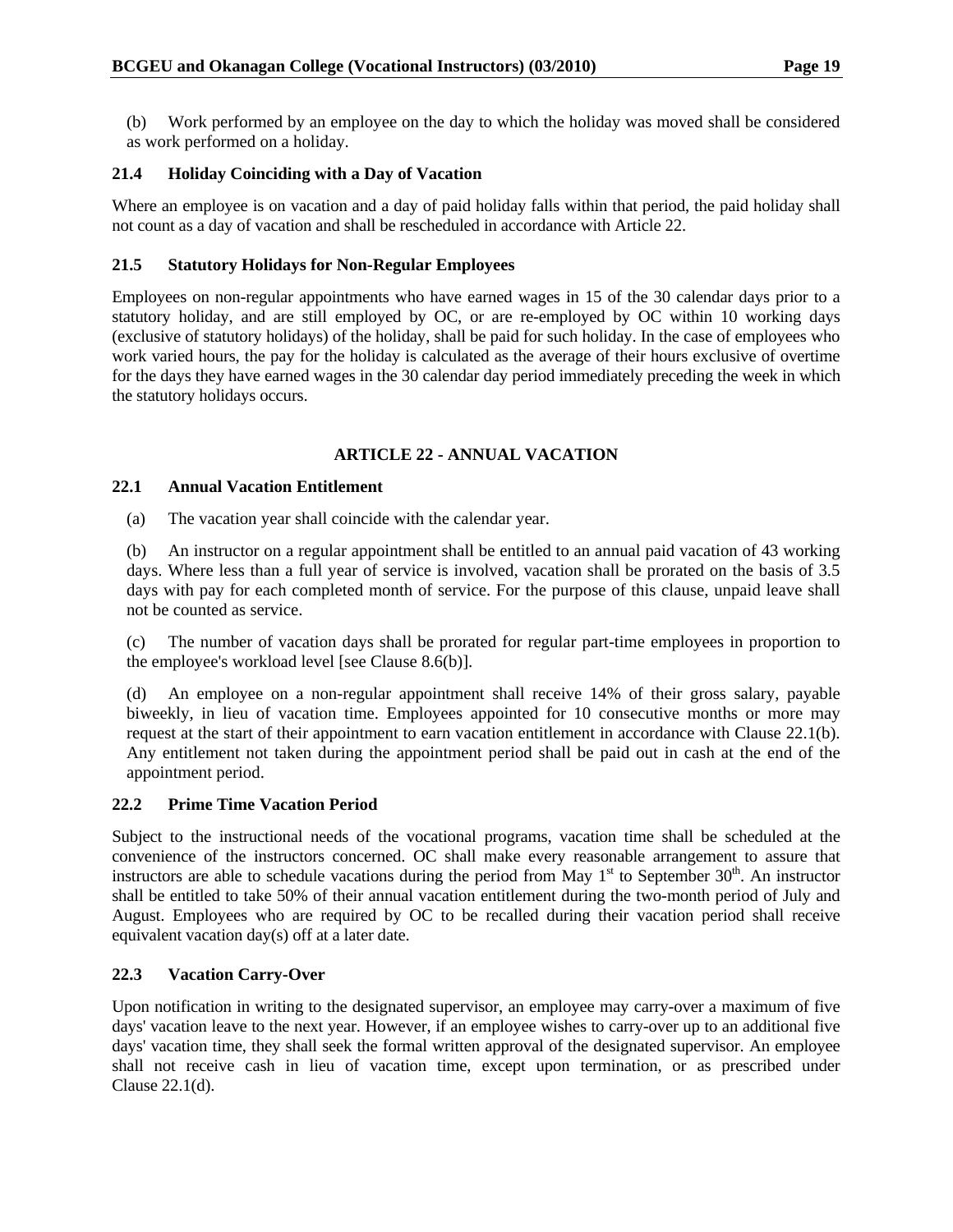#### **22.4 Preference in Vacation**

- (a) Vacation shall be granted on the basis of seniority within a program.
- (b) Vacation schedules will be circulated and posted by April  $1<sup>st</sup>$  of each year.

(c) An employee who does not exercise their seniority right within two weeks of receiving the vacation schedule shall not be entitled to exercise those rights in respect to any vacation time previously selected by an employee with less seniority.

# **22.5 Scheduled Vacations**

Vacation schedules, once approved by OC, shall not be changed, other than in cases of emergency, except by mutual agreement between the employee and OC.

# **ARTICLE 23 - ILLNESS, INJURY AND LONG-TERM DISABILITY**

#### **23.1 Sick Leave Defined**

(a) Sick leave means the period of time an employee is permitted to be absent from work with full pay by virtue of being sick, disabled, quarantined, or because of an accident for which compensation is not payable under the *Workers' Compensation Act*, or for circumstances as provided for under Clause 23.3.

(b) An employee may be required to produce a certificate from a duly qualified practitioner, certifying that the sick employee is unable to carry out their duties due to illness. OC may require the employee to have their physician complete OC's Illness and Injury Report, and to forward the completed report to the OC Physician.

#### **23.2 Sick Leave Entitlement**

(a) An employee on a regular full-time appointment on staff as at March 31, 1979 shall earn sick leave credits at the rate of one-and-one-half (1.5) days for each month of service in which pay is received for at least 15 days each calendar month, and shall accumulate sick leave credits to a maximum of 250 working days.

(b) An employee on a regular full-time appointment who was appointed on April 1, 1979, or thereafter, shall earn sick leave credits at the rate of one-and-one-half (1.5) days for each month of service in which pay is received for at least 15 days each calendar month, and shall accumulate sick leave credits to a maximum of 180 working days. The number of days shall be prorated for regular parttime employees in proportion to the employee's workload level.

(c) (1) An employee on a non-regular appointment with a full-time workload shall earn sick leave credits at the rate of one-and-one-half (1.5) days for each month of service in which pay is received for at least 15 days each calendar month, and shall accumulate sick leave credits to a maximum of 90 working days, subject to the conditions of Clause 8.3.

(2) An employee who has accumulated sick leave credits in accordance with Clause  $23.2(c)(1)$  must be on a non-regular appointment with a full-time workload of at least three consecutive weeks in order to be eligible to use previously accumulated sick leave.

(d) (1) An employee on a non-regular appointment with a part-time workload of three consecutive months or more and a minimum average of six instructional hours per week shall earn sick leave credits on a pro rata basis to a maximum accumulation of 90 working days of sick leave credits, subject to the conditions of Clause 8.4.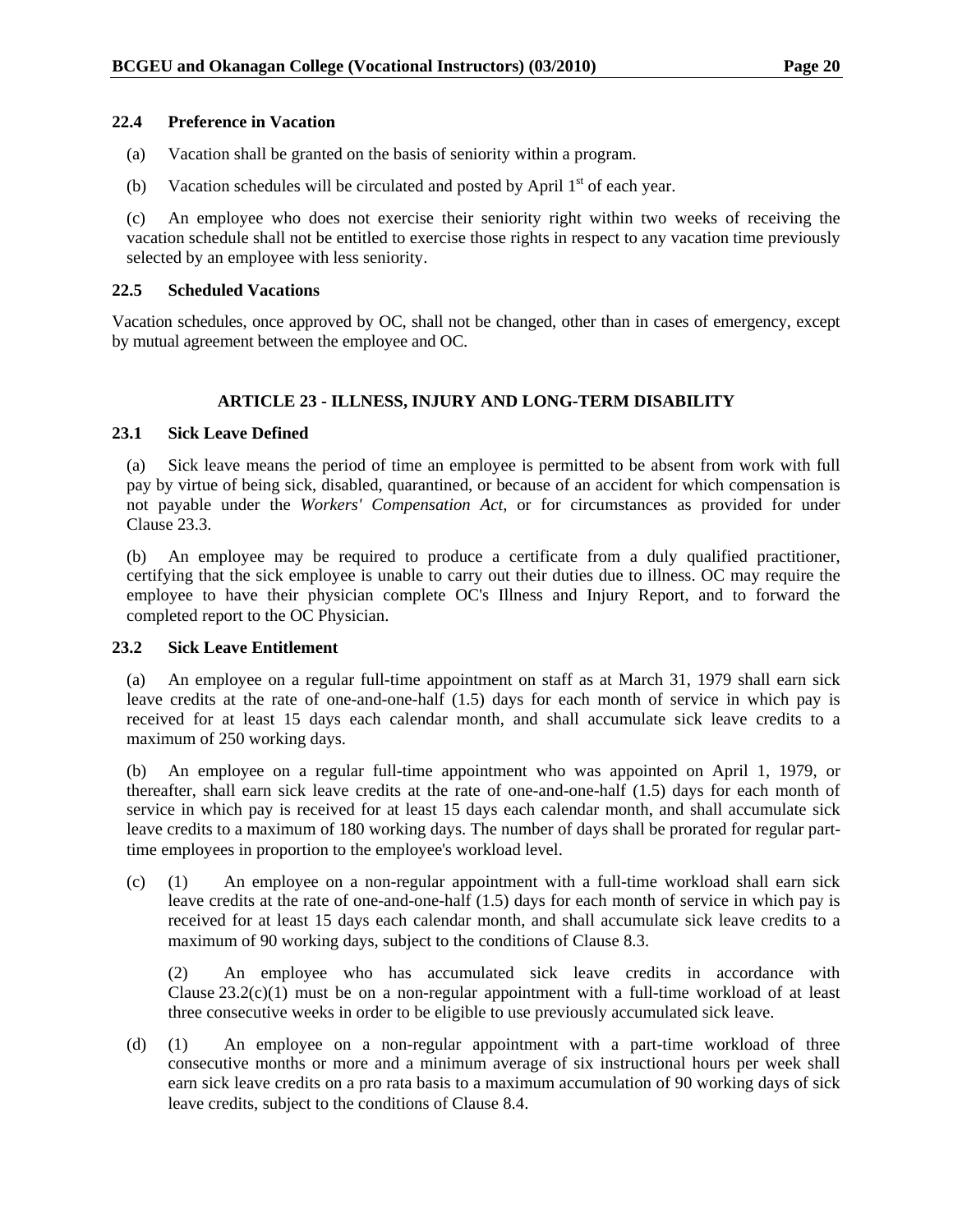(2) An employee on a non-regular appointment with a part-time workload who has accumulated sick leave credits must meet the requirements in Clause  $23.2(d)(1)$  in order to be eligible to use previously accumulated sick leave.

(e) An employee shall be entitled to claim sick leave at their regular rate of pay for a maximum period equivalent to their accumulated sick leave credit for absence from work because of illness or injury.

# **23.3 Family Illness** (*Reference Common Agreement, Articles 7.7, 7.8*)

(a) In the case of illness of a member of the immediate family, (as defined in Clause 30(b)), residing on an ongoing basis in the employee's household or with whom the employee permanently resides, when no one at home other than the employee can provide for the needs of the person, an employee on regular appointment, or a non-regular employee who has accrued sick leave credits under Clause 23.2(c) or (d), shall be entitled, after notifying their supervisor, to use annual sick leave entitlement up to a maximum of three days at any one time for this purpose, provided a minimum of 12 days is available each year for personal sick leave only (see Clause 23.7).

(b) Employees may be required to produce a certificate from a duly qualified practitioner certifying that an immediate family member is ill and requires attention.

# **23.4 Employee to Inform OC**

The employee shall make every reasonable effort to inform OC as soon as possible of their inability to report to work because of illness or injury.

# **23.5 Sick Leave Records**

A record of all unused sick leave shall be kept by OC. Immediately after the close of each calendar year, each employee shall receive a record from OC of their accumulated sick leave credit. Notwithstanding the foregoing, on receipt of written application, an employee shall be advised of the amount of sick leave accrued to their credit.

# **23.6 Voluntary Sharing of Sick Leave**

If an employee suffers a prolonged illness and uses up all their sick leave credits, other employees may each voluntarily donate up to a maximum of 10 days sick leave from their accumulated sick leave credits for the use of another employee provided a minimum of 12 days is retained each year for personal sick leave only. The total of all such donations shall not exceed 90 days or the number of days required to cover the ill employee until he qualifies for coverage under the long-term disability plan, whichever is the lesser of the two. Such donation of sick leave credits shall be given in writing to OC prior to the expiration of the ill employee's sick leave credits.

# **23.7 Deduction of Sick Leave**

(a) All absences on account of illness or injury on a working day (exclusive of designated paid holidays) shall be charged against an employee's sick leave credits.

(b) There shall be no charge against an employee's sick leave credit when their absence on account of an illness or an injury is less than one-half day.

(c) Where the period of absence on account of illness is at least one-half day but less than a full day, one-half day only shall be charged as sick leave.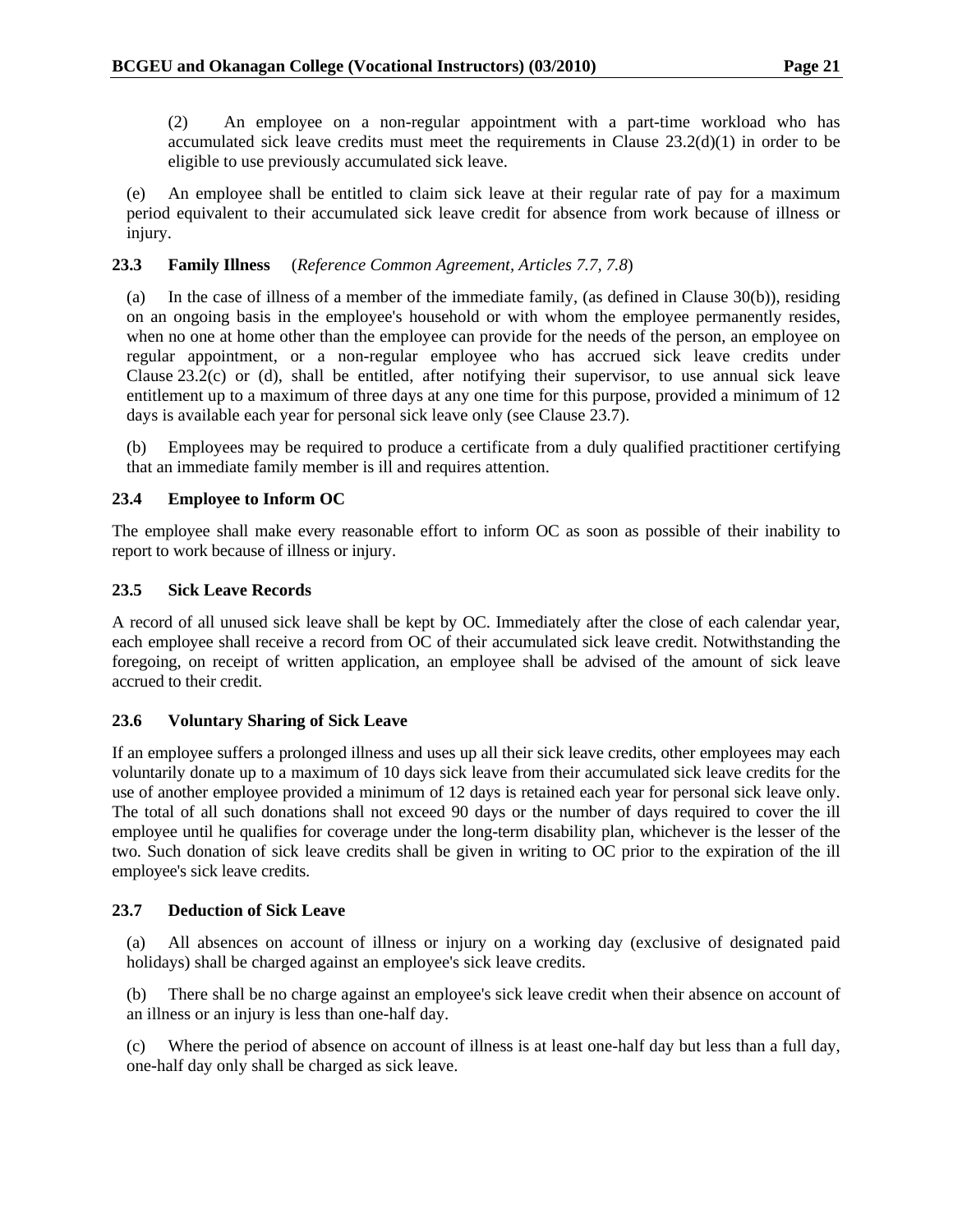# **23.8 Ineligible for Sick Leave**

An employee can neither earn nor take sick leave with pay for any period during which they are on leave of absence without pay, under suspension, on strike or locked out.

# **23.9 Advance of Sick Leave**

Any employee unable to return to their duties at the termination of the period for which sick leave is granted shall be permitted to "*borrow*" up to 18 days' sick leave from their future sick leave credits.

# **23.10 Medical and Dental Appointments**

Deductions shall be made from sick leave entitlement for medical and dental appointments in accordance with Clause 23.7.

# **23.11 Travel Time for Medical and Dental Care**

Employees in areas where adequate medical and dental facilities are not available shall be allowed to deduct from their sick leave credits the necessary return travelling time to receive personal or immediate family medical and dental care at the nearest medical centre. OC may request a certificate of a qualified medical or dental practitioner, as the case may be, stating that treatment could not be provided by facilities or services available at the employee's place of residence.

# **23.12 Long-Term Disability**

(a) An employee on long-term disability shall be considered an employee for purposes of the College Pension Plan only and shall continue to be covered by medical, extended health, dental and group life and AD&D insurance for the first 24 months from the date on which the employee received compensation under the long-term disability plan. Participation in these plans may be continued past the 24 months provided OC is reimbursed for 100% of the applicable premiums.

(b) An employee who qualifies for long-term disability benefits shall retain their accumulated seniority and shall only accumulate seniority for the first 24 months while on long-term disability for the purposes of layoff/recall, and shall have access to the grievance procedure in the collective agreement during this period. Except as otherwise expressly provided, employees on long-term disability shall not be covered by any other portion of the collective agreement.

(c) An employee who has recovered from a total disability during or immediately upon the expiration of the first 24 months from the date on which the employee received compensation under the long-term disability plan shall be entitled to be reinstated by OC provided the employee is able to perform the duties in a satisfactory and efficient manner and their position has not been declared redundant under Article 49 (Reduction and Recall).

(d) If an employee is unable to return to work upon the expiration of the first 24 months, as stated in Clause 23.12(c), their employment with OC shall be deemed to be terminated, except as expressly provided in Clause 23.12(a), unless an extension is agreed to by OC.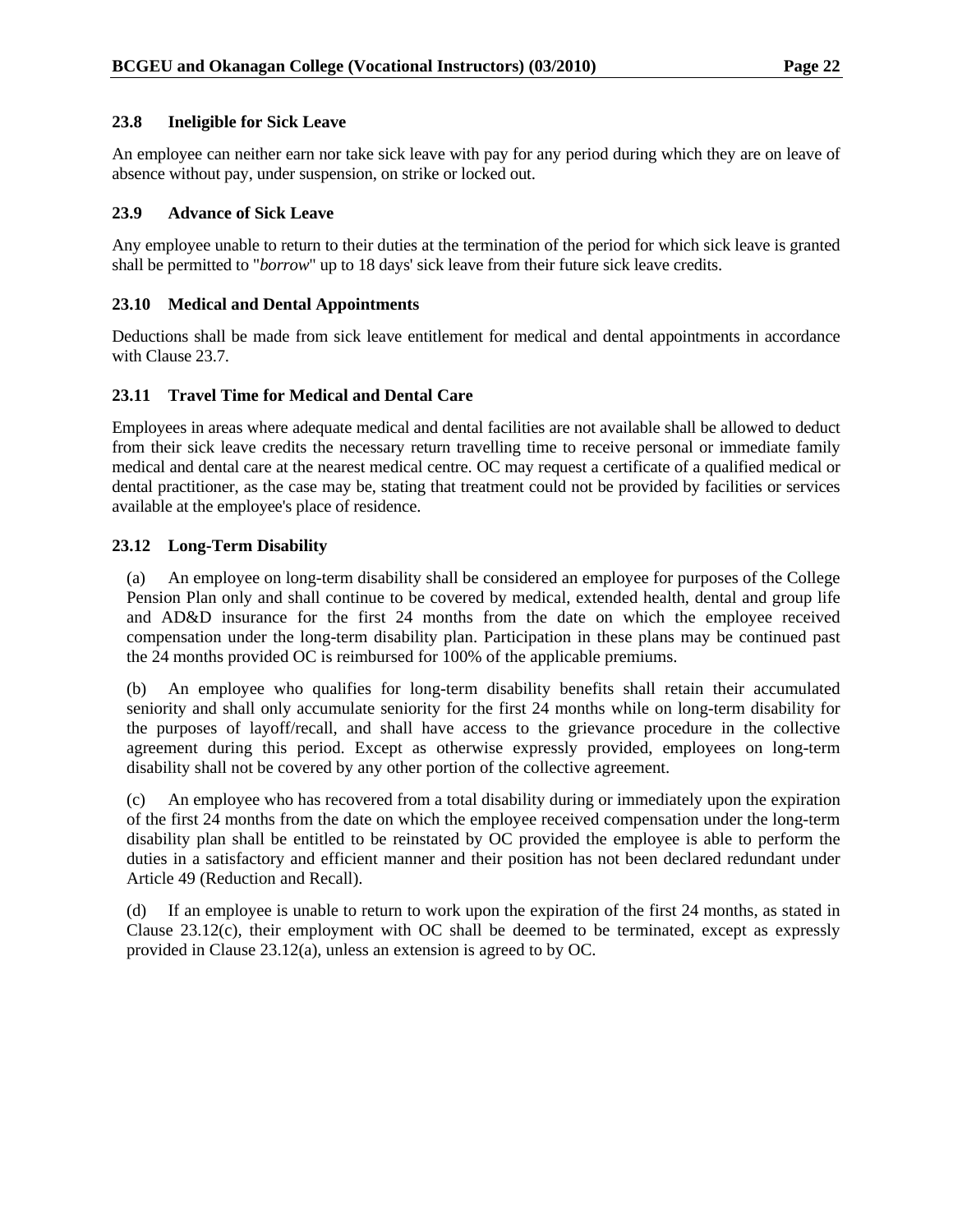#### **23.13 Workers' Compensation Board**

Where employee(s) are on a claim recognized by the Workers' Compensation Board, employee(s) shall be entitled to leave, at 75% (subject to upward adjustment in accordance with WCB rates) of their regular rate of pay, for a maximum of 24 months for any one claim resulting from any one injury or recurrence of that injury. The compensation payable by the Workers' Compensation Board shall be remitted to OC. The following conditions shall apply:

(a) OC shall pay health and welfare benefits as defined under Article 27 during the first 24 months leave on each Workers' Compensation Board claim.

(b) Employees on WCB claims will retain full pensionable service based on their appointment and the cost shall be shared between OC and the employee in accordance with Superannuation legislation.

(c) If after 24 months under Clause 23.13 the employee(s) still remains on leave, the employee(s) shall be considered on a direct WCB claim.

#### **23.14 Direct Claim**

Employees may, at their option, choose a direct claim arrangement with WCB and be considered on a leave without pay from OC. In this case, health and welfare benefits and pension coverage will not be maintained by OC.

# **ARTICLE 24 - EMPLOYEE ASSISTANCE PROGRAM**

(a) OC and the Union will jointly participate in the administration of a mutually acceptable Employee Assistance Program for employees on regular appointments. OC shall provide an administrative fee up to the equivalent of 0.2% of the bargaining unit salary base in each fiscal year to fund the cost of the program.

(b) An Employee Assistance Program Joint Committee shall be established and consist of one representative from each participating employee group and one representative from OC.

(c) The Employee Assistance Program Joint Committee will evaluate and report on the performance of the program prior to March  $31<sup>st</sup>$  each year.

# **ARTICLE 25 - RETIREMENT**

(*Reference Common Agreement, Article 11*)

# **25.1 Retirement Leave or Pay-out**

Upon retirement, an employee on a regular appointment shall be granted a leave, or at the employee's option, a cash payout, equal to 50% of accumulated sick leave.

#### **25.2 Retirement Allowance**

An employee on a regular appointment shall receive a retirement allowance at the rate of five working days for every year of completed full-time equivalent service with OC, prorated. The initial and final years of service on regular appointment shall be prorated.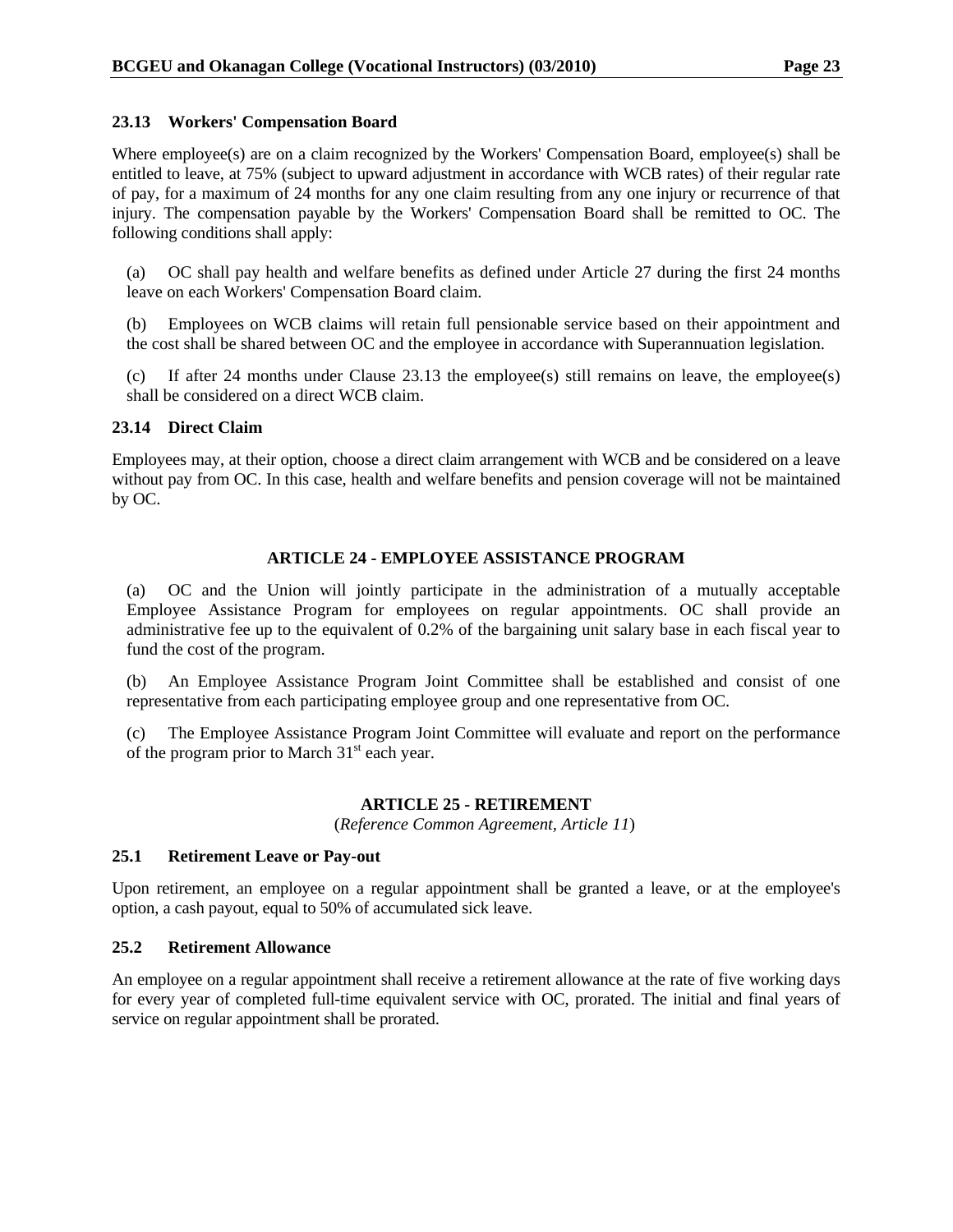# **ARTICLE 26 - PARENTAL LEAVE**

(*Reference Common Agreement, Article 8*)

(a) Parental leave of absence without pay shall be granted on application to the designated supervisor. The duration and other terms of the leave shall be subject to the following provisions:

(1) A maternity leave of absence without pay shall be granted at any time chosen by the employee during the 11-week period immediately preceding the anticipated date of birth for a period of up to six months, or to the expiry date of a part-time or temporary appointment, whichever is shorter.

(2) Parental leave of absence without pay shall be granted for up to six months, or to the expiry date of a part-time or temporary appointment whichever is shorter, in a period commencing:

(i) with the week in which a newborn child(ren) arrives in the employee's home; or

(ii) with the week a child(ren) is placed in the employee's home for the purpose of adoption or permanent guardianship;

and ending 52 weeks after the week referred to in (i) and (ii) above.

(3) Application may be made for an additional period of up to, but not exceeding six months, or to the expiry date of a part-time or temporary appointment, whichever is shorter.

(4) An employee who applies for and is granted leave under this article may elect to take all or part of their accrued vacation entitlement at full salary during their leave of absence.

(5) An employee will continue to accrue vacation entitlement for the first six months of any leave granted under this article provided the employee returns to work for a period of not less than six months. Vacation earned pursuant to this article may be carried over to the following year.

(6) An employee who applies for and is granted leave under Clause 26.1(a) will not be eligible for leave under Clause 26.1(b).

(b) Where both parents are OC employees and if both parents apply for leave, the second leave request shall be limited to a maximum of 12 weeks.

(c) The employee shall give as much notice as possible, but in any event no less than two months notice, to allow satisfactory arrangements to be made for any classes involved. This notice may be waived by OC because of extenuating circumstances.

(d) OC shall pay health and welfare benefits as defined in Article 27 for the first six months of any leave granted under this article. An employee shall reimburse OC for health and welfare benefits paid on their behalf during the remainder of the leave. If an employee fails to return to work on the prearranged date, monies paid by OC under this article shall be recovered.

(e) On completion of the leave, the employee shall resume their position without disadvantage in seniority, salary, or increase in salary and/or fringe benefits.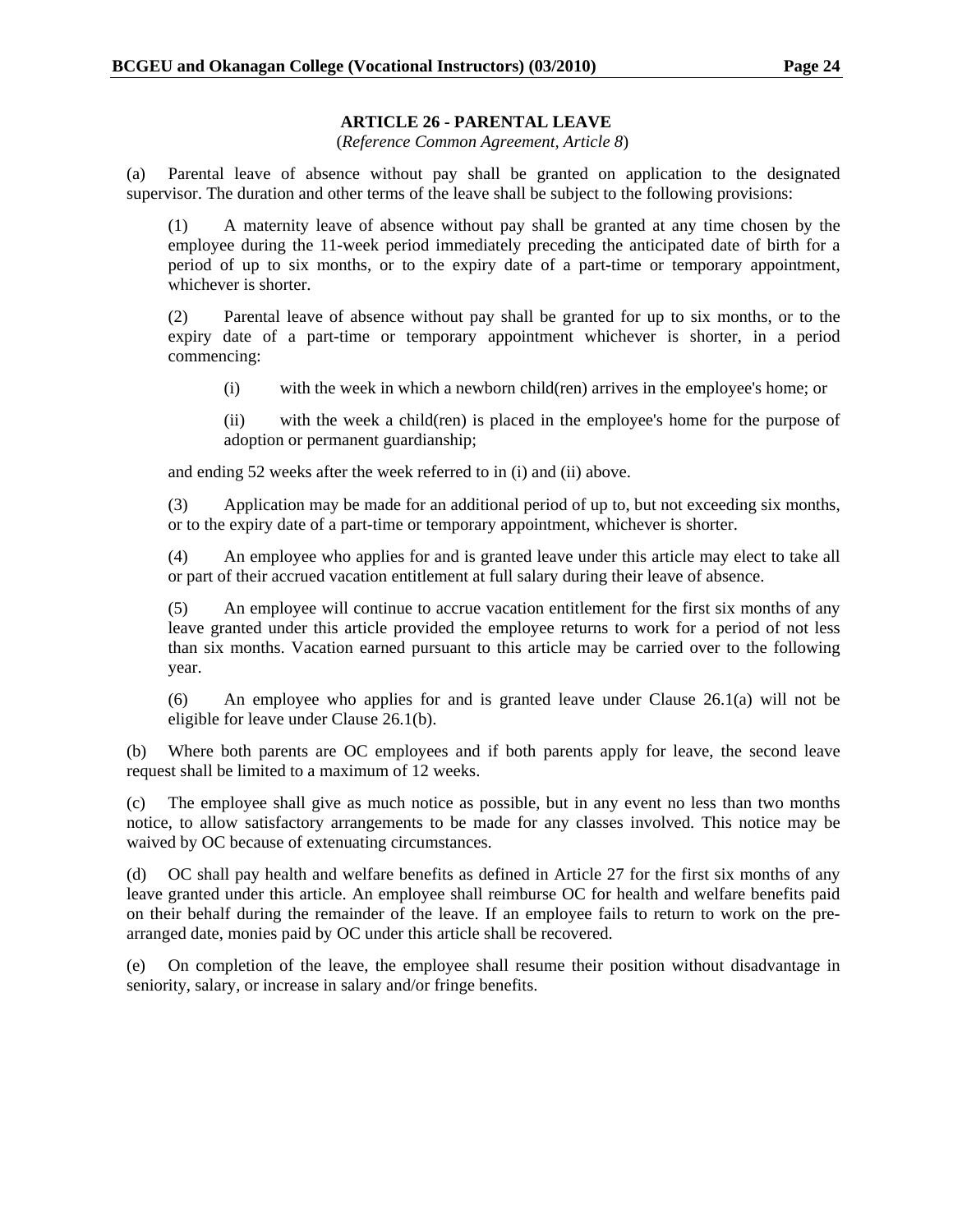#### **ARTICLE 27 - HEALTH AND WELFARE PLANS**

(*Reference Common Agreement, Article 9*)

#### **27.1 Details of Coverage**

#### (a) *Group Insurance Plan*

- (1) Life Insurance three times annual salary (Principal Sum) with a floor of \$20,000.
- (2) Accidental Death and Dismemberment -

(b) *Long-Term Disability* - payable after 90 days of disability at a level of 70% of monthly salary to a maximum of \$4,000.

- (c) *Dental Care Plan* 
	- (1) Plan "A" and "B", Basic Services
		- diagnostic, preventive, surgical services, etc.
		- 100% reimbursement from the plan.
	- (2) Plan "C" Prosthetic Appliances and crown and bridge procedures
		- 50% co-insurance
	- (3) Plan "D" Orthodontics
		- available to employee and dependents only after patient has been covered continuously for 12 months; maximum lifetime benefits of \$2,500 per patient with 50% co-insurance.

(4) OC to purchase a rider for the dental benefit in order to ensure that reimbursement is at the specialist fee guide rates, where applicable.

- (d) *Medical Care Plan* 
	- (1) Standard Medical;
	- (2) Medical Supplement.

(e) The above is provided solely for the purpose of explaining the principal features of the plans. All rights with respect to the benefits of the plans will be governed by the policies issued by the carriers.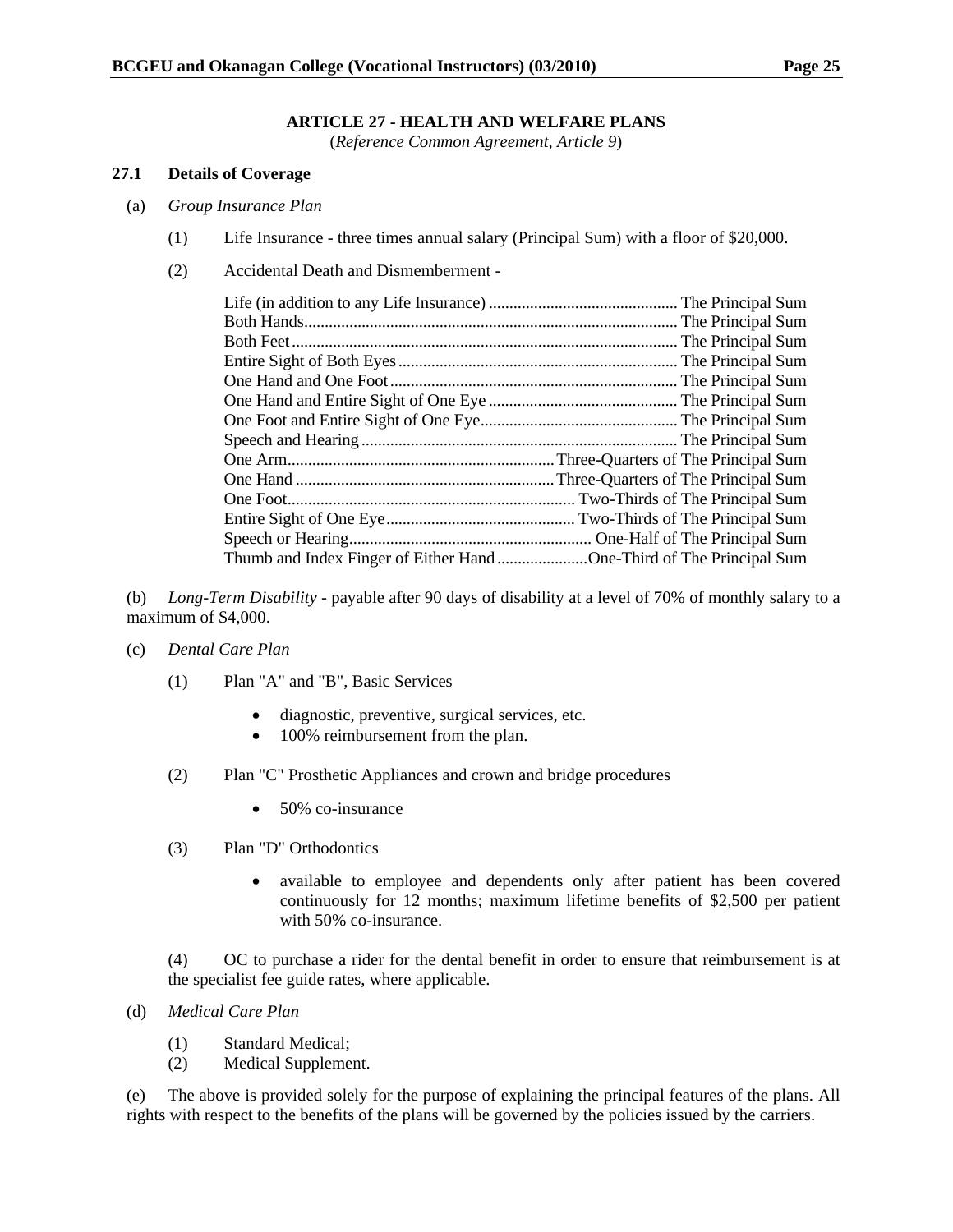(f) OC agrees to pay 100% of the premiums for the health and welfare plans for employees on regular full-time appointments and eligible employees on non-regular appointments (see Clause 27.2). OC shall pay a pro rata portion of the health and welfare benefits for regular part-time employees based upon the percentage of the employee's regular part-time appointment (see Clause 8.6(b)).

(g) OC agrees that the benefits under this article shall not be less than those provided by the plans in effect under Clause 20.01 of the 1978-79 Collective Agreement.

(h) *Optical Coverage* 

\$300 maximum coverage for each insured individual during a 24 month period.

# **27.2 Coverage for Non-Regular Appointments**

Employees on non-regular appointments shall receive all health and welfare benefits detailed in Clause 27.1, providing they meet the following conditions:

- (a) appointments must be for a period of six consecutive months or more; or
- (b) employees must have worked six consecutive months or more.

(c) An employee who has accumulated 12 months of service in accordance with Clauses 8.3 and 8.4 and whose current appointment is for a period of five consecutive months or more shall be entitled to health and welfare benefits and to contribute to the pension plan.

Eligibility for health and welfare plans is governed by the policies issued by the carriers.

# **27.3 Continuation of Benefit Coverage**

When an employee goes off work ill without sick leave, is on leave of absence without salary, or a grievance is invoked on their discharge, OC shall continue to pay health and welfare benefits as detailed under Clause 27.1 of this Agreement provided:

(a) the employee reimburses OC for such contributions made on their behalf and is at no time in arrears;

- (b) periods of less than one month shall not be charged to the employee;
- (c) the period of such coverage shall exceed 12 months only by mutual agreement of the two parties.

# **27.4 Medical Examinations**

Any physical or medical examinations required by OC shall be promptly complied with by all employees, provided, however, that OC shall pay all costs for such physical or medical examinations, and for any time lost as a result thereof, during the employee's working hours. When an employee is examined by a physician, at OC expense, and it is found that the employee is not fit to carry on their employment, the original examining physician shall first consult with the employee's personal physician, and/or a physician nominated by the Union. If after such consultation it is determined that the employee is capable of carrying on their present employment, they shall be reinstated without loss of pay.

# **ARTICLE 28 - SUPERANNUATION**

*(Reference Common Agreement, Article 10)* 

OC's Superannuation Plan is governed by the *College Pension Act*.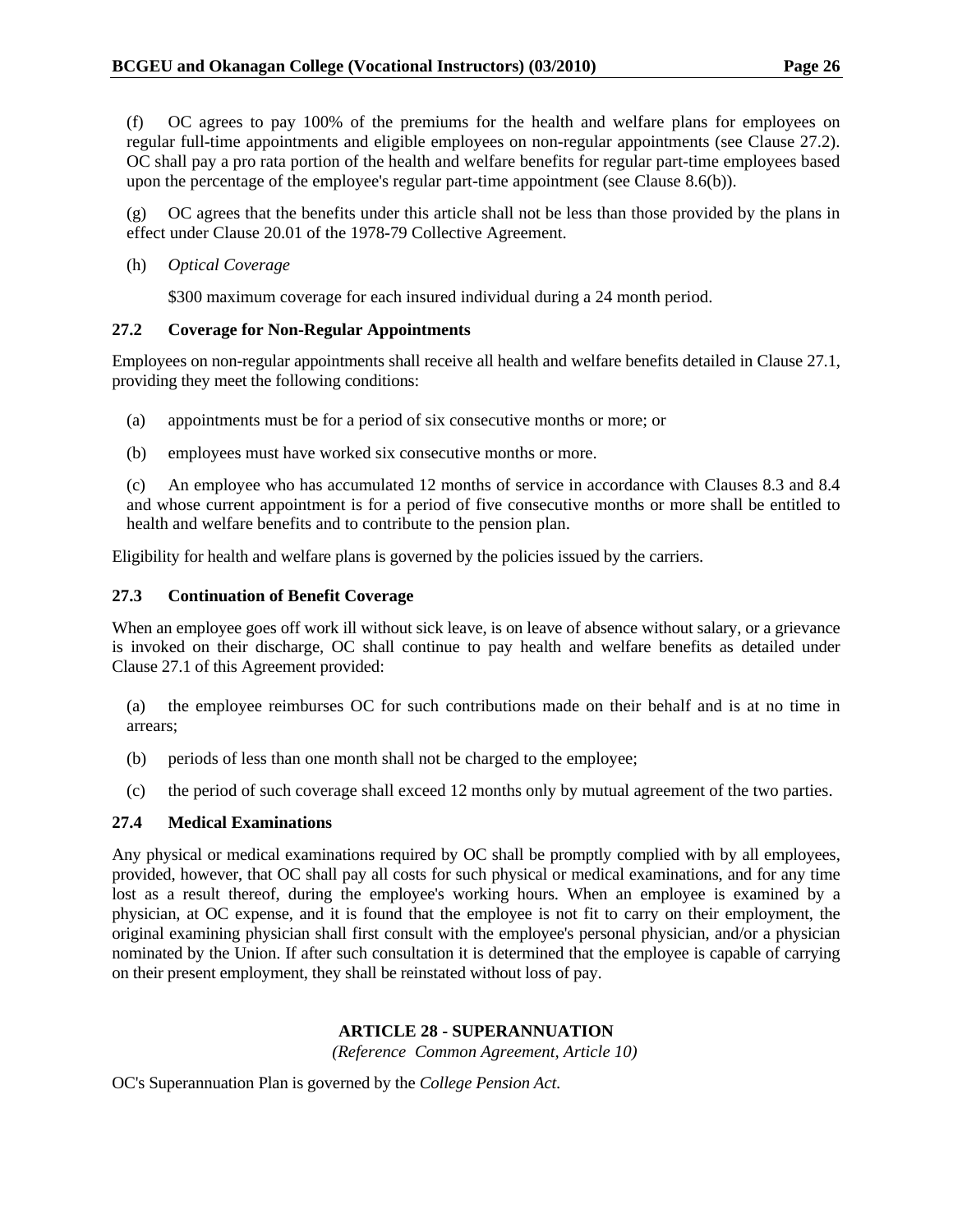#### **ARTICLE 29 - PAYMENT TO DEPENDENT UPON DEATH OF A REGULAR EMPLOYEE**

In the event of the death of a regular employee who was hired prior to April 1, 2004, the employee's dependent or dependents shall receive:

(a) payment of the employee's full month's salary irrespective of the day of the month on which the death occurred;

- (b) payment of all accrued vacation leave;
- (c) death in service benefits as follows:

- one month's salary for each completed and continuous year of service to a maximum of six months;

(d) any group life insurance payment, widow's, widower's pension, etc., to which the deceased employee's dependents shall be entitled.

#### **ARTICLE 30 - BEREAVEMENT LEAVE**

*(Reference Common Agreement, Article 7.6*)

(a) In the case of bereavement in the immediate family, an employee, who is not on leave of absence without pay, shall be entitled to special leave, at their regular rate of pay, to a maximum of five working days.

(b) Immediate family is defined as an employee's parent, spouse, child, common-law child, brother, sister, father-in-law, mother-in-law, grandparent, grandchild, ward, and any other relative permanently residing in the employee's household or with whom the employee permanently resides.

(c) In the case of bereavement of a friend or relative other than those specified in Clause 30(b), up to one day's leave with pay shall be granted to attend the funeral.

(d) If an employee is on vacation leave at the time of bereavement, the employee shall be granted bereavement leave and be credited the appropriate number of days to vacation leave credits.

# **ARTICLE 31 - POLITICAL ACTIVITY**

*(Reference Common Agreement, Article 7.10)* 

(a) OC agrees not to apply restrictions on employees who wish to engage in political activities on their own time as campaign workers. If an employee is nominated as a candidate for election at the federal or provincial level, they shall take a leave of absence without pay to engage in the election campaign. If elected to full-time office, the employee shall be granted leave of absence without pay and without loss of seniority for a period of one year. Such leave shall be renewed each year during their term of office to a maximum of five years. At least three months' notice of intention to renew or not renew shall normally be given to OC.

(b) Any employee eligible to vote in a federal, provincial or municipal election or a referendum shall have four consecutive clear hours during the hours in which the polls are open in which to cast their ballot.

#### **ARTICLE 32 - FIRE FIGHTING PAY**

If an employee is called upon to fight a forest fire, OC agrees to retain the employee on the OC payroll, without loss of seniority, and agrees to reimburse the employee for the difference in the amount of fire fighting pay received, and their regular salary. If an employee is on vacation leave with pay at the time of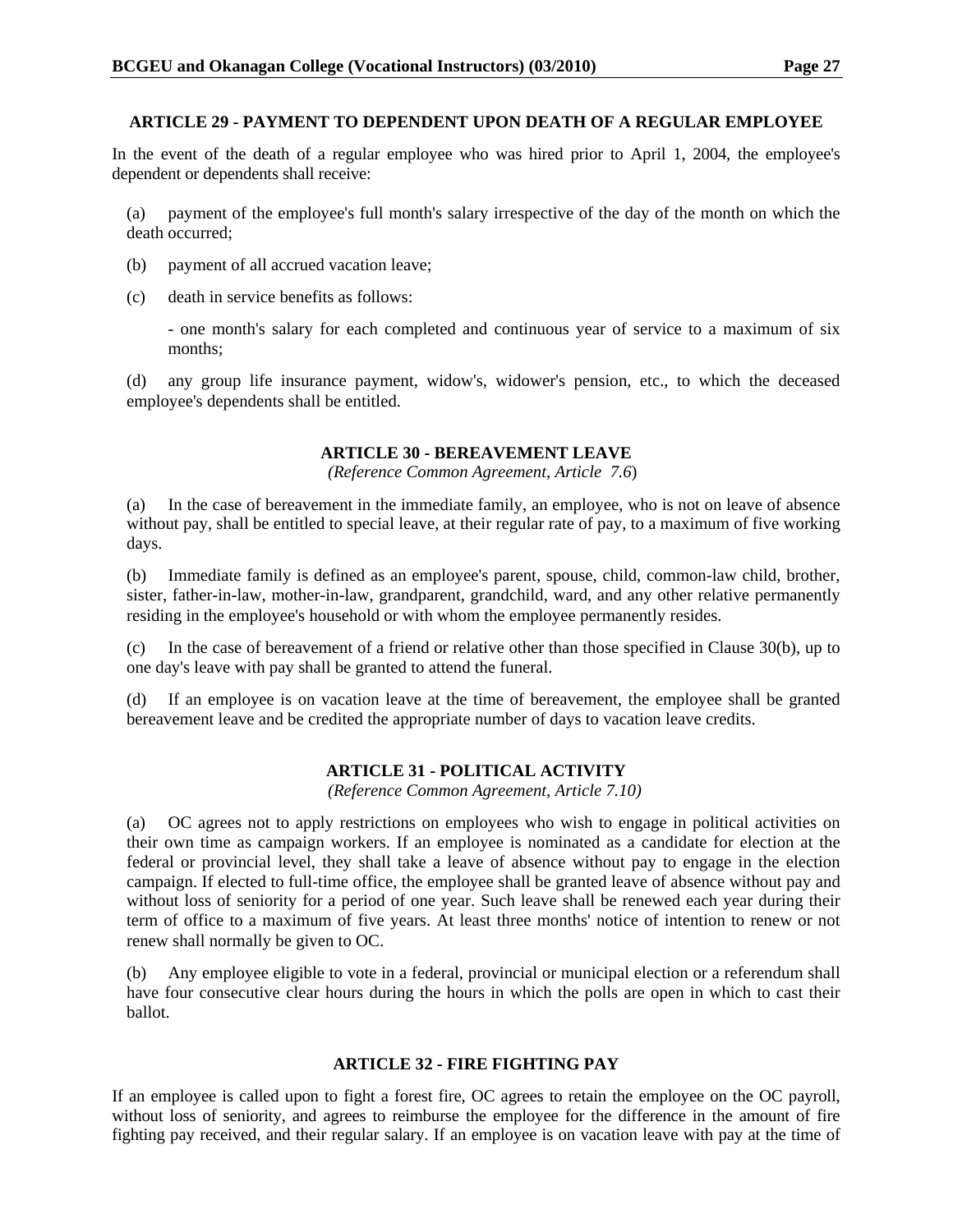the summons to fight a forest fire, the number of days spent in fire fighting shall be credited to their vacation leave.

#### **ARTICLE 33 - LEAVE FOR COURT APPEARANCES**

*(Reference Common Agreement, Article 7.9)* 

(a) OC shall grant paid leave to employees, other than employees on leave without pay, who serve as jurors or witnesses in a court action, provided such court action is not occasioned by the employee's private affairs.

(b) In cases where an employee's private affairs have occasioned a court appearance, such leave to attend at court shall be without pay, or at the discretion of the employee, charged against vacation leave.

(c) Time spent at court by an employee in their official capacity shall be at their regular rate of pay.

(d) Court actions arising from employment which require attendance at court, shall be with pay, except where the court action arises from suspension or dismissal of the employee involved.

(e) In the event an accused employee is jailed pending a court appearance, such leave of absence shall be without pay.

# **ARTICLE 34 - GENERAL LEAVES**

#### **34.1 Special Leave**

An employee not on leave of absence without pay shall be entitled to special leave at their regular rate of pay for leave under circumstances listed below:

- (a) birth or adoption of the employee's child;
- (b) serious household or domestic emergency;
- (c) attendance at the employee's own citizenship hearing;
- (d) court appearance of the employee's child;
- (e) wedding of the employee's child.

Total leave of absence for any or all of the above shall not exceed three days in any one calendar year. Employees shall give two weeks' notice for Clauses 34.1(c) and (e) and shall make reasonable efforts to inform supervisors of Clauses 34.1(a), (b) and (d) above.

#### **34.2 Leave Without Pay**

(a) OC may grant a full-time or partial leave of absence without pay and without loss of seniority to any employee requesting such leave. Such request to be in writing and approved by OC. This leave of absence provision shall not apply during the probationary period of an employee except in case of emergency at the discretion of the Vice**-**President Education or designate.

(b) This period of the leave of absence shall not count towards the accumulation of service for the purposes of salary increments or severance pay. (*Reference Common Agreement Article 7.3*)

#### **34.3 Other Leave**

In the event that an employee requests a leave of absence for reasons not listed elsewhere in the collective agreement, then leave of absence with pay may be granted at the discretion of the Vice**-**President Education or designate.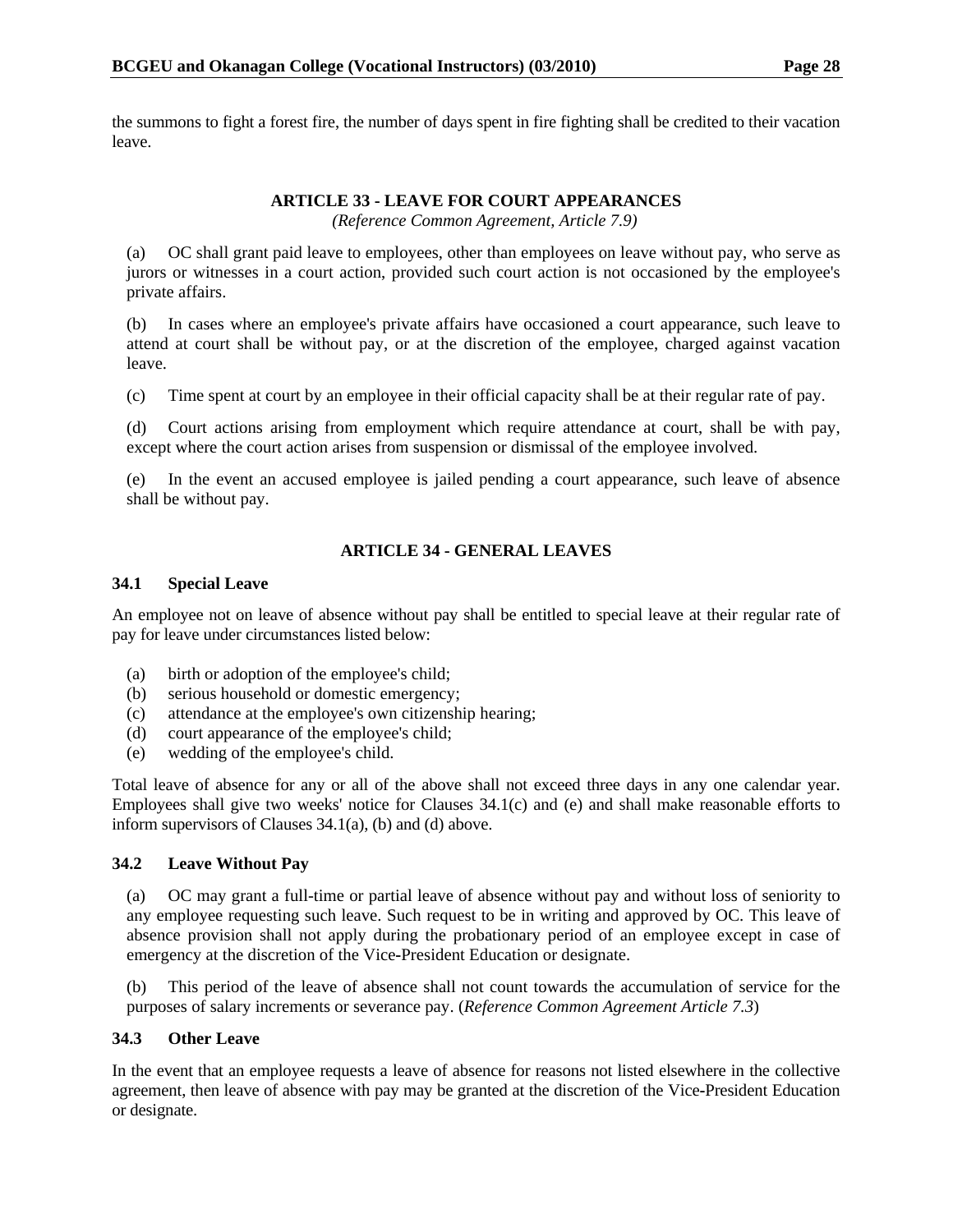#### **ARTICLE 35 - PROFESSIONAL DEVELOPMENT**

(a) OC and the Union recognize the value of professional development to the employee and the institution.

(b) Professional development is defined as the pursuance of study and the updating of skills and/or knowledge relative to the employee's responsibilities.

(c) Employees on regular appointments shall be eligible to apply for professional development leave and financial assistance. Employees on non-regular appointments of at least sixteen weeks' duration and with 1302 hours paid at the employee's base rate, exclusive of pay in lieu of vacation or vacation shall be eligible to apply for professional development leave and financial assistance.

(d) Professional development leave may be granted by OC to a maximum of 85 working days in any one College year for employees on regular appointments and a maximum of 10 working days in any one College year for employees on non-regular appointments.

(1) Applications for leave shall be submitted to the designated supervisor for recommendation to the Professional Development Committee normally at least one month in advance of the leave time.

(2) Employees on non-regular appointments who are granted professional development leave and/or financial assistance shall normally take such leave or assistance during their appointment period. Upon prior approval by the Professional Development Committee, employees may be granted financial assistance for professional development activities which occur during a period when they are not on appointment and no longer employees, provided a work assignment is available in the educational plan for the next College year.

(e) Professional development leave shall be subject to the following:

(1) Subject to Clause 35(d)(2) the leave may be taken only at a time mutually agreeable to OC and the employee.

(2) Contributions for employee benefits shall be continued during the leave period by OC and the employee and the leave period shall count in full for increment purposes.

(3) Approved leave shall be at full salary unless mutually agreed otherwise by the employee and the Professional Development Committee.

(f) (1) There shall be a professional development fund to support professional development activities. The fund shall be drawn from the following sources each fiscal year:

> (i) one percent (1%) of the salaries of the employees covered by this article which shall be provided by OC;

> (ii) twenty-five dollars for each employee covered by this article which shall be provided by each employee as a condition of employment;

> (iii) the savings in salaries and benefits of any employees granted leave at a reduced salary as a consequence of any arrangement made under the provisions of Clause 35(e)(3).

- (2) Funds not expended in any one fiscal year shall be carried forward to the next fiscal year.
- (g) (1) Professional Development Committees, consisting of the Dean and two faculty representatives, shall be appointed for each of the following three faculties:
	- (i) Health and Social Development Faculty;
	- (ii) Adult and Continuing Education Faculty;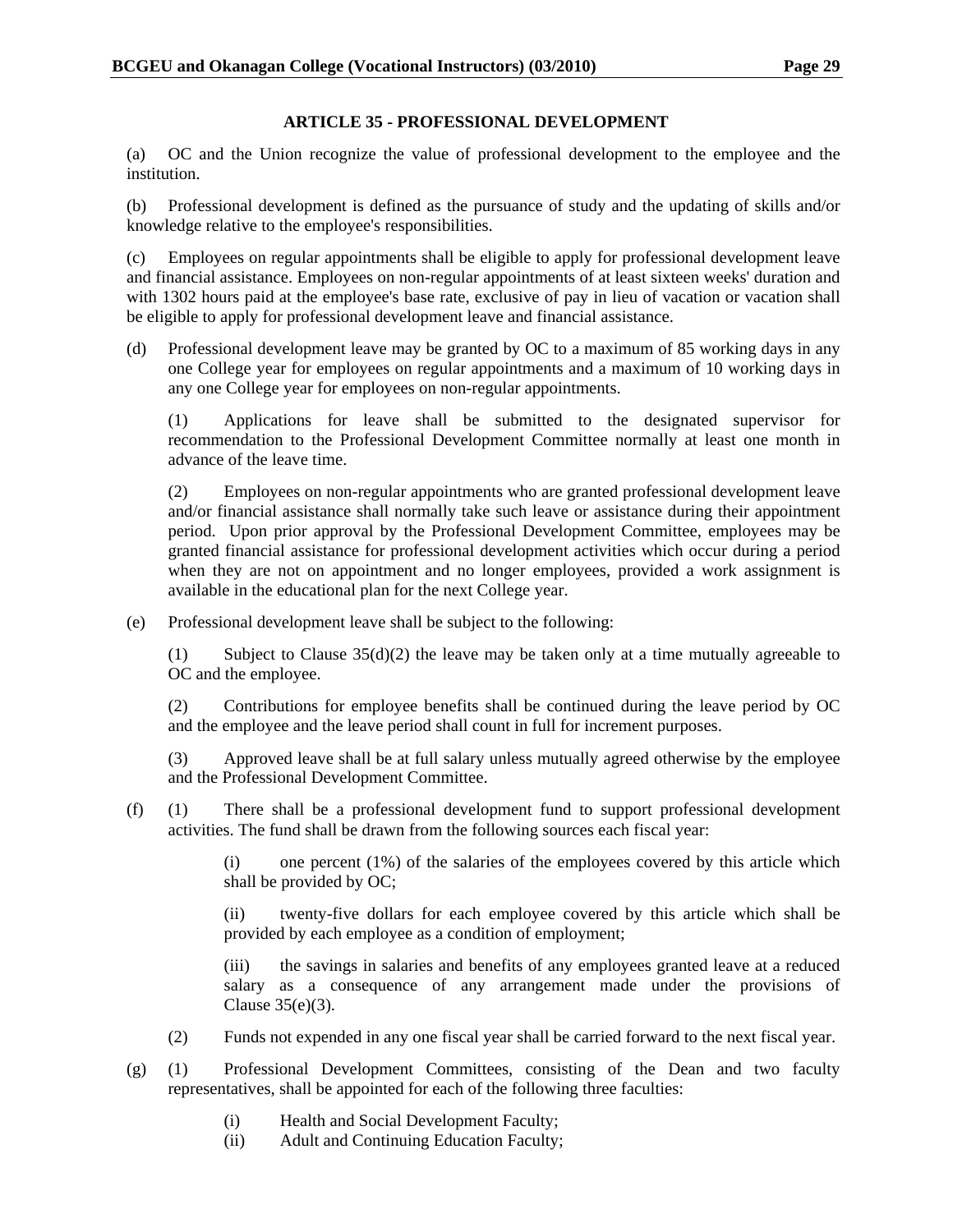(iii) Trades and Technology Faculty.

(2) Subject to the provisions of this article, the Committees shall establish, publish and work within common guidelines for the review of applications for professional development leave and financial assistance and for the allocation of such monies. Faculty committees may establish, publish, and work within their own guidelines upon the agreement of all the Professional Development Committees.

(3) The Professional Development Committees shall review applications and make recommendations to the OC President or designate for the granting or denial of professional development leave, together with a recommendation for financial assistance should the Committee recommend that the leave be granted. The OC President or designate shall approve or deny professional development leave and financial arrangements, taking into account the recommendations of the Committee.

# **ARTICLE 36 - EMPLOYEE EXCHANGE LEAVE**

 *(Reference Common Agreement, Article 7.11)* 

An employee on a regular appointment who has successfully completed their probationary period may negotiate on their own to exchange positions with an instructor of comparable qualifications and experience for a period of up to one year. This exchange leave will be subject to the following conditions:

(a) The instructor applying for exchange leave and OC shall follow the following time schedule:

(1) at least one year prior to the intended exchange leave, the instructor wishing to take an exchange leave shall notify the OC President or designate, and designated supervisor, in writing, of their intention to negotiate an exchange leave;

(2) at least six months prior to the exchange leave, the instructor shall notify the OC President or designate**,** and designated supervisor of their arrangements and submit the qualifications of the incoming instructor for approval;

(3) the designated supervisor and the appropriate department shall review the qualifications and determine if the exchange candidate is acceptable. The instructor applying shall be notified within one month, in writing, of the acceptance or rejection of their exchange leave. If the exchange leave is rejected, the instructor will be advised of the reasons for rejection.

(b) The employee covered by this Agreement shall have their full salary and benefits paid by OC during the exchange period.

(c) The exchange time shall count in full for increment, seniority, and pension purposes.

(d) No more than one instructor or 25% of the members of an instructional area, whichever is greater, may be on exchange or extended study leave at any one time. An application for an extended study leave shall take priority over an exchange leave application.

(e) As a condition of granting the exchange leave, the incoming instructor must agree to take out an associate membership in the Union, and they must sign a statement to the effect that they will abide by the conditions and procedures laid down by this Agreement.

(f) OC shall extend to the incoming instructor all non-monetary benefits of this Agreement.

(g) Whatever would normally constitute grounds for dismissal or suspension under this Agreement shall be considered grounds for the termination of the exchange agreement.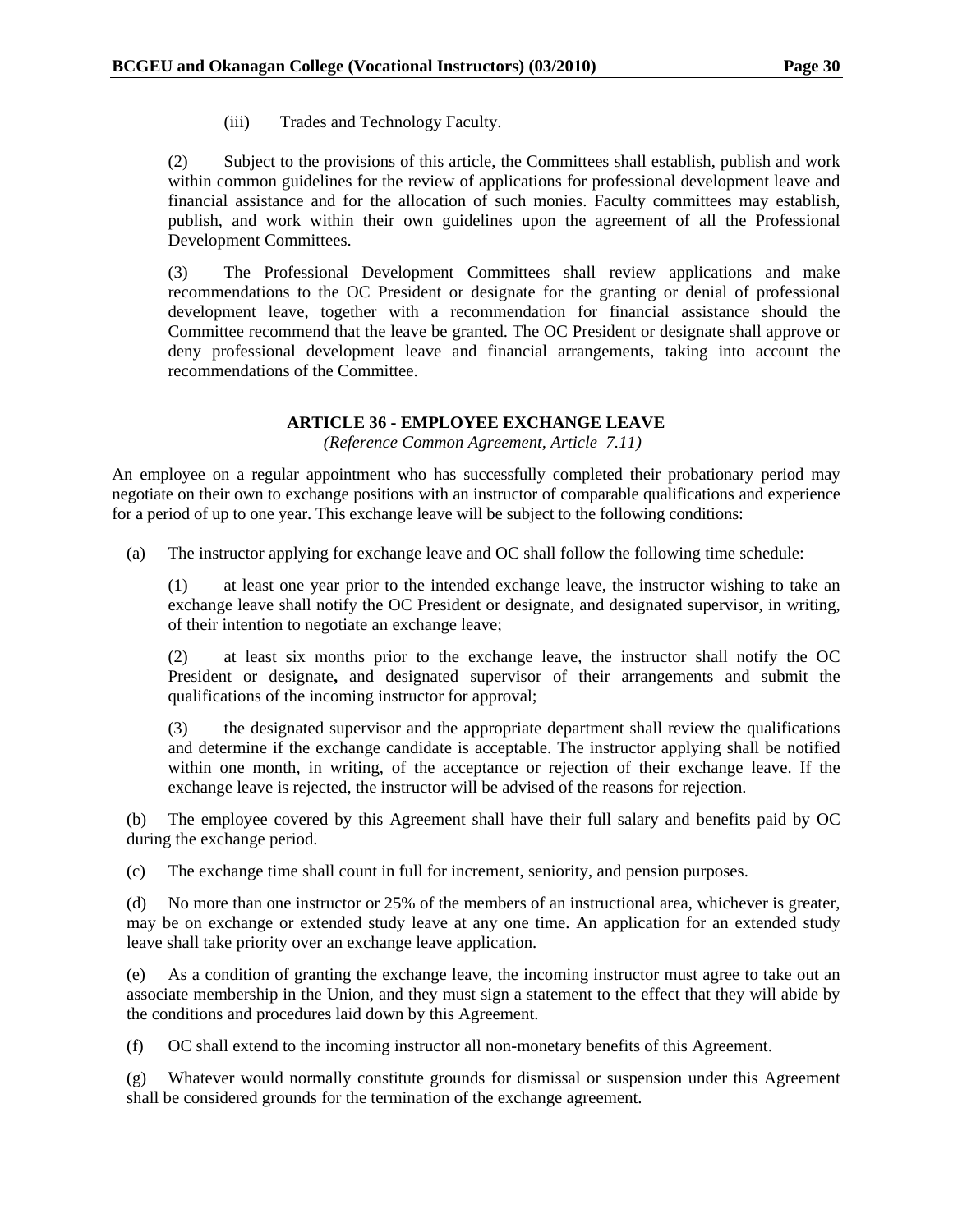# **ARTICLE 37 - INSTRUCTOR'S DIPLOMA PROGRAM OR EQUIVALENT TEACHING QUALIFICATION**

(a) All employees, except those employees exempted from this provision by OC, will be required to obtain an Instructor's Diploma, valid BC Teacher's Certificate appropriate to the instructional assignment, or equivalent qualification as determined by OC within a maximum of two years from date of appointment in the regular appointment category. This period may be extended by OC because of extenuating circumstances.

(b) Employees on non-regular appointments with a full-time workload who are appointed to or converted to a regular appointment category shall be required by OC to obtain the Instructor's Diploma or the qualifications in clause (a) above, within two years of appointment to the regular appointment category. This period may be extended by OC because of extenuating circumstances.

(c) Employees**,** who are eligible in accordance with Clause 35(c) may apply to the Professional Development Committee for reimbursement of their tuition fees, up to the employee's annual maximum allocation per year, upon successful completion of the Instructor's Diploma or equivalent.

# **ARTICLE 38 - UPGRADING OF QUALIFICATIONS**

OC agrees to pay the full cost of any courses of instruction, required by OC, to better qualify an employee to perform their job. Full cost shall include travel expenses, accommodation and subsistence, and the employee shall suffer no loss of salary.

# **ARTICLE 39 - LEAVE FOR WRITING EXAMINATIONS**

Leave of absence with pay shall be granted to allow employees time to write examinations for courses approved by OC.

# **ARTICLE 40 - COPYRIGHTS**

#### (*Reference Common Agreement, Article 5*)

(a) OC and the Union agree that original articles, technical papers, information reports, instructional notes prepared by the employee within the course of their duties for OC shall be retained by OC. OC further agrees that the employee may be granted permission to quote selected portions of such material in a larger work or to publish the material in related journals. Such permission shall not be unreasonably withheld.

(b) OC agrees that any employee may prepare articles, technical papers, instructional notes on their own time and copyright for such material shall be vested in the employee. Confidential information shall not be disclosed without written permission of the OC President.

# **ARTICLE 41 - TRANSFER EXPENSES**

# **41.1 Clarification**

(a) This article applies only to employees on regular appointments.

(b) The provisions contained in this article may be exercised by an employee who is transferred by OC only during the period between the time that notice of transfer was first given to the employee and 24 months after the specified date on which the transfer took effect. In exceptional circumstances, the President of OC may, upon application by the employee, grant an extension to the limit.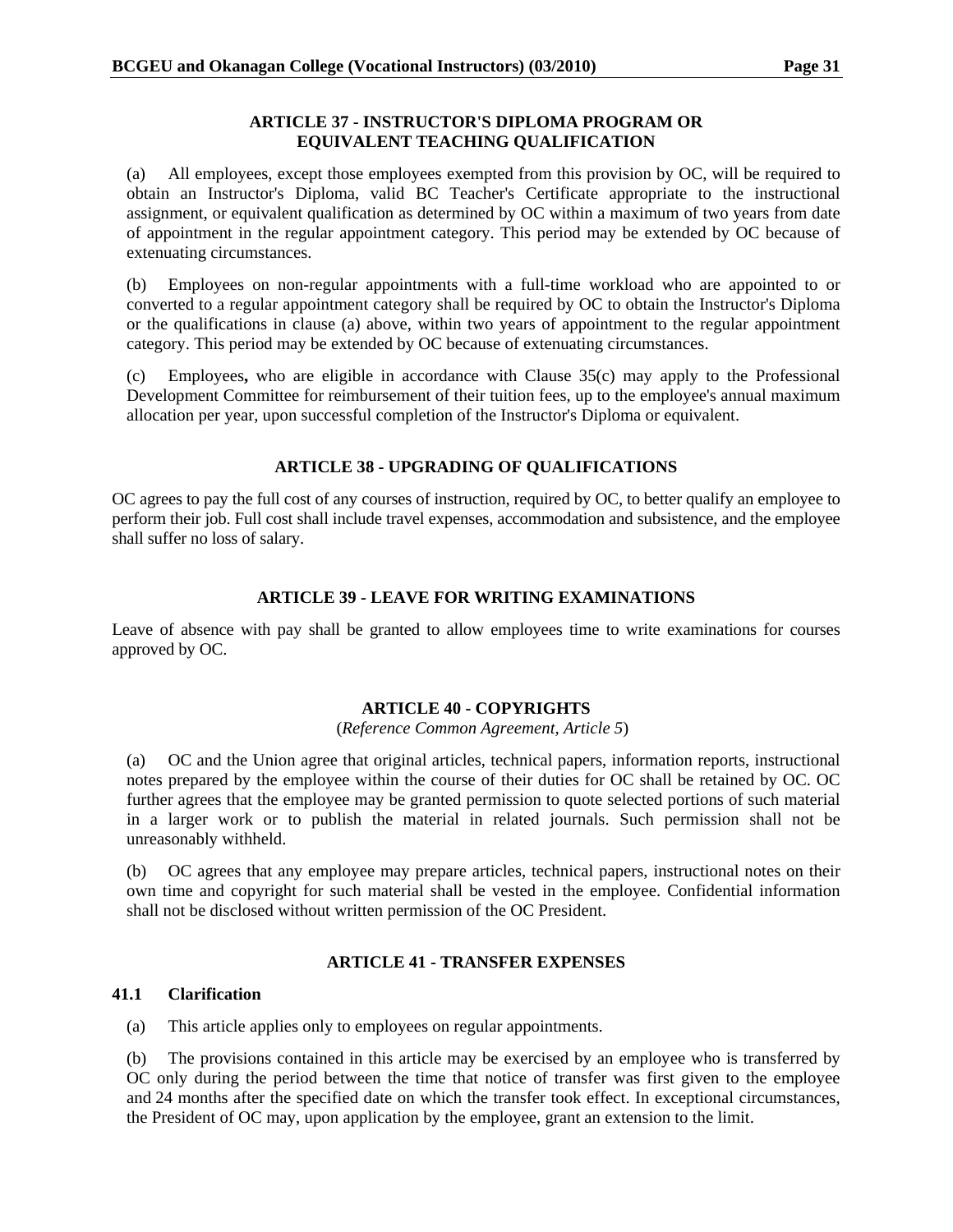# **41.2 "***Transferring***" Defined**

An employee will be considered as transferring when OC reassigns the employee to a different OC centre from the one to which the employee is currently assigned. If the transfer is at the request of the employee, no transfer allowance will be paid by OC.

# **41.3 Removal Expenses**

An employee shall be reimbursed for their travelling expenses and removal of their personal effects when they are transferred. The employee shall in addition be reimbursed for expenses incurred in transferring their family and furniture.

# **41.4 Hotel Expenses**

Where travelling expenses on transfer apply and normal accommodation is not immediately available, reasonable hotel and meal expenses for the employee and the employee's family shall be allowed up to a maximum of seven days after arrival at the new location.

# **41.5 Living Allowance on Transfer**

(a) When an employee is transferred and it is shown that accommodation at the new location is not available within seven days, a living allowance shall be provided as follows:

(1) For a single person, an allowance up to but not exceeding \$20 per day for a period not exceeding one month.

(2) For a married person, or a single person with dependents, an allowance at a rate up to but not exceeding \$700 per month for a period not exceeding two months.

(b) The allowances mentioned above are not payable during the same days that full hotel expenses are payable under Clause 41.4 and are only payable for such periods as the employee is able to prove their inability to re-establish themselves.

# **41.6 Cost of Insurance**

OC shall pay for the insurance costs resulting from the moving of furniture and other personal effects. The insurance costs shall not include homeowner insurance or other insurance costs incurred by the employee when the moving has been completed.

# **41.7 Cost of Connections and Alterations**

OC shall pay for costs of disconnecting and hook-up of electrical, plumbing and gas connections. Charges for telephone and television hook-ups and antenna will be paid by OC. Costs for alteration to drapes and carpets shall also be paid by OC.

# **41.8 Legal Fees**

OC shall pay actual real estate fees incurred in the sale of the employee's residence to a maximum of \$7,000, legal fees charged in the purchase of a new residence to a maximum of \$800 and any costs involved in terminating a lease on premises rented by the employee to a maximum of \$700.

# **ARTICLE 42 - SUBSISTENCE ALLOWANCE**

(a) (1) Employees who are authorized by the OC President, or designate, to attend a meeting or to travel on OC business shall receive reimbursement for actual meal expenses up to a maximum of \$44.00 (with receipts) or \$25.00 (without receipts) per full day, for meals plus actual lodging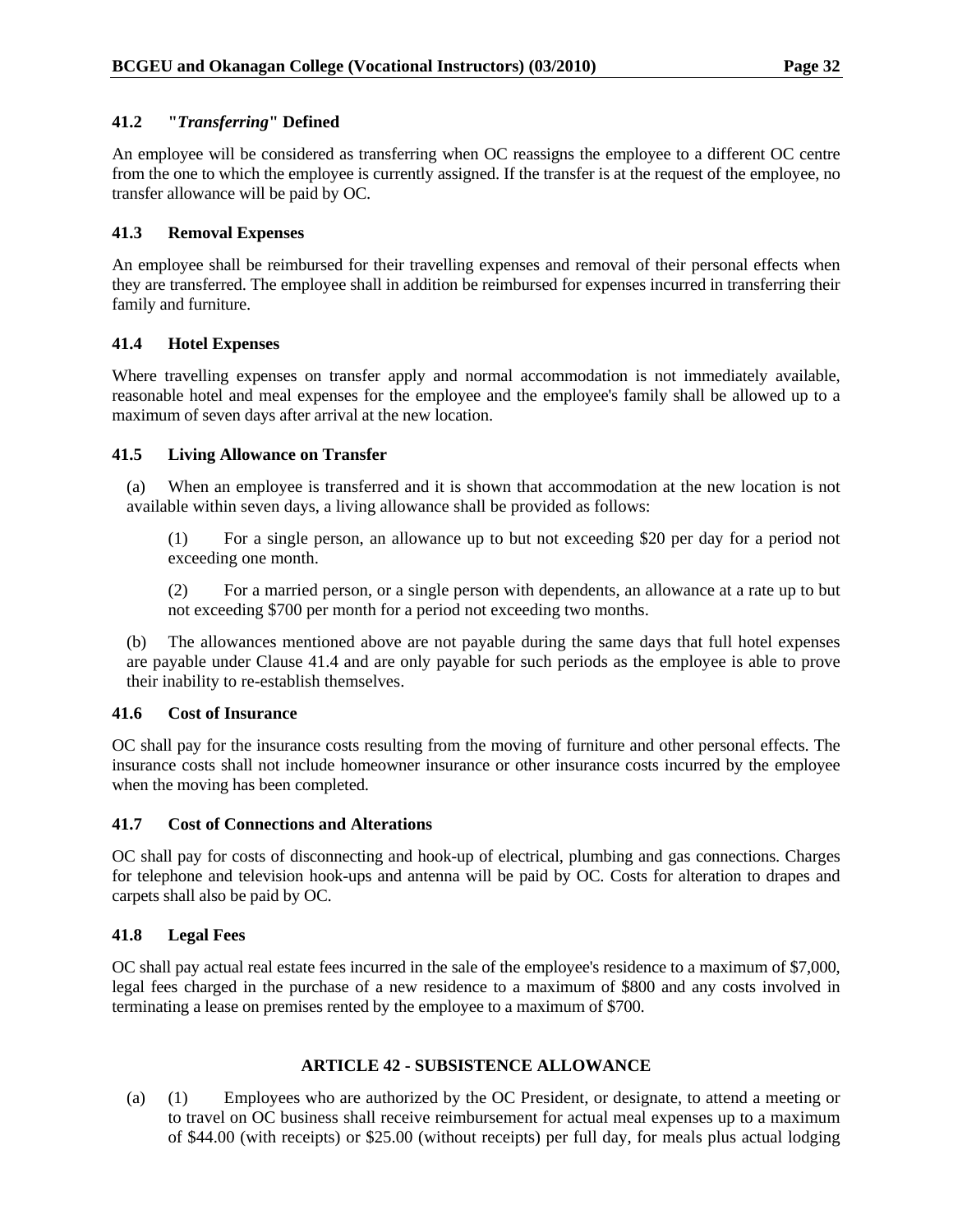and transportation expenses. If less than a full day, the maximum shall be the rate per meal, or combination thereof, based on the following rates:

|                  | With Receipts | <b>Without Receipts</b> |
|------------------|---------------|-------------------------|
| <b>Breakfast</b> | \$10.50       | \$5.50                  |
| Lunch            | \$12.25       | \$6.75                  |
| Dinner           | \$21.25       | \$12.75                 |

(2) In addition to the meal allowances permitted pursuant to Clause  $42(a)(1)$ , employees shall be entitled to claim a maximum of \$33.00 per night for actual costs when private dwelling accommodation is used in lieu of commercial accommodation. Under such circumstances, no expenses are chargeable for travel or incidental costs incurred that would not have been incurred had the designated hotel been utilized. Employees shall be reimbursed for one five minute telephone call home for each night away.

(3) From the signing of this Agreement, the preceding subsistence rates will be adjusted to reflect any higher rates awarded to any of OC's other certified bargaining units or the Administrators' Association.

(4) Upon prior approval from the designated supervisor, employees shall be reimbursed for the actual additional child care or dependant spousal expenses incurred by the employee in the conduct of the Employer's business outside regularly assigned duties as outlined in Article 13.

#### **ARTICLE 43 - TRAVEL ALLOWANCE AND EMPLOYEE PARKING**

(a) (1) Employees authorized to use their personal motor vehicle for OC business shall be paid a travel allowance for actual distance travelled at the rate of \$0.45 per kilometre for required travel for the distance determined by OC between the employee's assigned campus or location and the campus(es) or location(s) where additional duties are assigned.

It shall not be a condition of employment for an employee to supply a motor vehicle. An employee may refuse to use their personal motor vehicle for OC business.

(2) From the signing of this Agreement, the preceding travel rates will be adjusted to reflect any higher rates awarded to any of OC's other certified bargaining units or the Administrators' Association.

(b) OC shall provide, free of charge, parking space designated for the motor vehicles of employees. Employees shall be provided with parking stickers for this purpose.

(c) An employee who is required to travel in excess of four days per month per insurance year between OC centres, campuses, or locations on OC business shall, subject to the prior approval of the OC President or designate, be reimbursed upon presentation of appropriate receipts and documents 100% of the annual incremental cost of the Insurance Corporation of British Columbia Class 07 (Business) premium that is over and above that for Class 02 (Pleasure, Drive to Work or School). Such reimbursement shall be limited to one vehicle per employee and it is the employee's responsibility to purchase Class 07 vehicle insurance when necessary. If OC so reimburses an employee, the employee shall normally use their personal motor vehicle for travel on OC business requiring a motor vehicle.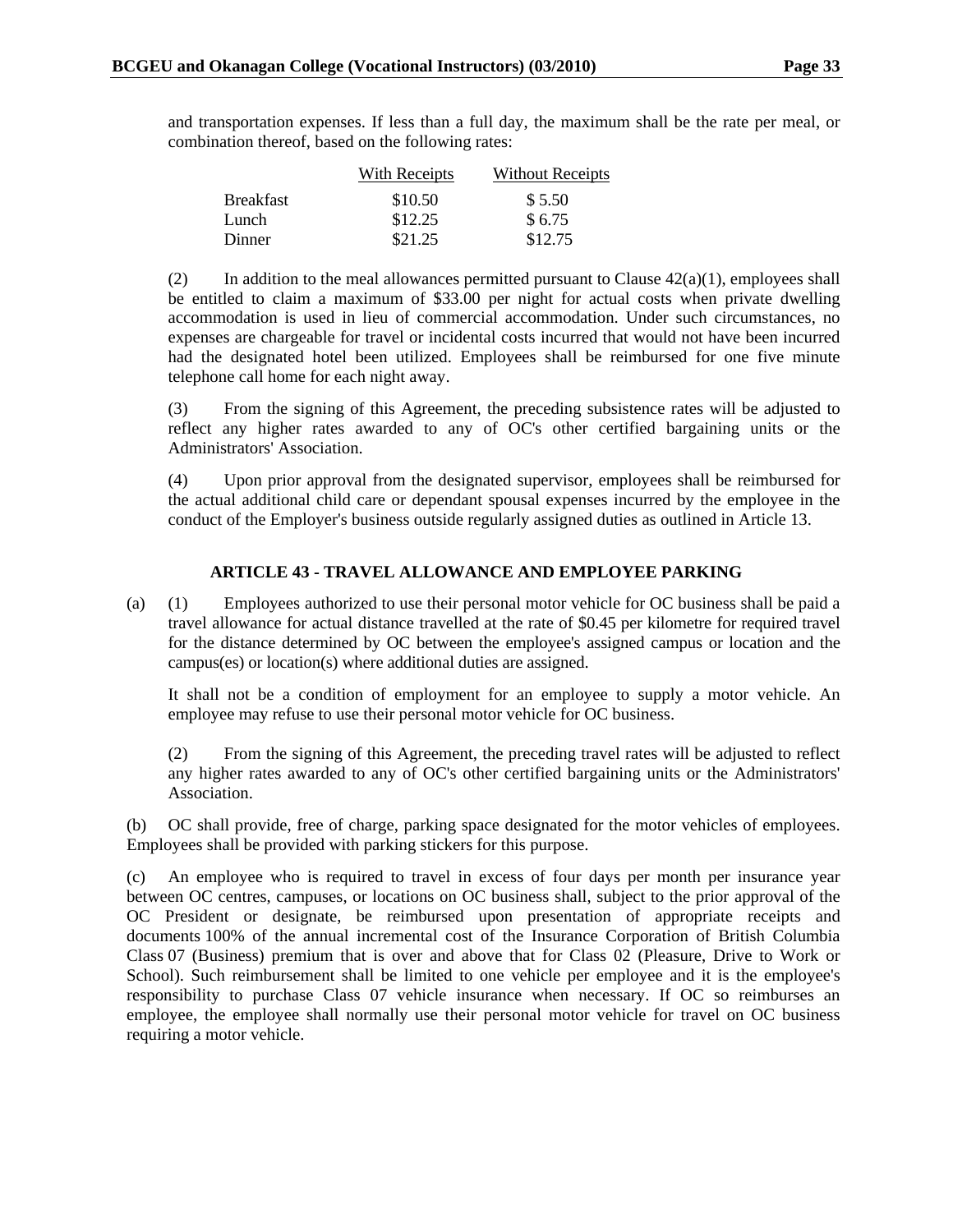# **ARTICLE 44 - SAFETY AND HEALTH**

# **44.1 Legislation**

OC and the Union agree that the *Workers' Compensation Act* and its attendant regulations, or any other statute of the Province of British Columbia pertaining to the working environment shall be fully complied with.

# **44.2 Health and Safety Committee**

A Health and Safety Committee shall be established and shall operate in accordance with Workers' Compensation Board Industrial Health and Safety Regulations.

# **44.3 Investigation of Accidents**

The Health and Safety Committee, as provided in Clause 44.2 shall be notified of each accident or injury and shall determine that accident investigations have been carried out, when appropriate.

# **44.4 Pay Provisions**

An employee who serves on a Health and Safety Committee shall receive their regular rate of pay for attending meetings of the Committee held during working hours or for investigating safety matters at any time.

# **44.5 First Aid Supplies**

OC shall provide all necessary first aid supplies, in accordance with Workers' Compensation Board standards.

# **44.6 Sanitary Conditions**

OC agrees to maintain adequate, clean, sanitary washrooms, having hot and cold running water, and with toilet facilities, at all its establishments.

# **44.7 Unsafe Work Conditions**

No employee shall be disciplined for refusal to work on a job which is deemed unsafe by:

- (a) a member of the Safety Committee established under Clause 44.2;
- (b) a Workers' Compensation Board Safety Officer.

# **44.8 Use of OC Vehicles and Equipment**

It is to the mutual advantage of both OC and the employee that employees shall not operate OC vehicles which are not in a safe operating condition. It shall be the duty of the employee to report, in writing, to their designated supervisor not later than the end of their shift all safety and/or mechanical defects on the equipment that they had operated during that shift. It shall be the obligation of OC to direct the repair, as necessary, to conform with the safe and efficient operation of that equipment. In the event that repairs cannot immediately be effected, the equipment shall be correctly identified and kept out of service until repaired. It shall not be considered a violation of their employment when an employee refuses to operate such identified equipment.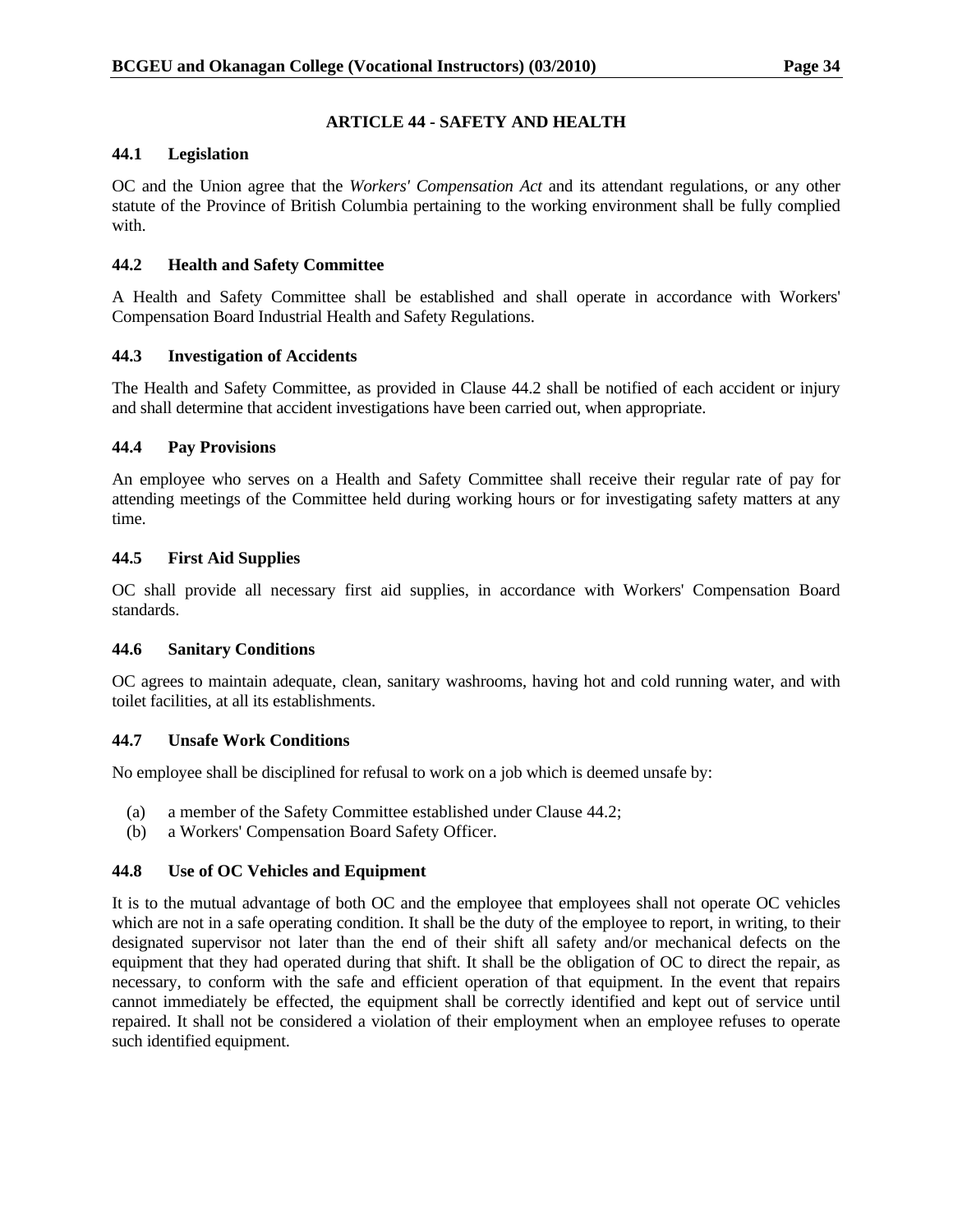An employee who is injured on the job during working hours and is required to leave for treatment or is sent home for such injury, shall receive payment for the remainder of their shift without deduction from sick leave.

# **44.10 Transportation of Accident Victims**

Transportation to the nearest physician or hospital for employees requiring medical care as a result of an on-the-job accident, shall be at the expense of OC.

# **44.11 Pollution Control**

OC and its employees shall endeavour to limit all forms of environmental pollution.

# **44.12 First Aid**

Workers' Compensation Board first aid requirements shall be fully complied with. Those employees who are required by OC to hold a valid first aid attendant's certificate shall be granted additional compensation as follows:

Occupational First Aid Certificate Level I ..................…………..\$25.00 biweekly Occupational First Aid Certificate Level II and Level III………\$45.00 biweekly

This stipend will be adjusted to reflect any higher rate awarded to any of OC's other certified bargaining units or Administrators' Association.

# **ARTICLE 45 - CLOTHING**

# **45.1 Clothing Supply**

If a particular type of work clothing, or special apparel, is required by the nature of the employee's job, such clothing or apparel shall be provided by OC. Employees shall be consulted and allowed a reasonable choice of style.

# **45.2 Cleaning**

OC shall be responsible for laundering, dry cleaning, maintenance and replacement of all clothing and/or apparel supplied by OC.

# **45.3 Safety Footwear**

Regular employees and non-regular employees with more than 1560 hours of accumulated service who are required by the Workers' Compensation Regulations (as determined by the Health and Safety Coordinator) to wear safety footwear shall be eligible to be reimbursed for the actual cost of safety footwear to a maximum of \$100.00 per annum. Eligible employees shall have the option of purchasing safety footwear for more than \$100.00 and shall be reimbursed on the basis of \$100.00 per calendar year to the maximum cost of the safety footwear.

# **ARTICLE 46 - CONTRACTING OUT**

(*Reference Common Agreement, Article 6.5*)

OC agrees not to contract out any work presently performed by employees covered by this Agreement which would result in the layoff of such employees.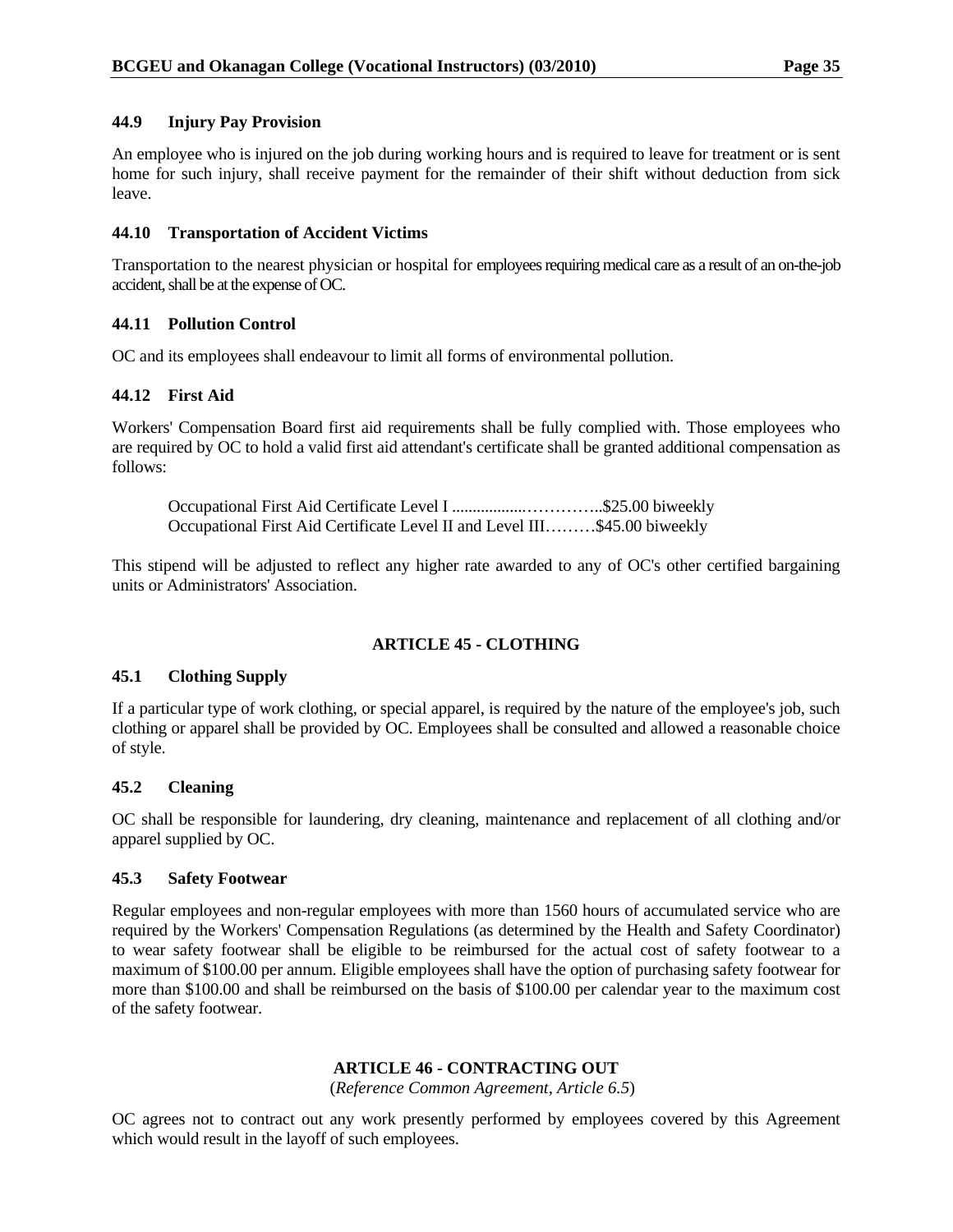# **ARTICLE 47 - RESIGNATION**

(a) An employee on regular appointment may resign by giving at least two months' notice in writing to the OC President or designate and designated supervisor, unless an earlier date is mutually acceptable.

(b) For employees on non-regular appointments, the resignation will take effect at the end of their appointment period, unless an earlier date is mutually acceptable.

# **ARTICLE 48 - DISCIPLINE, SUSPENSION, AND DISMISSAL**

# **48.1 Investigation of Conduct**

The parties agree that in certain situations, it may be in the best interest of both OC and employees that employees be reassigned to another job or removed from OC locations during an investigation of conduct. Reassignment or removal will be at the discretion of OC. If an employee is removed prior to imposing disciplinary action, the leave of absence will be without loss of pay.

# **48.2 Burden of Proof**

In all cases of discipline, the burden of proof of just cause shall rest with OC.

# **48.3 Abandonment of Position**

An employee who fails to report for duty for 10 consecutive working days without informing OC of the reason for their absence shall be presumed to have abandoned their position. An employee shall be afforded the opportunity to rebut such presumption and demonstrate that there were reasonable grounds for not informing OC.

# **48.4 Dismissal/Suspension Procedure**

(a) An employee may be dismissed or suspended for just cause. Notice of dismissal or suspension setting forth the reasons for such action shall be given in writing to such employee and a copy of the notice shall be forwarded coincidentally to the President of the Union, or designate.

(b) An employee considered by the Union to be wrongfully or unjustly dismissed or suspended shall be entitled to file a grievance under Article 53.

# **48.5 Right to Steward Representation**

(a) An employee shall have the right to have his/her steward present at any discussion with supervisory personnel which the employee reasonably believes might be the basis of disciplinary action. Where a supervisor intends to interview an employee for disciplinary purposes, the supervisor shall make every effort to notify the employee in advance of the purpose of the interview in order that the employee may contact his/her steward, providing that this does not result in an undue delay of the appropriate action being taken. This clause shall not apply to those discussions that are of an operational nature and do not involve disciplinary action.

"*In advance*" means sufficient time taking into consideration operational needs and geographical considerations.

(b) A steward shall have the right to consult with a staff representative of the Union and to have a local union representative present at any discussion with supervisory personnel which the steward reasonably believes might be the basis of disciplinary action against the steward, providing this does not result in an undue delay of the appropriate action being taken.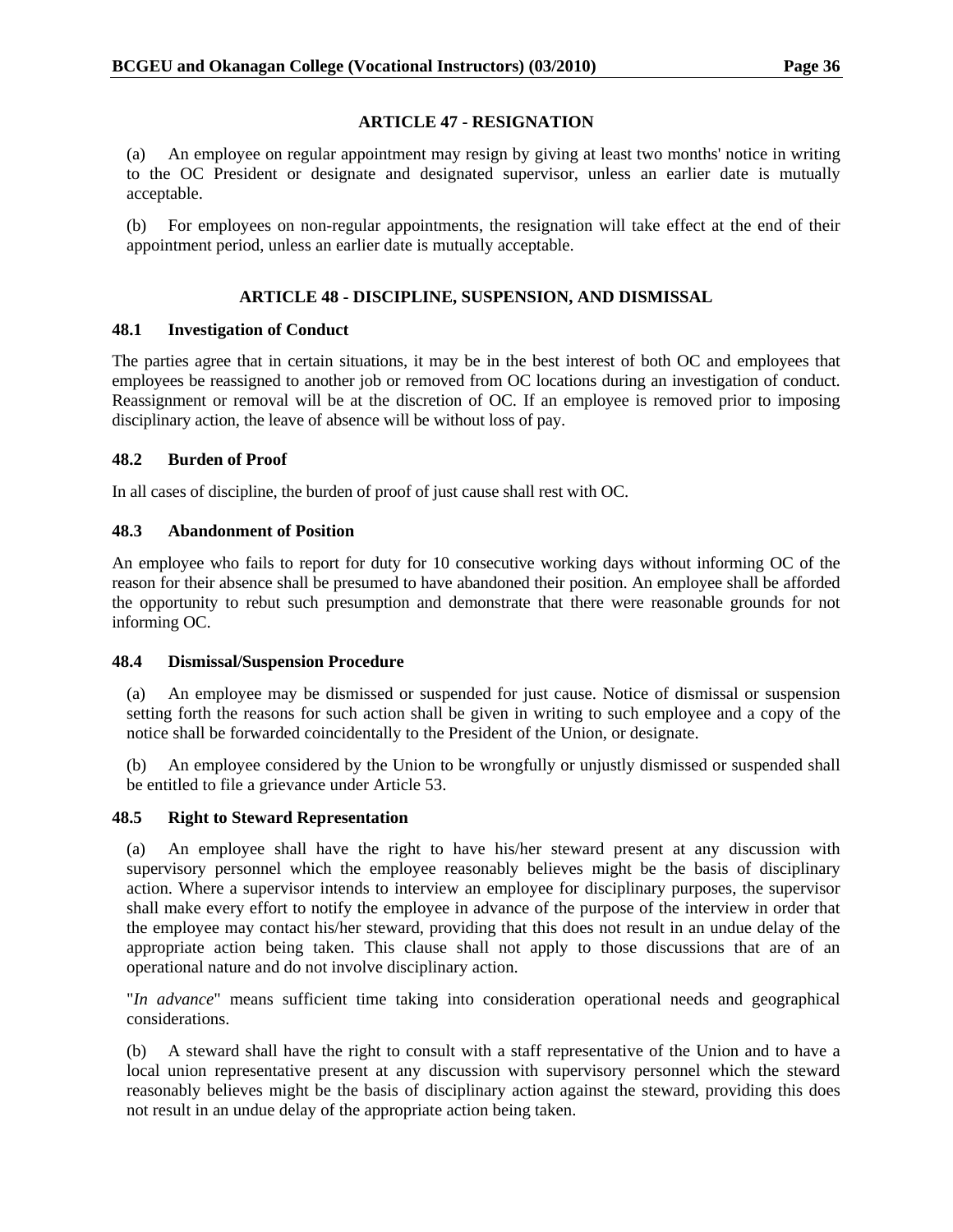#### **48.6 Other Disciplinary Action** (*Reference Common Agreement, Article 3.3*)

(a) Other disciplinary action grievable by the employee shall include written censures, letters of reprimand, and adverse reports or adverse performance evaluations.

(b) An employee shall be given a copy of any such document placed on the employee's file which might be the basis of disciplinary action. Should an employee dispute any such entry in their file, they shall be entitled to recourse through the grievance procedure as detailed under Article 53 and the eventual resolution thereof shall become part of their personnel record.

(c) After a period of 24 months from the date of any such document, and upon request in writing, any such document, other than performance evaluations, shall be removed from the employee's file and destroyed provided that there has been no further infraction.

(d) OC agrees not to introduce as evidence in any hearing any document from the file of an employee, the existence of which the employee was not aware of at the time of filing.

#### **48.7 Correspondence**

Both parties agree that, in the case of correspondence relevant to Article 48 (Discipline, Suspension and Dismissal), copies of such correspondence between OC, an employee(s) and the Union shall be released coincidentally to the President of the Union and/or designate.

#### **ARTICLE 49 - REDUCTION AND RECALL**

(*Reference Common Agreement Articles 6.2, 6.3, 6.4, 6.5*)

#### **49.1 Reduction**

(a) After OC has identified the specific areas of reduction and has given written notice to the Union, a Joint Committee consisting of two representatives named by OC and two representatives named by the BCGEU Vocational Instructors, shall meet within five working days of notice being given to review alternatives to the reduction on the basis of the following priorities:

(1) transferring employees from the specific program to another program in which the employee is qualified to teach or assigning employees to perform other duties within the same centre, where feasible;

(2) transferring employees from one OC centre to a different OC centre, where feasible;

(3) terminating employees on non-regular appointments with a part-time workload in the specific program;

(4) terminating employees on non-regular appointments with a full-time workload in the specific program;

(5) terminating employees on regular appointments in the specific program on a seniority basis;

(6) in the event of a tie in any classification, termination shall be on the basis of seniority in total continuous service to the institution in the specific program.

If the Joint Committee fails to reach agreement on an alternative approach within 10 working days of meeting, OC may proceed to implement its reduction plans.

(b) OC shall give notice of reduction to employees on regular appointments on the basis of one month's notice for each year of service to a maximum of three months' notice for three years or more of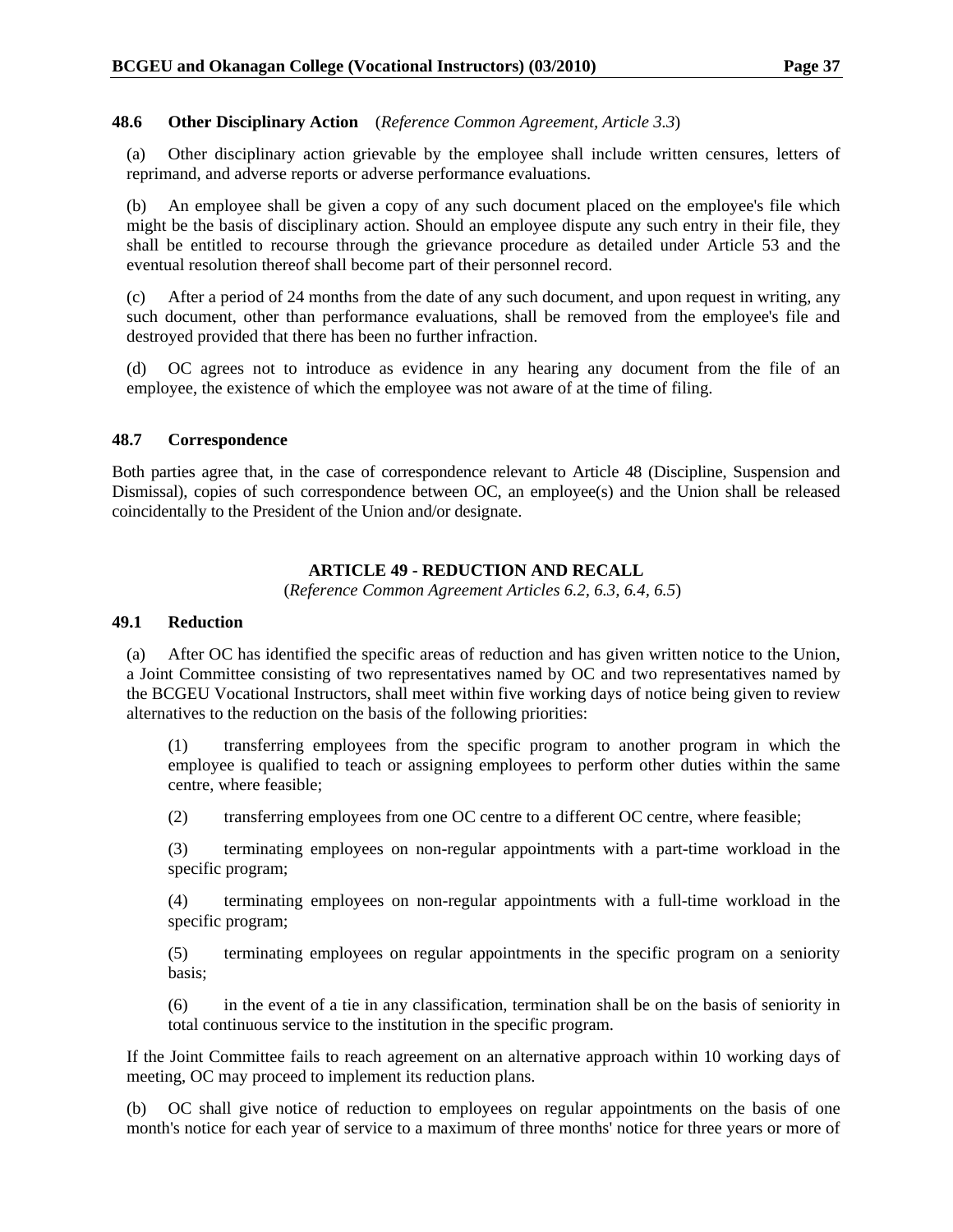service. For the purpose of notice of reduction, all regular part-time employees are considered to be employed by OC on a continuous basis.

(c) The records of persons whose employment was terminated owing to necessary reductions and all references supplied to others with respect to the employee involved shall clearly point out the nature of termination and every effort shall be made to avoid any stigma of dismissal being attached thereto.

# **49.2 Correspondence**

Copies of all correspondence relevant to Article 49 between OC and the employee(s) shall be released coincidentally to the President of the Union, or designate.

# **49.3 Recall**

(a) If it is found that employees on regular appointment are required in a specific program and in a specific appointment category, OC shall offer to those continuing appointment employees terminated within the previous two years in reverse order of reduction, work for which they are qualified. Such rights of recall shall take precedence over the selection of employees as outlined in Clause 8.7.

(b) An employee whose employment is terminated for reason of a reduction of staff and who has served OC for two years or more shall, if re-employed by OC within a two-year period, retain all rights in relation to seniority and salary.

# **49.4 Severance Pay**

(a) An employee on a regular appointment whose employment is terminated by OC for reasons other than cause shall receive severance pay at the rate of five working days for every year of completed fulltime equivalent service with OC, prorated. The initial and final years of service on regular appointment will be prorated.

(b) An employee on regular appointment whose employment is terminated for reasons of a reduction of staff and who has served OC for at least five full-time equivalent years shall receive four months' salary as a re-establishment gratuity.

(c) If a former employee is re-employed on a regular appointment by OC following termination, the employee shall refund to OC that portion of severance pay which exceeds one month's salary for each month of layoff.

# **ARTICLE 50 - TECHNOLOGICAL CHANGE**

(a) OC shall provide the Union with 90 days notice of intention to introduce technological change which might result in displacement or reduction of personnel.

(b) Employees in positions becoming redundant owing to technological change shall be eligible for retraining to qualify for new positions within OC. Such retraining shall be provided by OC without loss of pay to the affected employee.

(c) The manner and method of placing an employee undergoing retraining made necessary by technological change and the job to which the employee may return should they be unsuccessful in retraining shall be discussed by the parties to this Agreement or their delegates before retraining begins.

(d) Any employee who is displaced from their job by technological change shall be given the opportunity to fill other positions according to seniority and qualifications.

(e) Any employee who is displaced from their job by technological change shall receive severance pay equal to salary for six months from the date of severance, or for the remainder of the contract year, whichever is greater.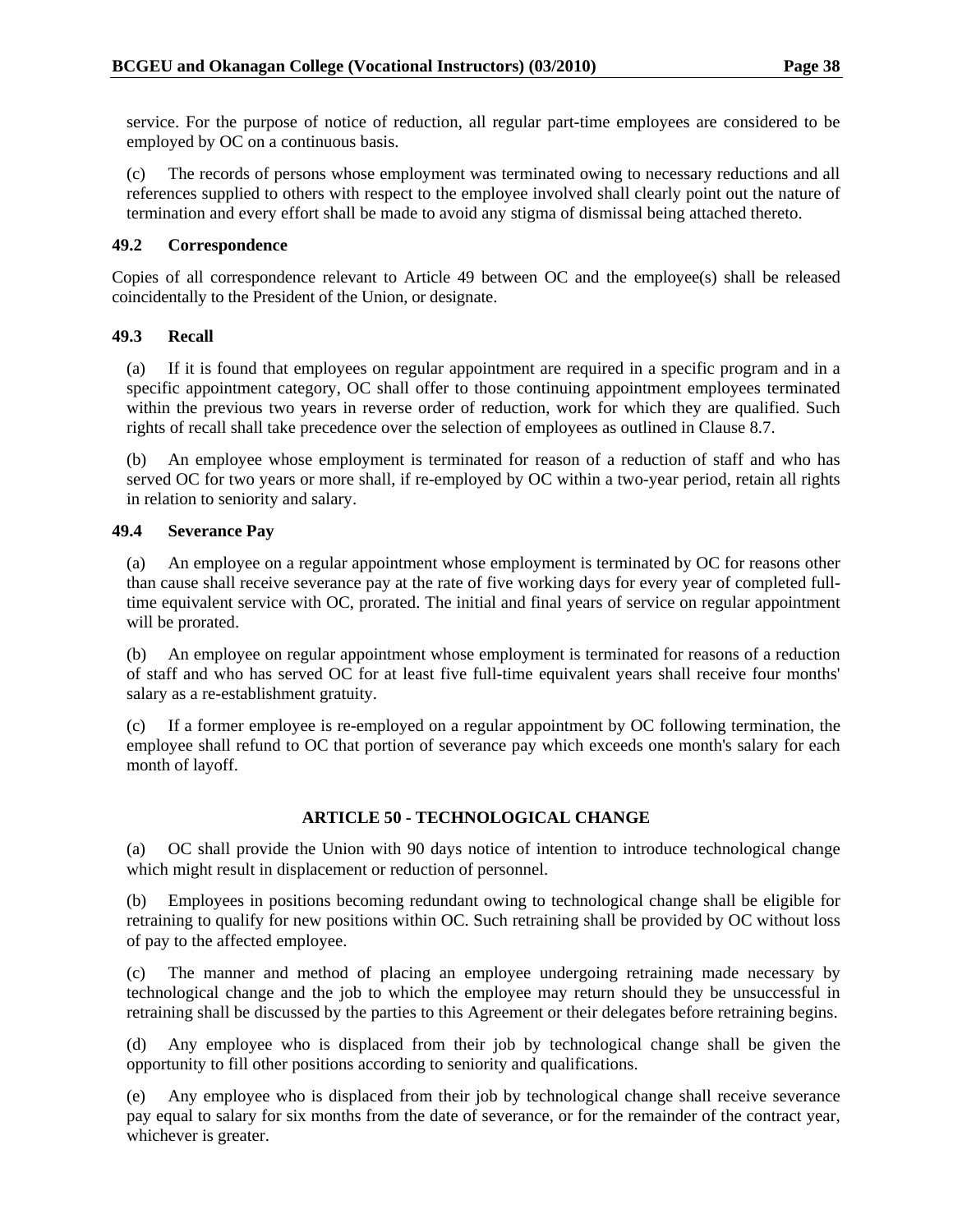# **ARTICLE 51 - INDEMNITY - CIVIL AND CRIMINAL ACTIONS**

OC agrees:

(a) that it will not seek indemnity against an employee whose actions result in the liability of OC to a third person, and

(b) that it will pay any judgement against an employee which arises from the conduct of the employee within the scope of the employee's employment and all reasonable legal costs incurred by the employee in defending the legal proceedings brought against the employee which result in that judgement, unless a joint union-OC committee by a majority thereof finds that the conduct of the employee which was the basis of the liability or judgement was grossly negligent, intentionally or flagrantly.

# **ARTICLE 52 - HARASSMENT**

(*Reference Common Agreement, Article 2*)

# **52.1 Harassment Free Workplace**

OC and the Union recognize the right of all employees to work in an environment free from harassment. OC, in cooperation with the Union, will promote a work environment that is free from harassment where all employees are treated with respect and dignity.

# **52.2 Sexual Harassment**

(a) Sexual harassment is one form of discrimination and is defined as any unwanted sexual attention, sexual solicitation, or other sexually oriented remarks or behaviour made by a person or a group who knows or ought reasonably to know that such attention or solicitation is unwanted.

(1) When submission to sexual activity becomes either explicitly or implicitly a term or condition of employment or in return for being hired or receiving promotions or other employment benefits.

(2) When submission to or rejection of such conduct is used as a basis for employment or educational decisions.

(3) When such conduct has the purpose or effect of interfering with an individual's employment, ability to study or academic performance.

(4) When such conduct creates an intimidating, hostile or offensive working environment for employees and/or students.

(b) Sexual harassment may occur between people, both individually and in groups, of the same or different status within the College community, and both women and men may be the subject of harassment by members of either sex. Thus, sexual harassment may occur in a variety of ways; for example, harassment of a student by a student, or of an employee by an employee, or of a student by an employee, or of an employee by a student. Behaviour not directed toward soliciting sexual activity may also be considered sexual harassment. Such behaviours include but are not limited to:

(1) inappropriate sexually suggestive language, innuendos, jokes, body language, leering, unwanted touching;

- (2) persistent unwanted questions or comments of a sexual nature;
- (3) inappropriate display of sexual pictures or materials;
- (4) physical threat, physical assault, and physical intimidation, including unwanted touching.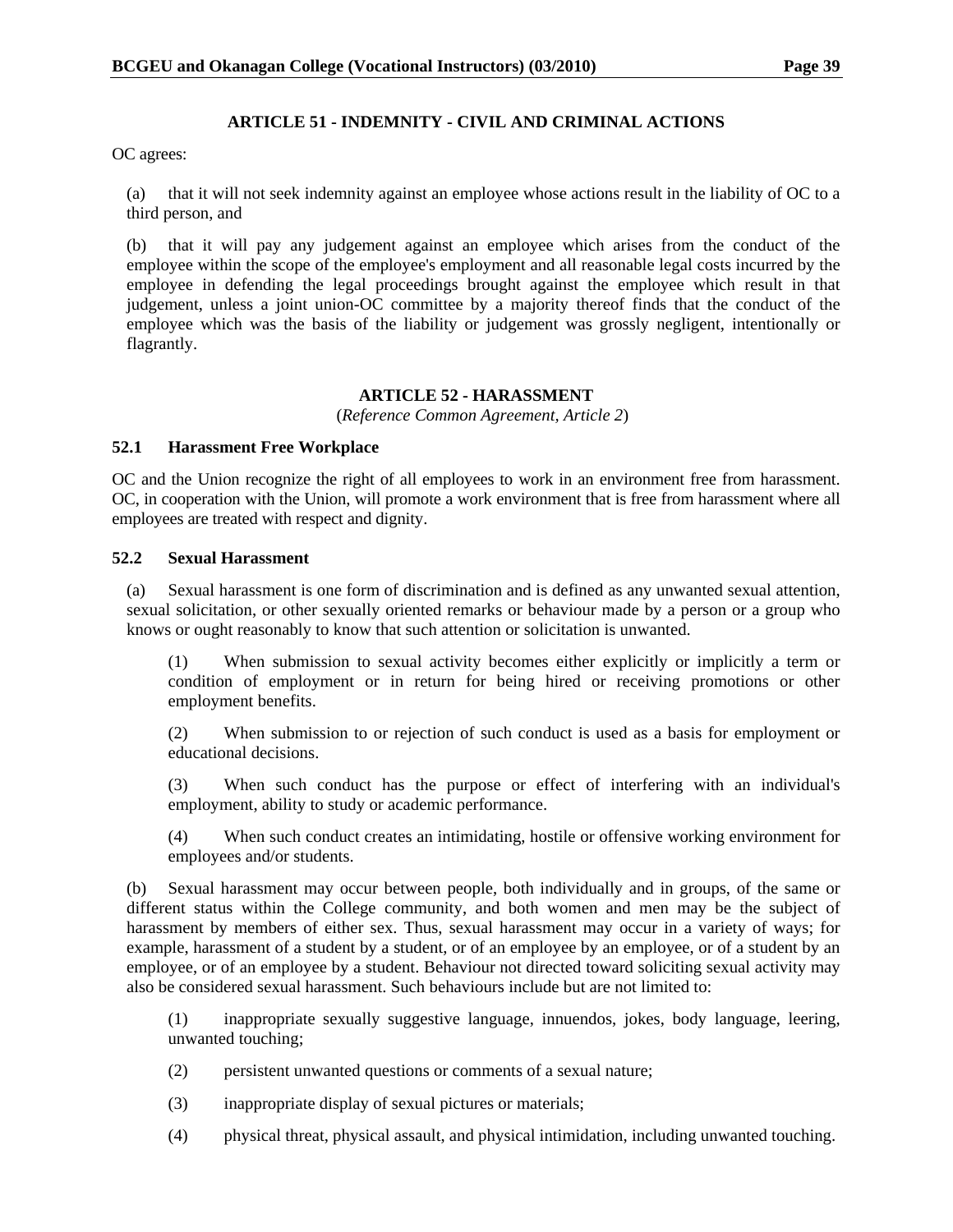(c) While sexual harassment may occur around the study of topics of a sexual nature within curriculum, the curriculum itself is not considered sexual harassment.

(d) Employees allegedly being harassed may register their complaint in writing, in accordance with the OC Principles and Procedures for the Reporting, Investigation and Resolution of Sexual Harassment Complaints.

(e) Should the employee who filed the complaint not be satisfied with the results of OC's investigation, the employee may file a grievance at Step 2 of the grievance procedure under Article 53.

(f) Employees involved in the handling of a complaint shall hold in the strictest confidence all information of which they become aware; however, it is recognized that various officials of the Union and OC will be made aware of all or part of the proceedings on a "*need to know*" basis.

#### **52.3 Personal Harassment**

(a) Personal harassment is defined as offensive comments and/or actions that, by a reasonable standard, create an abusive or intimidating work environment over a period of time. Comments or actions that serve a legitimate, work-related purpose shall not be deemed to constitute personal harassment under this article.

(b) Examples of personal harassment include, but are not limited to:

(1) Physical threat, intimidation, or assault or unwelcome physical contact such as touching, patting, pinching, and punching;

(2) Implied or expressed threat of reprisal, or denial of opportunity for refusal to comply with a request which serves no legitimate work-related purpose;

(3) Display or distribution of pictures, posters, calendars, objects, literature or other materials that are racist or, that are, by a reasonable standard, considered derogatory to a particular person or group of persons. The legitimate study, display, use or distribution of such materials that are within appropriate academic norms is not considered personal harassment.

(c) Employees may process complaints about personal harassment through the grievance procedure according to Article 53 subject to the following changes:

(1) Where a person who is the subject of a grievance under this article is the OC representative at any step of the grievance procedure, then the Union may bypass that step of the procedure;

(2) Union representatives in the course of investigating a complaint of personal harassment and OC representatives in the course of investigating a grievance of personal harassment shall have due regard for the privacy and confidentiality of any and all persons involved in the complaint or grievance;

(3) An arbitrator in the determination of a grievance of personal harassment may take reasonable steps to protect the privacy and confidentiality of all parties, subject to the requirement of fairness to all parties;

(4) If, as a result of a grievance, it is determined necessary to separate the work locations of the grievor and the person who is the subject of a grievance, it is agreed that the grievor will not be moved against his/her wishes;

(5) All formal grievances under this article shall be initiated within twelve months of the event. In the case of a series of events, a grievance shall be filed no later than twelve months after the last event in the series on which the complaint is based. The limitation period may be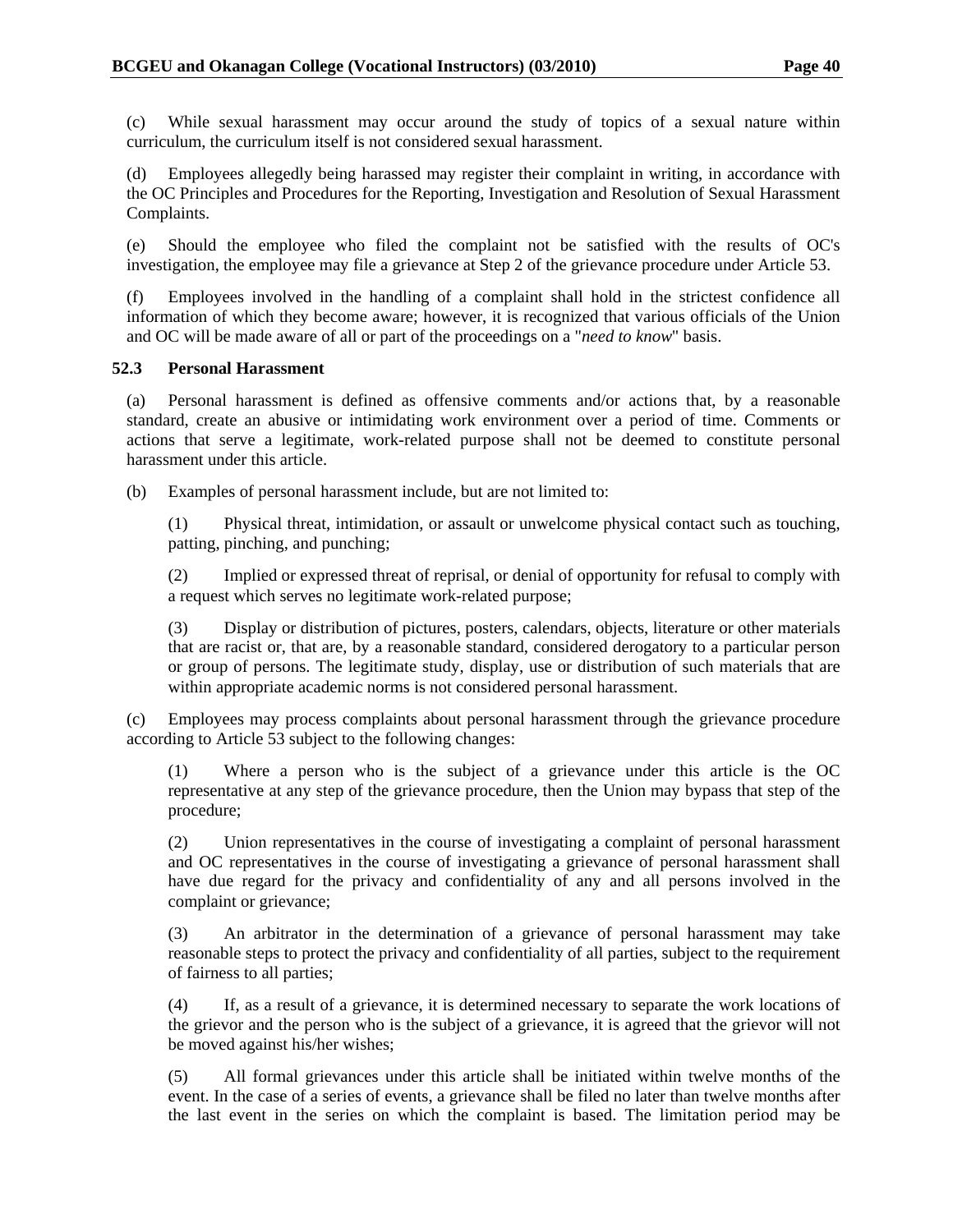extended if the delay was incurred in good faith or if the delay does not result in substantial prejudice to any of the involved individuals.

# **52.4 Access to Other Proceedings**

Nothing in the OC Sexual Harassment procedures or this article is intended to preclude any employee from following any alternative complaint procedure under the collective agreement or the *BC Human Rights Code* or from initiating any other proceedings in law.

# **ARTICLE 53 - GRIEVANCE PROCEDURE**

(*Reference Common Agreement, Articles 3.2.5, 3.2.6*)

#### **53.1 Grievance Definition**

(a) OC and the Union recognize that grievances may arise concerning:

(1) differences between the parties respecting the interpretation, application, operation, or any alleged violation of a provision of this Agreement, or

(2) the dismissal, discipline, or suspension of an employee bound by this Agreement.

(b) The procedure for resolving a grievance shall be the grievance procedure in this article; however, the parties agree that the employees and supervisors shall attempt to resolve any differences through discussion prior to the initiating of the grievance procedure.

(c) Both parties agree that, in the case of correspondence relevant to Article 53 - Grievance Procedure, copies of such correspondence between OC, and employee(s), and the Union shall be released coincidentally to the President of the Union and/or designate.

# **53.2 Step 1**

In the first step of the grievance procedure, every effort shall be made to settle the dispute in discussion with the appropriate Dean, Director or Manager and a Human Resource Advisor. The aggrieved employee shall have the right to have a steward present in such a discussion. If the dispute is not resolved orally, the aggrieved employee may submit a written grievance to Step 2 of the grievance procedure, subject to the time limits in Clause 53.3(a).

# **53.3 Step 2**

(a) An employee who wishes to present a grievance at Step 2 of the grievance procedure must do so not later than 30 working days after the date:

(1) on which the employee was notified orally or in writing of the action or circumstances giving rise to the grievance;

(2) on which the employee first became aware of the action or circumstances giving rise to the grievance.

(b) An employee may present a grievance at this level, through the steward, by:

(1) recording the grievance on the appropriate grievance form, setting out the nature of the grievance and the circumstances from which it arose;

(2) stating the article(s) of the Agreement infringed upon or alleged to have been violated and the remedy or correction requested; and

(3) the steward presenting the grievance to the Manager, Employee and Labour Relations, or designate.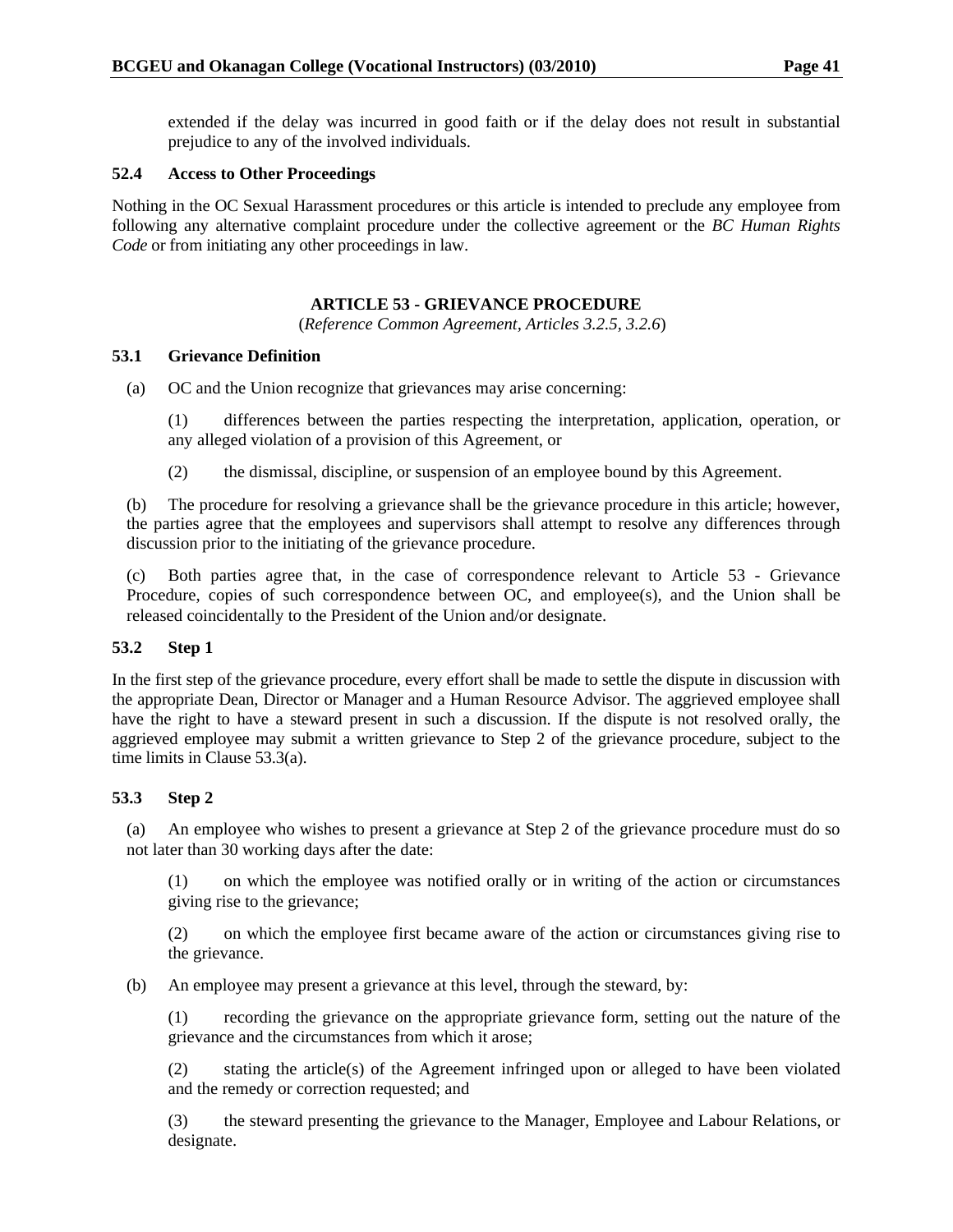(c) Within 14 working days of receiving the grievance at Step 2, the Manager, Employee and Labour Relations, or designate, and the Union Area Staff Representative shall meet to examine the facts, the nature of the grievance, and attempt to resolve the dispute. This meeting may be waived by mutual agreement.

(d) The senior manager in Human Resources/Labour Relations (or designate) shall reply in writing to an employee's grievance within 20 working days of receiving the grievance at Step 2.

# **53.4 Submission to Arbitration**

Failing satisfactory settlement at Step 2, and pursuant to Article 53, the President of the Union, or designate, may, within 20 working days, inform OC of their intention to submit the dispute to arbitration.

# **53.5 Failure to Act**

If the President of the Union, or designate, does not present a grievance to the next higher level within the prescribed time limits, the grievance will be deemed to be abandoned. However, the Union shall not be deemed to have prejudiced its position on any future grievances.

# **53.6 Amendment of Time Limits**

The time limits in this grievance procedure may be altered by written mutual agreement between the parties. Where a grievance or a reply is presented by mail, the effective date shall be the day of receipt.

# **53.7 Dismissal or Suspension Grievance** (*Reference Common Agreement, Article 3.2.6*)

In the case of a grievance arising from an employee's dismissal or suspension, pursuant to Clause 48.4, the grievance may commence at Step 2 of the grievance procedure under Clause 53.3 within 10 working days of the date on which the suspension occurred or the employee received notice of dismissal or notice of suspension.

# **53.8 Policy Grievance**

Where either party to this Agreement disputes the general application or interpretation of the Agreement, or where a group of employees or the Union has a grievance regarding the Agreement, the first step of the grievance procedure may be by-passed.

# **53.9 Review of Personnel File**

Upon written authority from an employee, OC shall permit the President of the Union or their designate to review that employee's personnel file in the office in which the file is normally kept in order to facilitate the proper investigation of a grievance.

# **53.10 Disputes**

Where a matter arises from an item not covered by this Agreement, the matter shall be discussed by the Joint Committee. The purpose of this discussion shall be to resolve the dispute.

# **53.11 Deviation from Grievance Procedure**

(a) OC agrees that after a grievance has been initiated by the Union, OC's representatives will not enter into discussions or negotiation with respect to the grievance, either directly or indirectly, with the aggrieved employee without the consent of the Union.

(b) In the event that after having initiated a grievance through the grievance procedure, an employee endeavours to pursue the same grievance through any other channel, then the Union agrees that pursuant to this article, the grievance shall be considered to have been abandoned.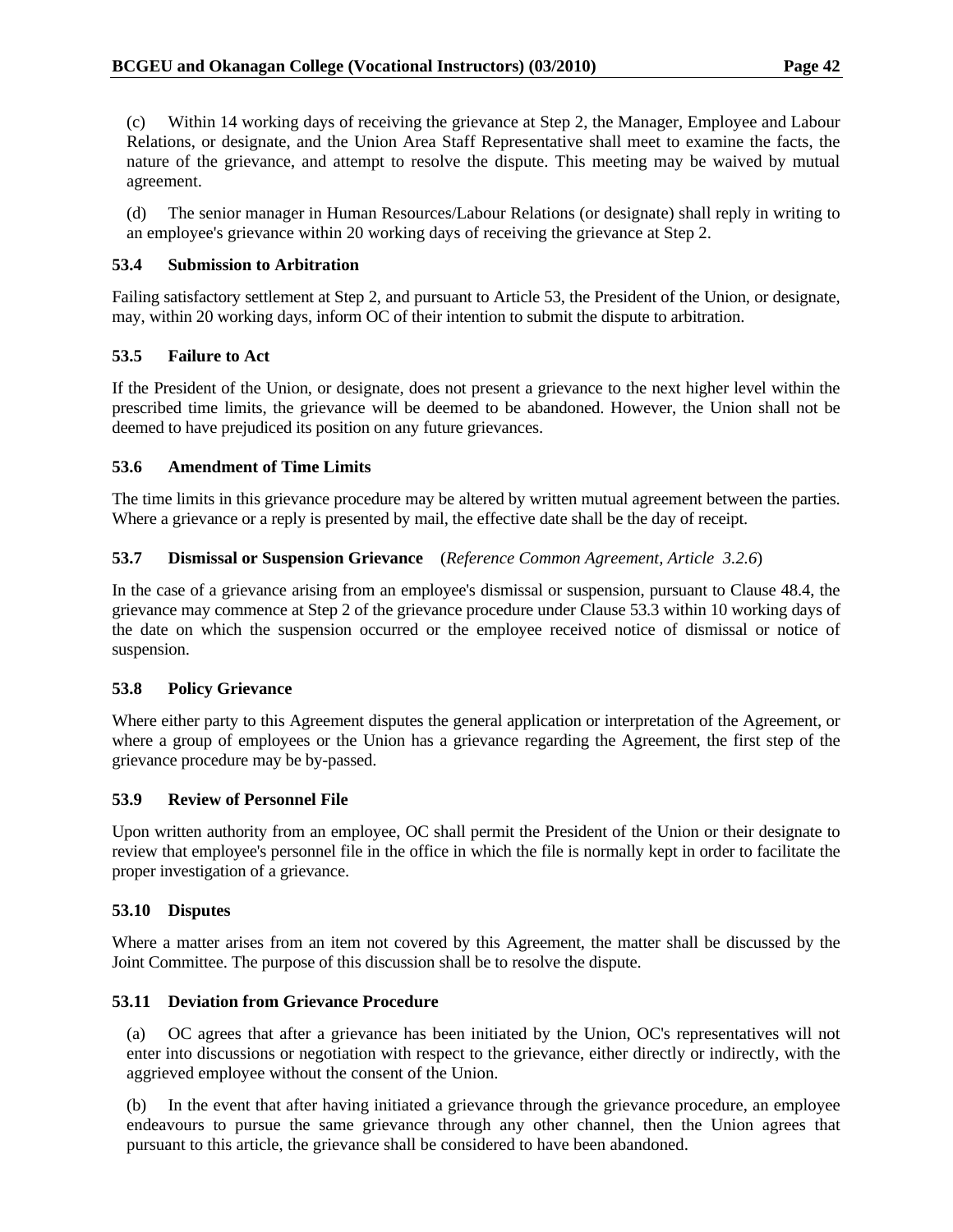# **53.12 Technical Objections to Grievances**

It is the intent of both parties to this Agreement to ensure just and equitable treatment of a grievance by dealing with the substance of the grievance and not with any technical error in procedure or presentation. To this end an Arbitration Board shall have the power to allow all necessary adjustments to the grievance and the power to waive formal procedural irregularities in the processing of a grievance in order to determine the real matter in dispute and to render a decision according to equitable principles and the justice of the case.

# **53.13 Effective Date of Settlement**

Settlements reached at any step of the grievance procedure may be applied retroactively to the date of the occurrence of the situation which gave rise to the grievance or the settlement may be applied in a different manner which is consistent with the intent of Clause 53.12.

# **53.14 OC Initiated Grievances**

It is recognized that grievances may be initiated by OC. Settlement of OC initiated grievances shall follow a parallel procedure to that detailed in Clauses 53.2 to 53.13 of the grievance procedure. Stewards and union representatives agree that every effort will be made to settle grievances of this kind at the immediate and local level.

# **53.15 Grievance Arbitration**

Where a difference arising between the parties relating to the interpretation, application, or administration of the Agreement, including any questions as to whether a matter is arbitrable or where an allegation is made that a term or condition of this Agreement has been violated, either of the parties may, after exhausting the grievance procedure in Article 53, notify the other party within 30 days of the receipt of the reply at Step 2 of its desire to submit the difference or allegations to an arbitration board.

# (a) *Composition of the Board of Arbitration*

When a party has requested that a grievance be submitted to arbitration, it shall indicate to the other party to the Agreement within seven days:

(1) its intention to submit the matter in dispute to a single arbitrator to be agreed upon by both parties. Should either party not agree to submit the dispute to a single arbitrator, both parties shall then have seven days to name their appointee pursuant to Clause  $53.15(a)(2)$ .

(2) the name of its appointee to a Board of Arbitration. Within seven days thereafter the other party shall indicate the name of its appointee to the Board of Arbitration. The two appointees shall then meet to select an impartial chairperson.

# (b) *Failure to Appoint*

If the recipient of the notice fails to appoint an arbitrator, or the two appointees fail to agree upon a chairperson within seven days of their appointment, the appointment shall be made by the Minister of Labour for the Province of British Columbia.

# (c) *Board Procedure*

The Board may determine its own procedure in accordance with the relevant labour legislation and shall give full opportunity to all parties to present evidence and make representation. It shall hear and determine the difference or allegation and shall make every effort to render a decision within 30 days of its first meeting.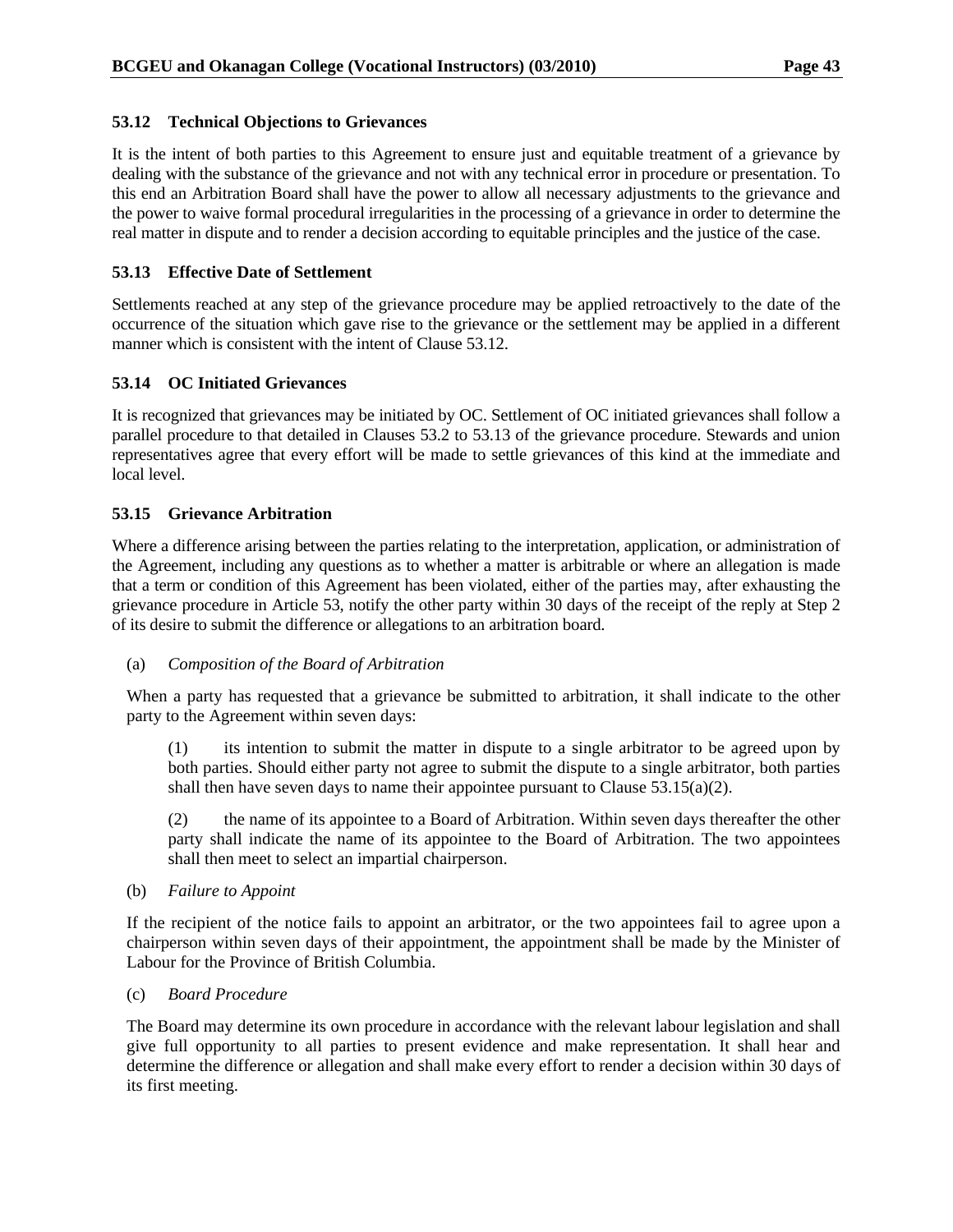#### (d) *Decision of Board*

The decision of the majority shall be the decision of the Board. Where there is no majority decision, the decision of the Chairperson shall be the decision of the Board. The written decision of the Arbitration Board shall be final, binding, and enforceable on the parties pursuant to the relevant labour legislation. The Board shall have the power to dispose of a discharge or discipline grievance by any arrangement which it deems just and equitable. However, the Board shall not have the power to change this Agreement.

#### (e) *Clarification of Board Decision*

Should the parties disagree as to the meaning of the Board's decision, either party may apply to the Chairperson of the Arbitration Board to reconvene the Board to clarify the decision, which it shall make every effort to do within seven days.

#### (f) *Expenses of Arbitration Board*

Each party shall pay:

- (1) the fees and expenses of the arbitrator it appoints;
- (2) one-half of the fees and expenses of the Chairperson.
- (g) *Amending the Time Limits*

The time limits fixed in the arbitration procedure may be altered by mutual consent of the parties but the same must be in writing.

# **ARTICLE 54 - GENERAL PROVISIONS**

#### **54.1 Hot Products**

(a) No employee covered by this Agreement shall be required to handle any product declared by the Canadian Labour Congress, or the BC Federation of Labour, to be a "*Hot Product*". A written list of such "*Hot Products*" shall be supplied by the Union before this clause comes into effect.

(b) No employee covered by this Agreement shall be required to do any work that would usually be done by another employee of OC who is engaged in strike action.

# **ARTICLE 55 - TERM OF AGREEMENT**

#### **55.1 Duration** (*Reference Common Agreement, Article 14*)

This Agreement, unless changed by mutual consent of both parties hereto, shall be in force and in effect for three years from and after the first day of April, 2007.

#### **55.2 Notice to Bargain**

(a) This Agreement may be opened for collective bargaining by either party giving written notice to the other party on or after December 31, 2009, but in any event, no later than midnight December 31, 2009.

(b) Where no notice is given by either party prior to December 31, 2009, both parties shall be deemed to have been given notice under this clause by December 31, 2009, and thereupon Article 55.3 of this Agreement applies.

(c) All notices on behalf of the Union shall be given by the President of the B.C. Government and Service Employees' Union and similar notices on behalf of OC shall be given by OC or its agent.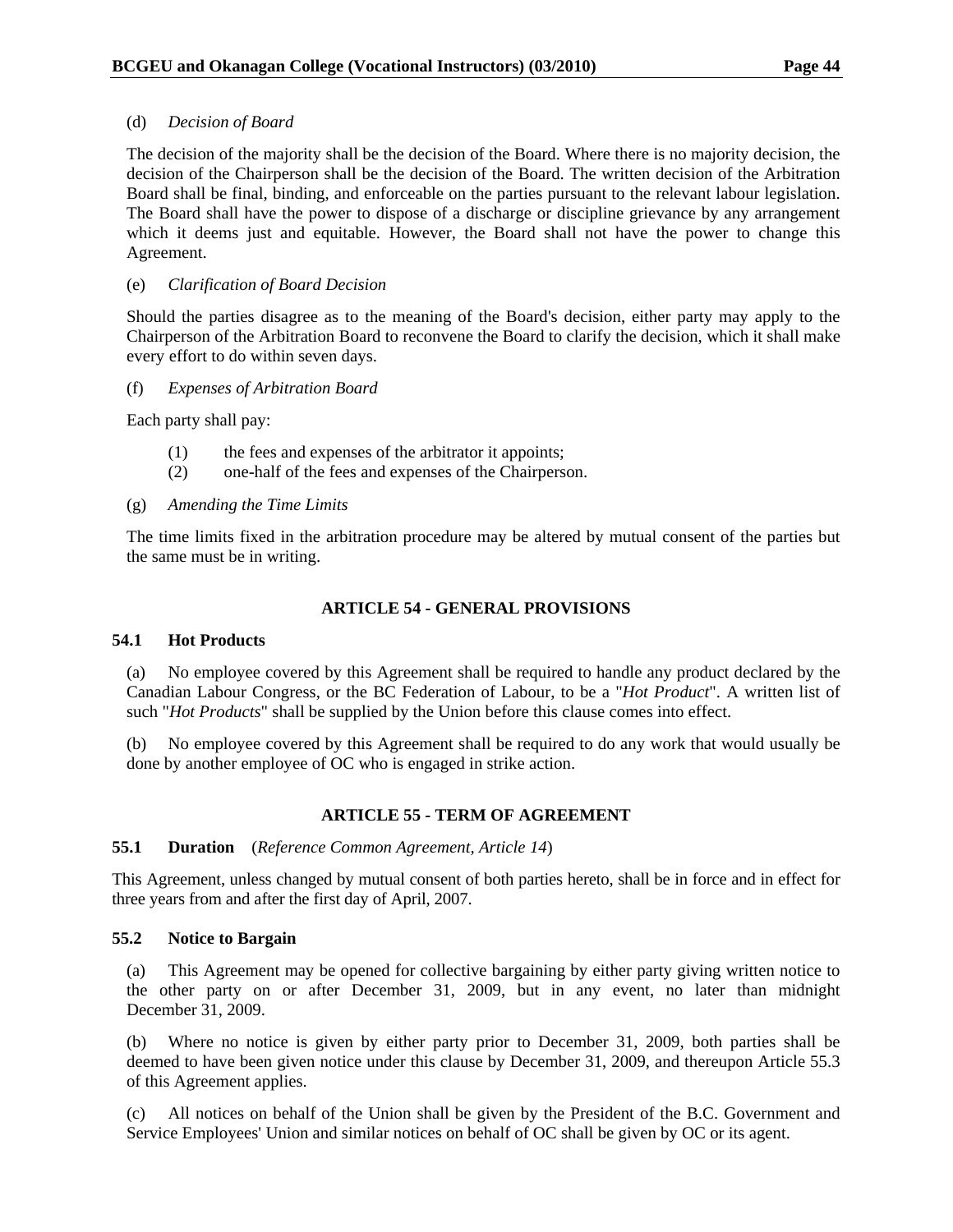# **55.3 Commencement of Bargaining**

Where a party to this Agreement has given notice under Clause 55.2 of this article the parties shall, within 10 days after the notice was given, commence collective bargaining.

#### **55.4 Changes in Agreement**

Any changes deemed necessary under this Agreement may be made by mutual agreement at any time during the life of this Agreement. Such agreed changes shall be incorporated into this Agreement as an addendum.

#### **55.5 Agreement to Continue in Force**

Both parties shall adhere fully to the terms of this Agreement during the period of bona fide collective bargaining.

IN WITNESS WHEREOF the Board of Okanagan College has caused the name and seal of Okanagan College Board hereto in the presence of the Chairman and the President of the College Board and the Union has caused these presents to be executed under the hands of its proper officers duly authorized in that behalf this  $\_\_\_\_\_\_\_\_\_\_\_\_\_\_\_\_\_\_\_\_\.\_200\_\_\_\_\_\_\_\_$ 

\_\_\_\_\_\_\_\_\_\_\_\_\_\_\_\_\_\_\_\_\_\_\_\_\_\_\_\_ \_\_\_\_\_\_\_\_\_\_\_\_\_\_\_\_\_\_\_\_\_\_\_\_\_\_\_\_\_

\_\_\_\_\_\_\_\_\_\_\_\_\_\_\_\_\_\_\_\_\_\_\_\_\_\_\_\_ \_\_\_\_\_\_\_\_\_\_\_\_\_\_\_\_\_\_\_\_\_\_\_\_\_\_\_\_\_\_

\_\_\_\_\_\_\_\_\_\_\_\_\_\_\_\_\_\_\_\_\_\_\_\_\_\_\_\_ \_\_\_\_\_\_\_\_\_\_\_\_\_\_\_\_\_\_\_\_\_\_\_\_\_\_\_\_\_\_\_

# **SIGNED ON BEHALF OF THE EMPLOYER: SIGNED ON BEHALF OF THE UNION:**

Jim Hamilton George Heyman President, Okanagan College President

Janet Shaw, Chair, Board of Governors Cam McRobb Okanagan College Chairperson, Vocational Instructors

Dr. Nick Rubidge Rob Wotherspoon

Chair, PSEA Staff Representative

Donna Lomas Chairperson, Okanagan College Negotiating Committee

\_\_\_\_\_\_\_\_\_\_\_\_\_\_\_\_\_\_\_\_\_\_\_\_\_\_\_\_

Chris Rawson, Manager, Employee& Labour Relations

\_\_\_\_\_\_\_\_\_\_\_\_\_\_\_\_\_\_\_\_\_\_\_\_\_\_\_\_\_

Dated: \_\_\_\_\_\_\_\_\_\_\_\_\_\_\_\_\_\_\_\_\_\_\_\_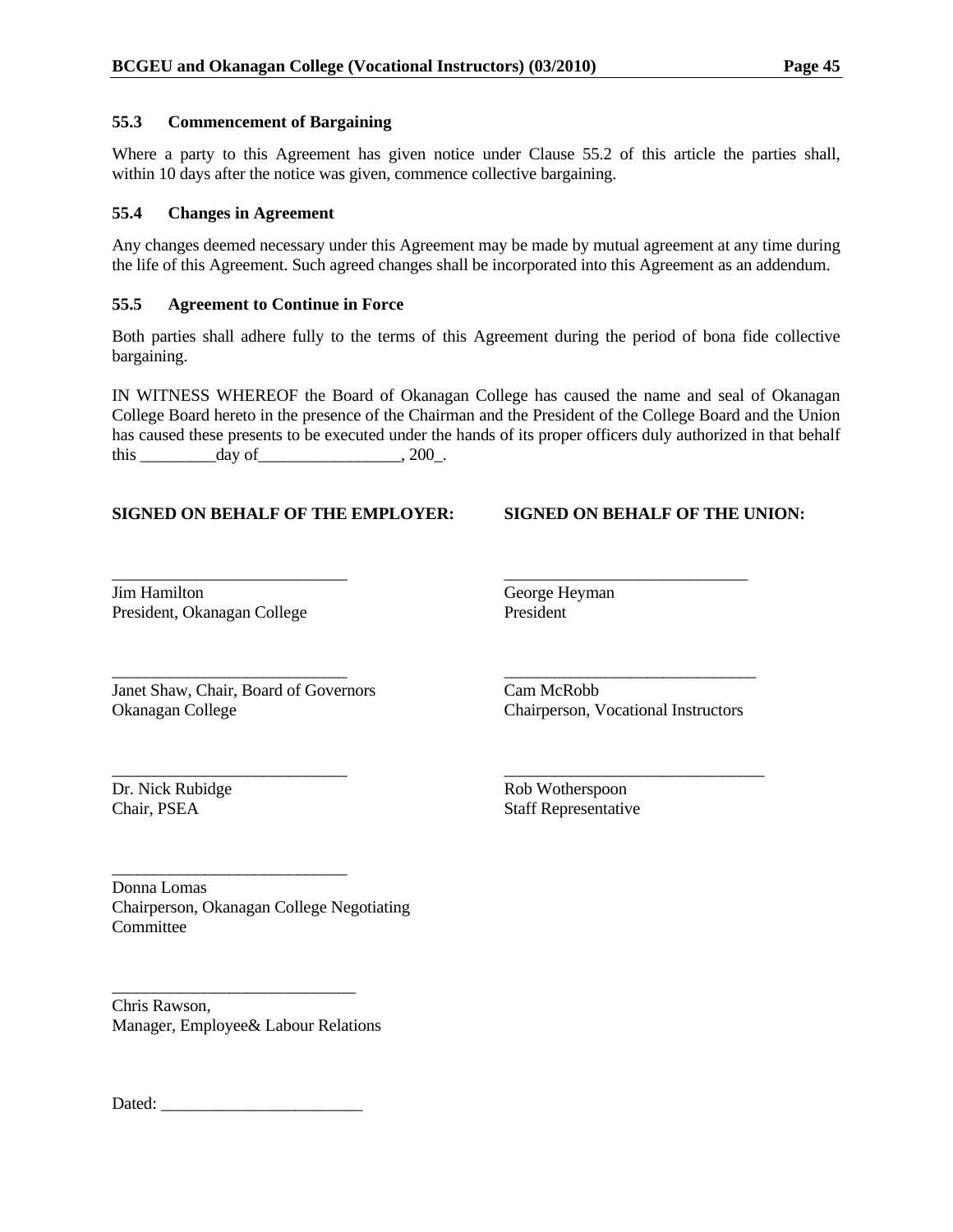# **APPENDIX A**

# PSEA Note: Please see revised Salary Grids on page 58

**Wage Scale** 

| April 01, 2007                                      |  |
|-----------------------------------------------------|--|
| Vocational Provincial Salary Scale with 2% Stipends |  |

| Step           | 2007/08 Annual   | 2007/08 Biweekly | 2007/08 Hourly |
|----------------|------------------|------------------|----------------|
|                | 78,729           |                  |                |
| $\,1\,$        | 1,575            | 3,088.61         | 51.48          |
|                | 80,304           |                  |                |
|                | 74,795           |                  |                |
| $\overline{2}$ | 1,496            | 2,934.26         | 48.90          |
|                | 76,291<br>69,671 |                  |                |
| 3              | 1,394            | 2,733.26         | 45.55          |
|                | 71,065           |                  |                |
|                | 66,819           |                  |                |
| $\overline{4}$ | 1,336            | 2,621.36         | 43.69          |
|                | 68,155           |                  |                |
|                | 64,372           |                  |                |
| 5              | 1,287            | 2,525.36         | 42.09          |
|                | 65,659           |                  |                |
|                | 61,925           |                  |                |
| 6              | 1,238            | 2,429.36         | 40.49          |
|                | 63,163           |                  |                |
|                | 59,477           |                  |                |
| $\overline{7}$ | 1,189            | 2,333.33         | 38.89          |
|                | 60,666           |                  |                |
|                | 57,030           |                  |                |
| 8              | 1,140            | 2,237.33         | 37.29          |
|                | 58,170           |                  |                |
| 9              | 54,583           |                  |                |
|                | 1,091<br>55,674  | 2,141.32         | 35.69          |
|                | 52,135           |                  |                |
| 10             | 1,042            | 2,045.29         | 34.09          |
|                | 53,177           |                  |                |
|                | 49,688           |                  |                |
| 11             | 933              | 1,949.29         | 32.49          |
|                | 50,681           |                  |                |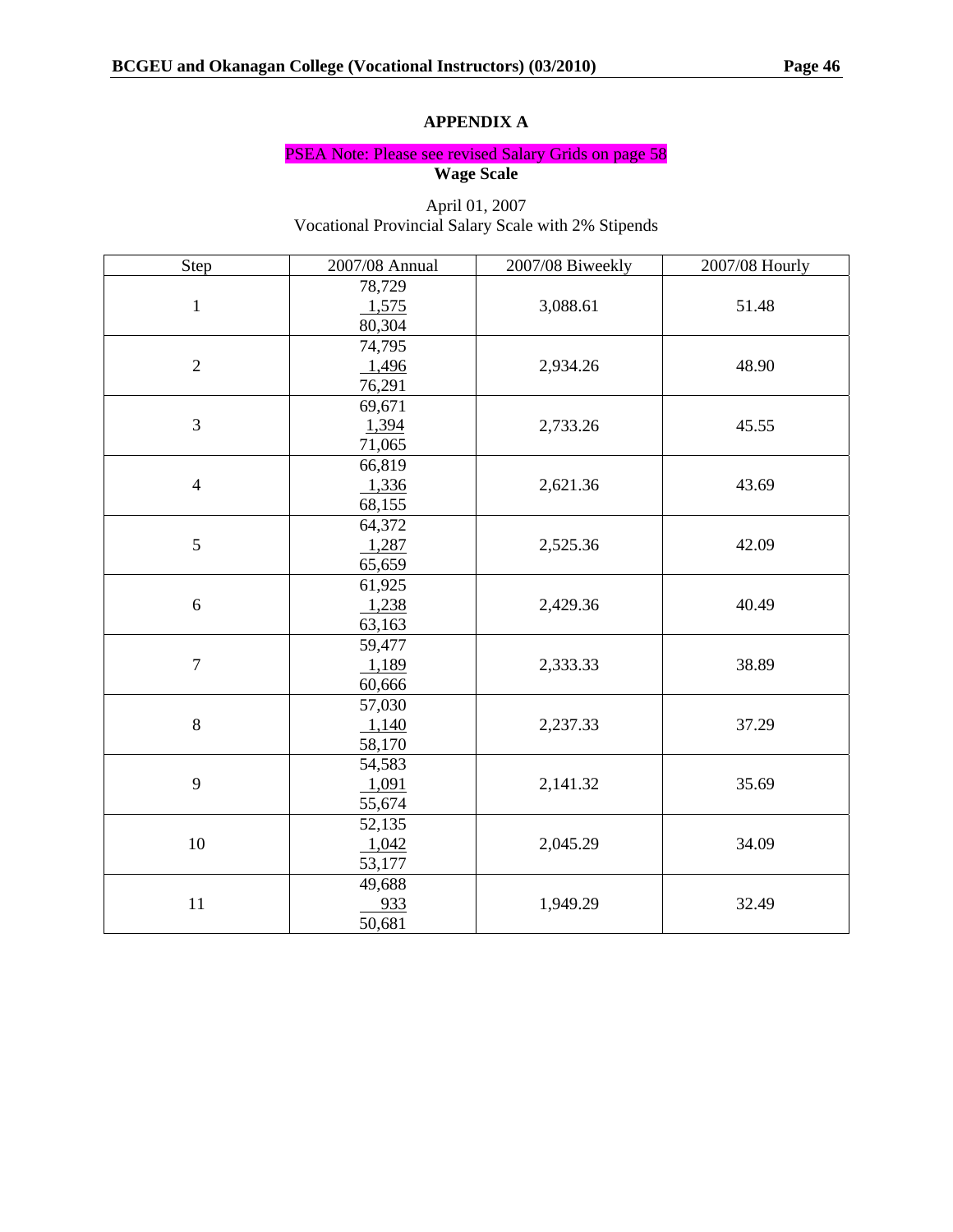# **April 01, 2008**

# **Vocational Provincial Salary Scale with 2% Stipends**

| Step           | 2008/09 Annual            | 2008/09 Biweekly | 2008/09 Hourly |
|----------------|---------------------------|------------------|----------------|
| $\mathbf{1}$   | 80,972<br>1,620<br>82,592 | 3,176.61         | 52.94          |
| $\overline{2}$ | 76,366<br>1,527<br>77,893 | 2,995.89         | 49.93          |
| 3              | 71,134<br>1,423<br>72,557 | 2,790.65         | 46.51          |
| $\overline{4}$ | 68,223<br>1,365<br>69,588 | 2,676.44         | 44.61          |
| 5              | 65,724<br>1,315<br>67,039 | 2,578.40         | 42.97          |
| $\sqrt{6}$     | 63,225<br>1,264<br>64,489 | 2,480.36         | 41.34          |
| $\overline{7}$ | 60,726<br>1,214<br>61,940 | 2,382.32         | 39.71          |
| $8\,$          | 58,228<br>1.164<br>59,392 | 2,284.32         | 38.07          |
| 9              | 55,729<br>1,114<br>56,843 | 2,186.28         | 36.44          |
| 10             | 53,230<br>1,064<br>54,294 | 2,088.24         | 34.80          |
| 11             | 50,731<br>1,014<br>51,745 | 1,990.20         | 33.17          |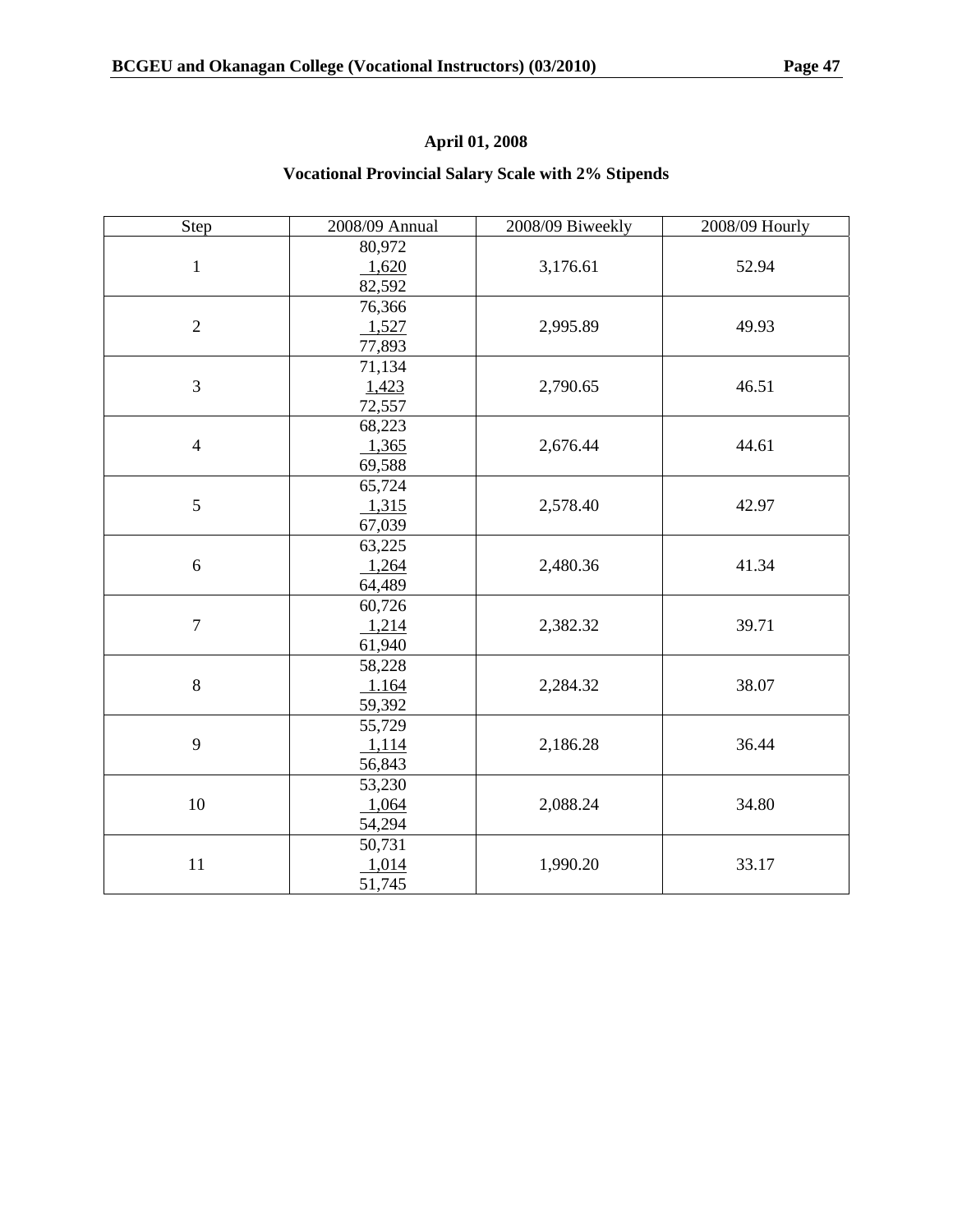| Step           | 2009/10 Annual            | 2009/10 Biweekly | 2009/10 Hourly |
|----------------|---------------------------|------------------|----------------|
| $\mathbf{1}$   | 83,231<br>1,665<br>84,896 | 3,265.23         | 54.42          |
| $\overline{2}$ | 77,970<br>1,559<br>79,529 | 3,058.82         | 50.98          |
| 3              | 72,628<br>1,452<br>74,080 | 2,849.23         | 47.49          |
| $\overline{4}$ | 69,655<br>1,393<br>71,048 | 2,732.62         | 45.54          |
| 5              | 67,104<br>1,342<br>68,446 | 2,632.54         | 43.88          |
| $\sqrt{6}$     | 64,553<br>1,291<br>65,844 | 2,532.46         | 42.21          |
| $\overline{7}$ | 62,002<br>1,240<br>63,242 | 2,432.38         | 40.54          |
| 8              | 59,450<br>1,189<br>60,639 | 2,332.26         | 38.87          |
| 9              | 56,899<br>1,138<br>58,037 | 2,232.18         | 37.20          |
| 10             | 54,348<br>1,087<br>55,435 | 2,132.10         | 35.54          |
| 11             | 51,797<br>1,036<br>52,833 | 2,032.02         | 33.87          |

**April 01, 2009 Vocational Provincial Salary Scale with 2% Stipend**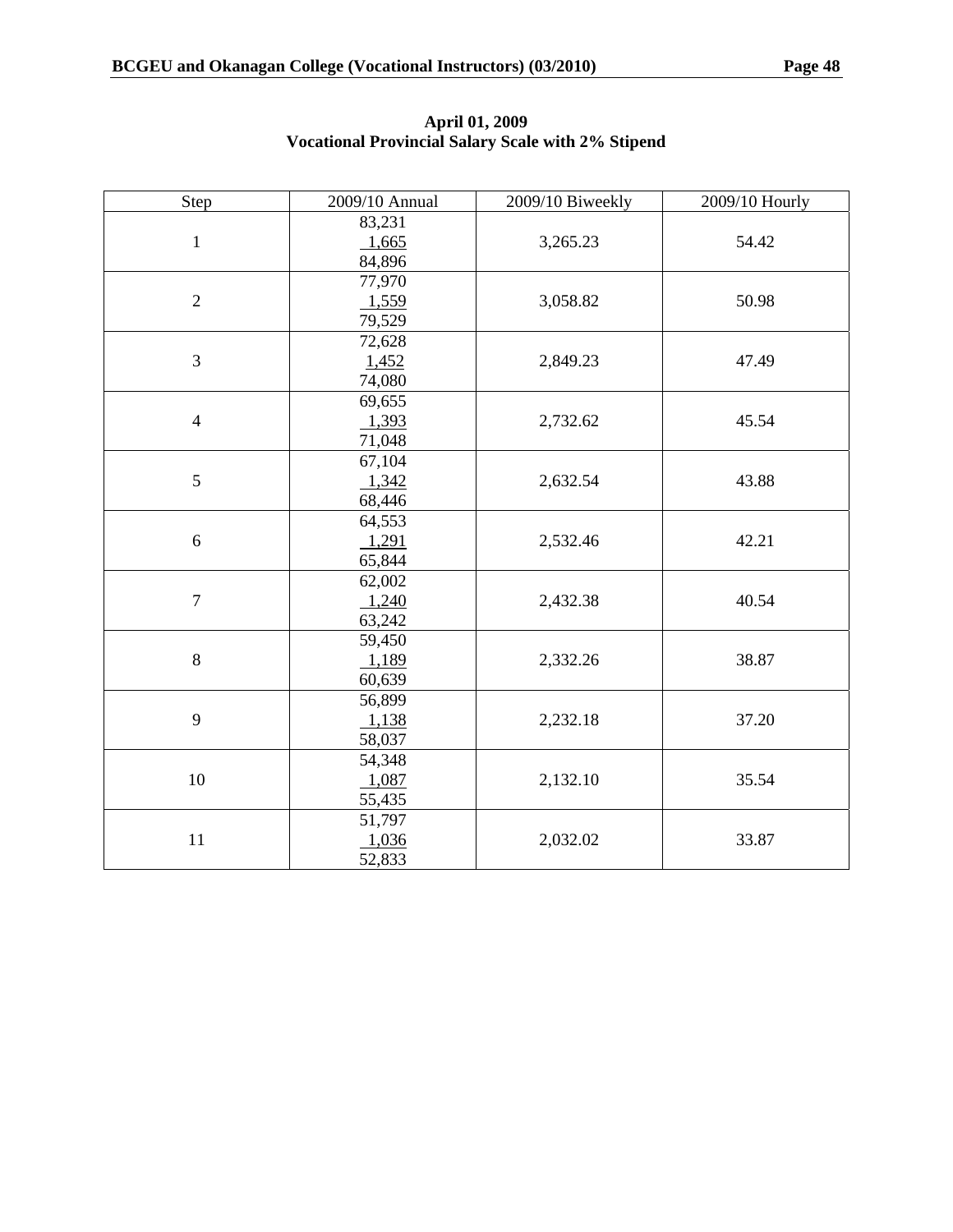#### **APPENDIX B - TRAINING PROGRAMS**

The programs referred to throughout this Agreement are designated as follows:

 Accounting/Payroll Assistant Adult Basic Education Adult Special Education Applied Business Technology Certified Dental Assistant Early Childhood Education English as a Second Language Home Support/Resident Care Attendant Human Service Worker Legal Access Certificate Legal Administrative Assistant Corporate and Conveyancing Legal Administrative Assistant Litigation Medical Secretary Program Medical/Dental Receptionist Occupational First Aid – Levels 2 and 3 Office Assistant Certificate Practical Nursing Therapist Assistant Travel Counsellor

Apprenticeship Programs

 Automotive Collision Repair Automotive Painting and Refinishing Automotive Prep Technician Automotive Service Technician **Carpentry**  Cooking Electrical Heavy Duty Equipment Mechanic Joiner Plumber Recreation Vehicle Service Technician Sheet Metal Worker Steel Fabricator

Entry Level Training

Aircraft Maintenance Engineer Automotive Collision Repair/Painting and Refinishing Automotive Service Advisor Automotive Service Technician Carpentry/Joinery CNC/Joinery Construction Assistant Culinary Arts Electrician pre-apprenticeship Gateway to Trades Heavy Duty/Commercial Transport Mechanics Horticulture pre-apprenticeship **Joinery** Outdoor Power Equipment Technician Plumbing **–** pre-apprenticeship Recreation Vehicle Technician Residential Construction Sheet Metal – pre-apprenticeship Steel Fabrication Trades and Technology Teacher Education (Trades component) Vehicle Detailer

Welding

- Level C
- Level B
- Level A
- Welder/Fitter

In the event the name of a program listed in this Appendix is changed in the OC calendar, then this Appendix will be automatically amended to reflect the new program name.

The College will continue to provide the Union with information regarding plans for the offering of new vocational programs that are defined by Clause 3.1(b), as these are developed. The parties agree that each year, at the October and April meetings of the Joint Union /Management Committee (JUMC), the list of programs will be reviewed and, where necessary, revised.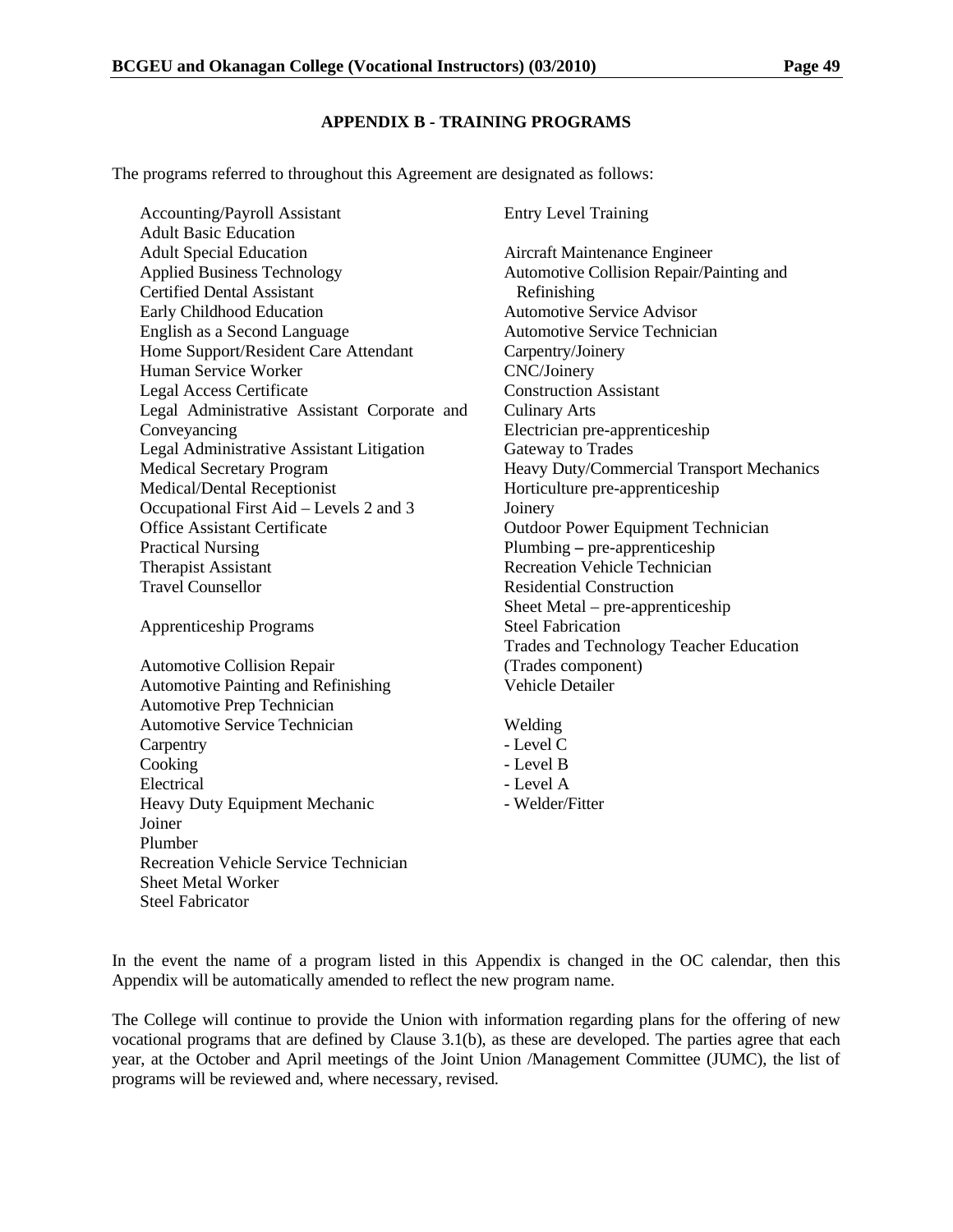# **DEAN, VICE-PRESIDENT OR PRESIDENT APPLICATION FOR ATTACHED APPOINTMENT AS INSTRUCTOR**

**1.** A full-time, regular position as an instructor in a specified program shall be available to a Dean**,**  Vice-President or President under the provisions of this Letter of Understanding.

#### **2. Incumbent Deans, Vice-Presidents or President**

(a) An incumbent Dean, Vice-President or President shall have the opportunity to apply for an attached appointment as an Instructor, subject to the process outlined below, until February 28, 2008. The right to apply terminates upon that date.

(b) Notwithstanding 4 below, an incumbent Dean, Vice-President or President who exercises this right to apply shall be placed on the seniority list as of the date of the Review Committee recommendation in Clause  $3(a)(2)$  below.

#### **3. Review Process for Attached Appointment**

(a) An applicant for an attached appointment includes incumbent administrators as outlined in 2 above and designated candidates for the position of Dean, Vice-President or President.

(b) Applicants shall be interviewed for an instructor appointment and his or her suitabilities shall be assessed by a review committee established in accordance with Clause 11(c).

(1) The Review Committee shall base their recommendation on the criteria determined under Clause 11(b) provided:

(i) the educational plan includes work for which the candidate is qualified;

(ii) the educational plan for the appropriate Department will not require modification solely to accommodate the candidate being hired in the instructor appointment;

(iii) the candidate meets the qualifications for an instructor appointment in the program area.

(2) Review committees shall submit their recommendations of the suitability of the applicant for an attached appointment of instructor to the President in the case of a new Dean, or Vice-President, or to the OC Board in the case of a new President.

(3) If the Review Committee deems the candidate(s) to be unsuitable for an instructor appointment, or if the educational plan for the appropriate Department will require modification solely to accommodate the appointment of the Dean**,** Vice-President or President, the Committee shall forward the reason to the Administrative Selection Committee or Vice-President or the OC Board as relevant within three days of the review.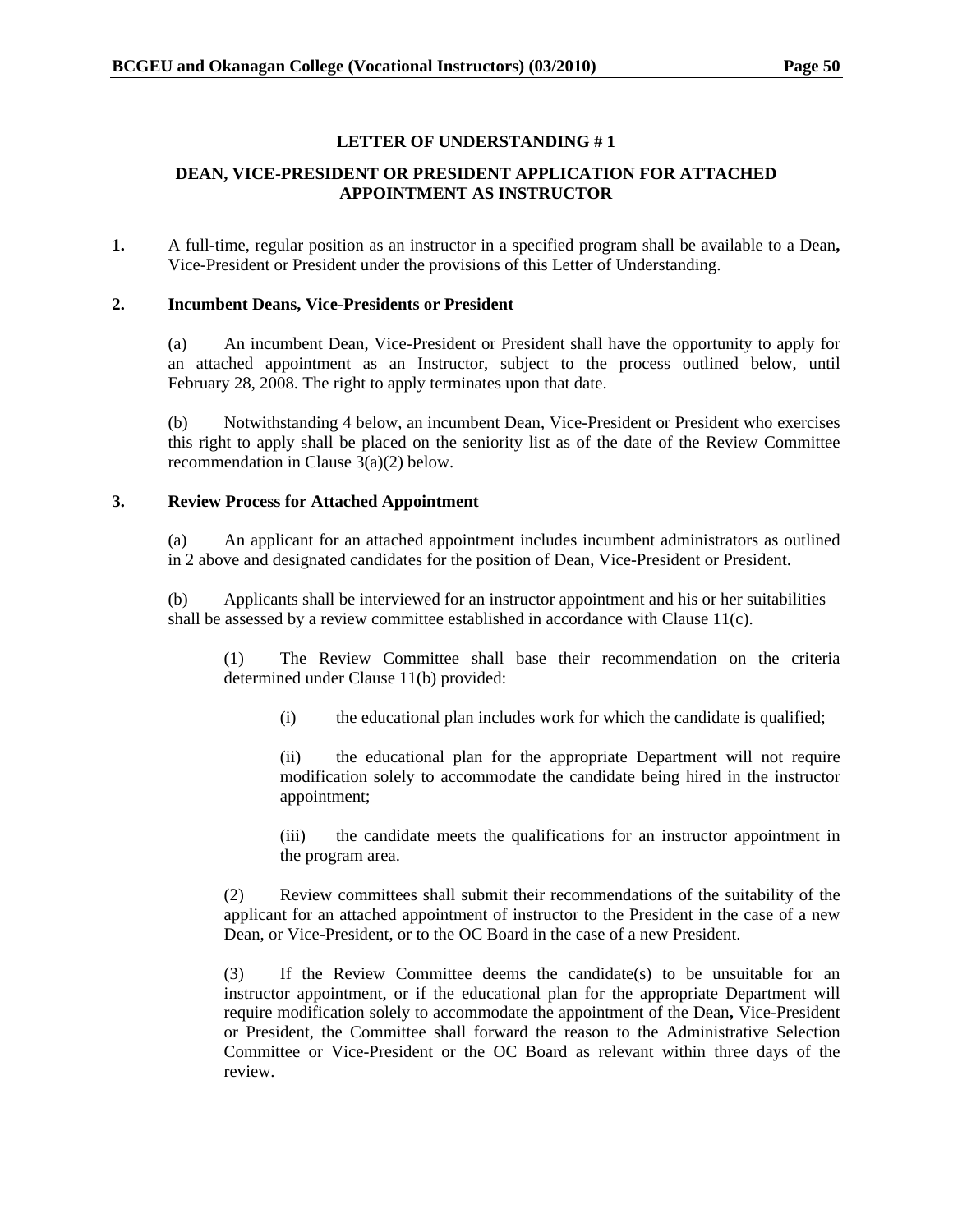(4) The failure of a member or members of the Instructional Review Committee to attend meetings of the Instructional Committee shall not invalidate the recommendations of the Committee.

# **4. Date of Appointment as Instructor**

(a) A Dean, Vice-President, or President with an attached appointment who wishes to assume the position of instructor shall advise OC and the Union, in writing, no later than July  $1<sup>st</sup>$ of the calendar year preceding the calendar year in which the change will take place.

(b) A Dean**,** Vice-President, or President who wishes to assume the position of instructor at the end of the College year shall have five years service with OC as a Dean or President prior to assuming the instructor position.

(c) The effective date of the change will be July  $1<sup>st</sup>$  of any given year.

# **5. Seniority**

A Dean, Vice-President or President who assumes the position of Instructor shall be placed on the seniority list as of the initial date of appointment as Instructor.

# **6. Probation**

A Dean, Vice-President, or President who assumes a position of instructor shall subsequently fulfil the normal probationary requirements for the instructor appointment. A Dean, Vice-President, or President who was an instructor at Okanagan College before becoming a Dean, Vice-President, or President shall not have to repeat a probationary period for the instructor appointment, provided a probationary period as instructor was completed previously.

# **7. Reduction**

OC will not reduce regular instructional positions in the incumbent's area in the year a Dean, Vice-President, or President assumes a position of instructor.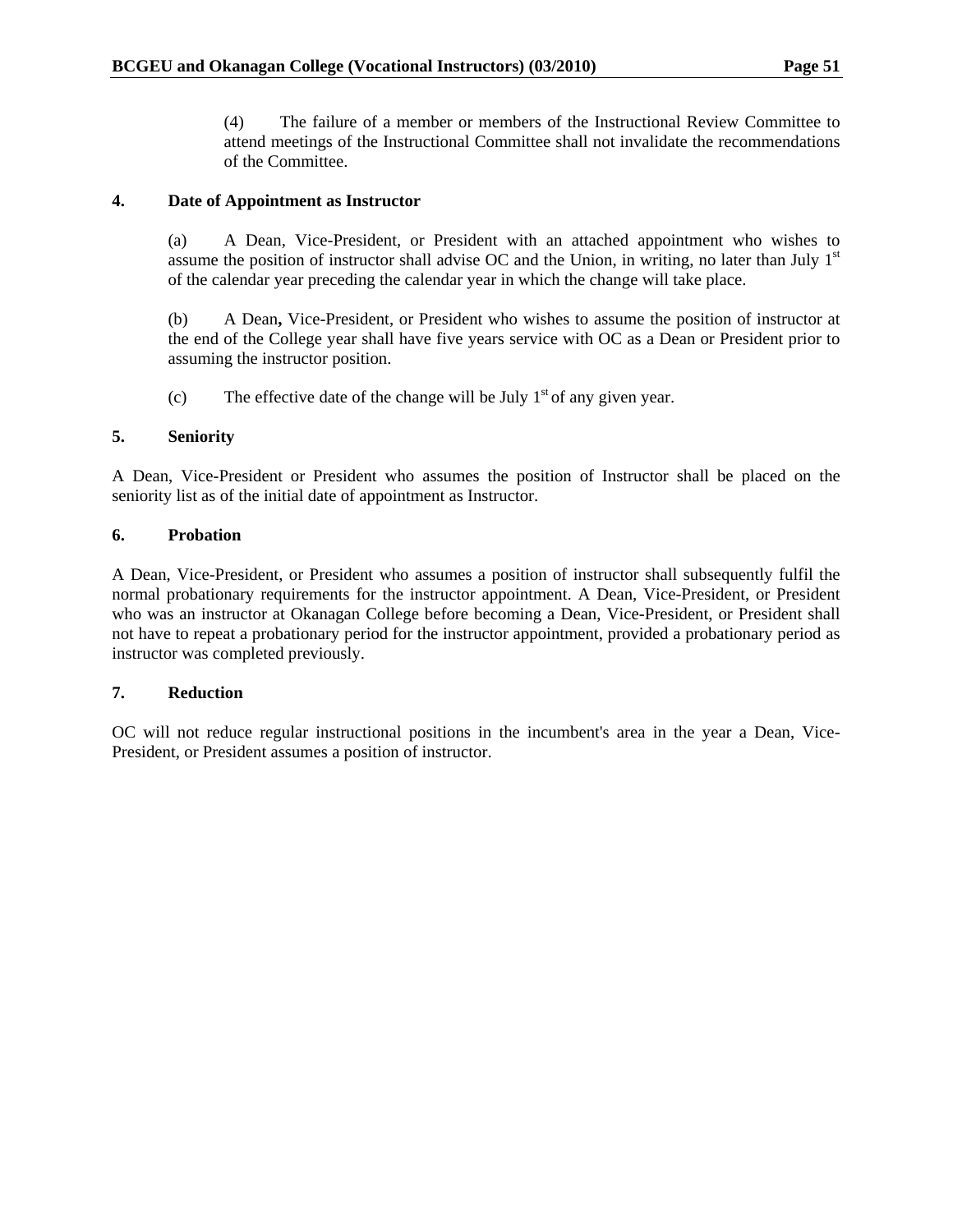# **CODE OF CONDUCT FOR BCGEU INSTRUCTOR / STUDENT RELATIONS**

Okanagan College and the BCGEU, Local 707 Vocational Instructors are committed to fostering an academic environment in which instructors and students can expect to be treated with honesty, integrity, fairness, and respect. Vocational Instructors have an obligation, in carrying out their professional duties, to promote this environment, and to strive to avoid situations of perceived bias, as well as an obligation to respect and maintain their right of academic freedom.

1. A vocational instructor shall be fair to his or her students, particularly in evaluating them or when acting as a referee.

2. A vocational instructor shall not exploit his or her professional relationships with students for personal gain.

3. A vocational instructor shall not initiate or acquiesce in a sexual or romantic relationship with a student who is, or who can reasonably be expected to be, enrolled in his or her class or otherwise subject to his or her direct supervision, evaluation or counselling.

4. Where a vocational instructor and a student over whom he or she has a direct supervisory or evaluative role were or are in a close personal relationship, such as a familial relationship, a close commercial or business relationship, or a previous romantic or sexual relationship, such that there may reasonably be perceived to be a conflict of interest or possible bias, the vocational instructor shall inform his or her designated supervisor of the potential conflict of interest. Where appropriate, the designated supervisor will make alternate arrangements.

5. Where a vocational instructor has been given a work assignment that involves a direct supervisory or evaluative role with a student with whom a continuing sexual or romantic relationship exists, the vocational instructor shall inform his or her designated supervisor of the potential conflict of interest. Where appropriate, the designated supervisor will make alternate arrangements.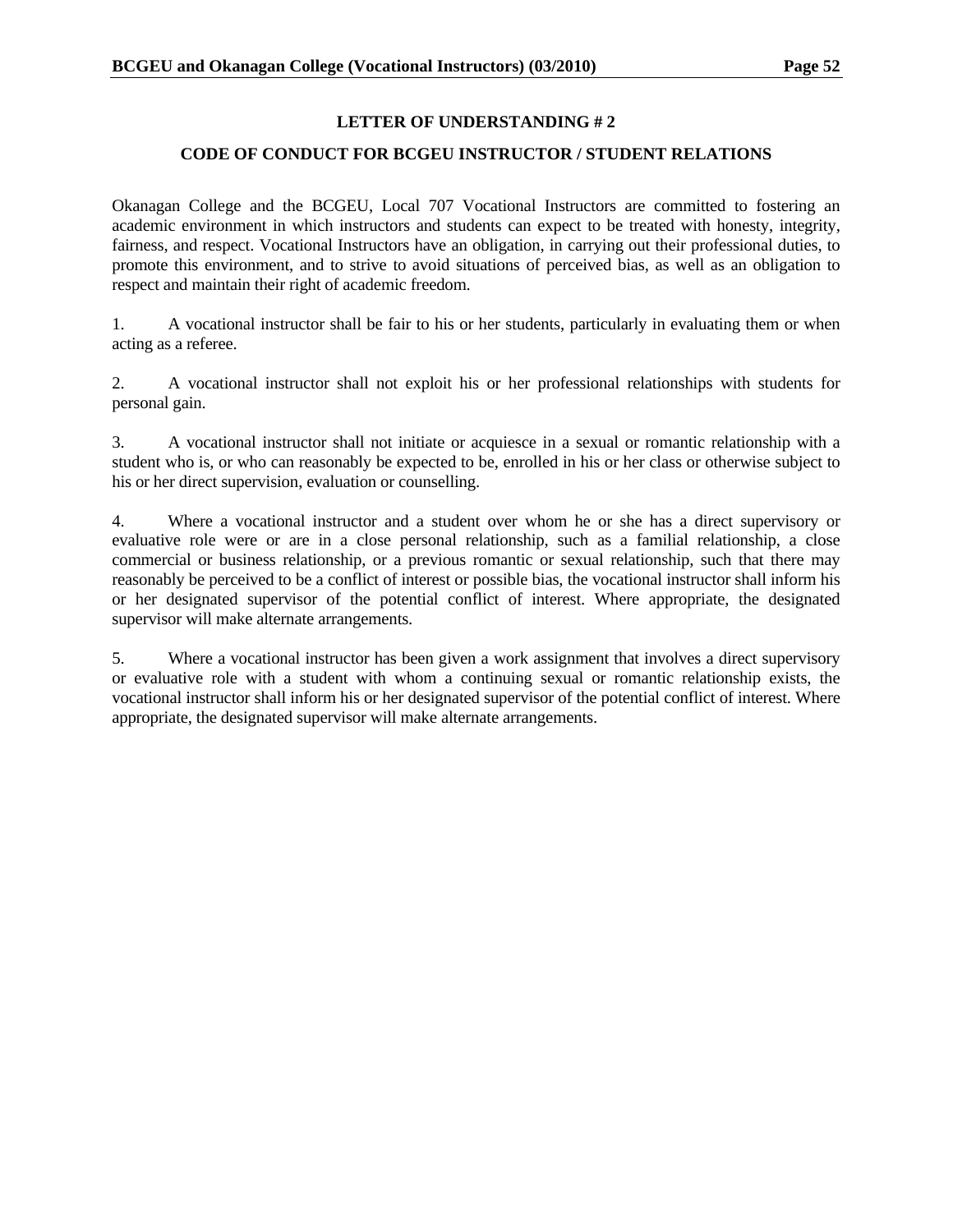#### **REVISED SCHEDULE IN CONSTRUCTION TRADES**

This Letter of Understanding establishes guidelines to cover the implementation of a pilot project on a revised workweek and workday (the "*revised schedule*") for the Apprentices and Entry Level Trades (ELT) students in the Construction Trades Department.

1. The duration of the pilot project will be approximately one year starting from the date of implementing the revised schedule which is based on a 7.5 hour workday and 4 day workweek. The implementation date is October 16, 2006.

2. No other departments within the Faculty of Trades and Apprenticeship will alter their current schedules or engage in discussions to alter their current schedules until the expiry date of the project.

3. An evaluation of the project will occur within 30 days of its expiry. This evaluation will include input, in a format agreed by the parties, from the following groups: Administration, Instructional, Support Staff and Students.

4. Either party reserves the right to cancel the pilot project by providing two weeks notice of cancellation to the involved parties in writing.

5. This Letter of Understanding is without prejudice or precedent. It expires on October 19, 2007.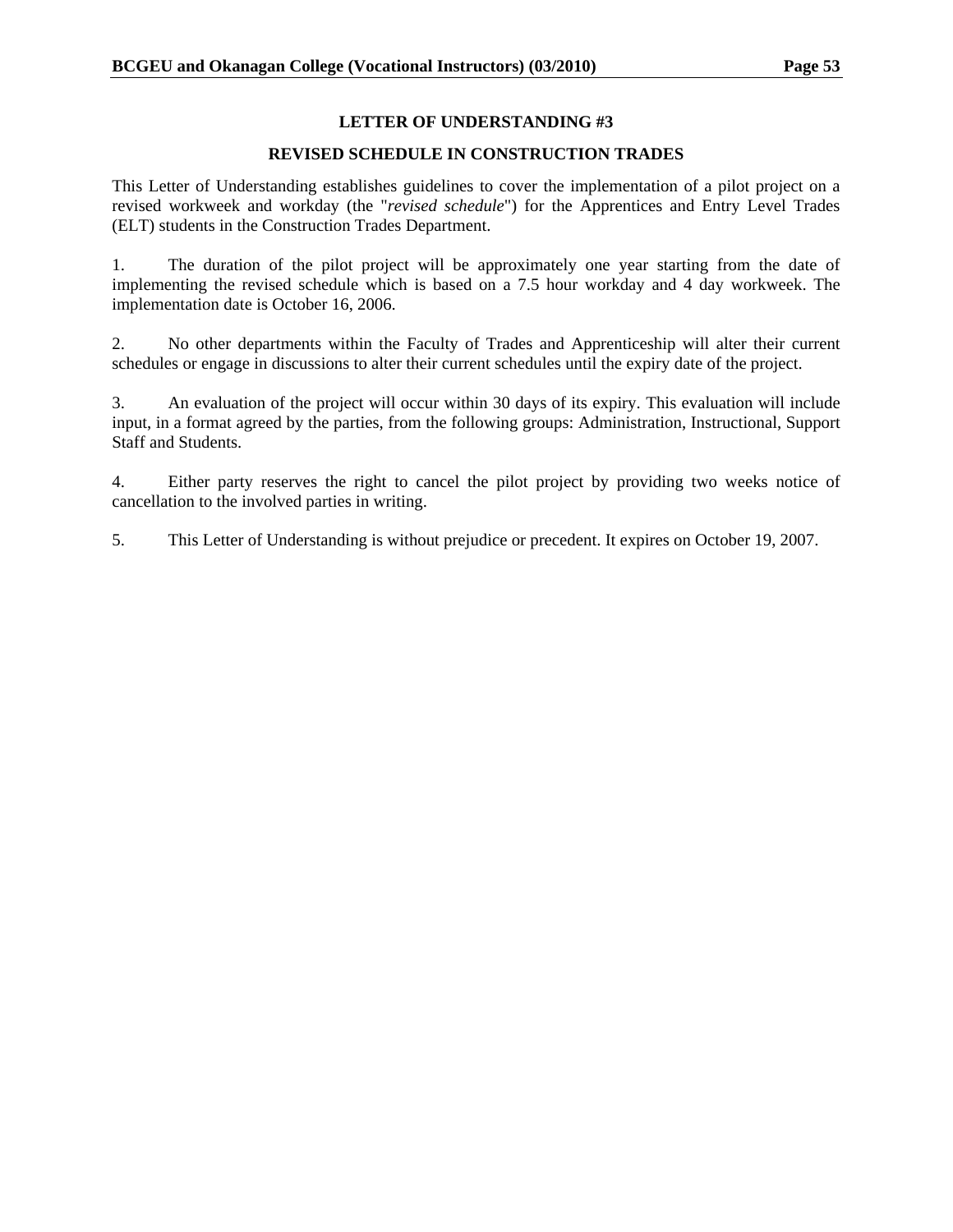# **SAFETY FOOTWEAR REPLACEMENT**

For the purpose of implementing Article 19 – Health and Safety Equipment of the Common Agreement, the parties agree as follows:

1. Full reimbursement of safety footwear shall only occur once every two years with no dollar limit attached.

2. Where such footwear fails prematurely due to conditions of employment, the Employer may replace the footwear at its discretion before the expiry of the two year period. In this event, future replacement of footwear will begin from the new replacement dates.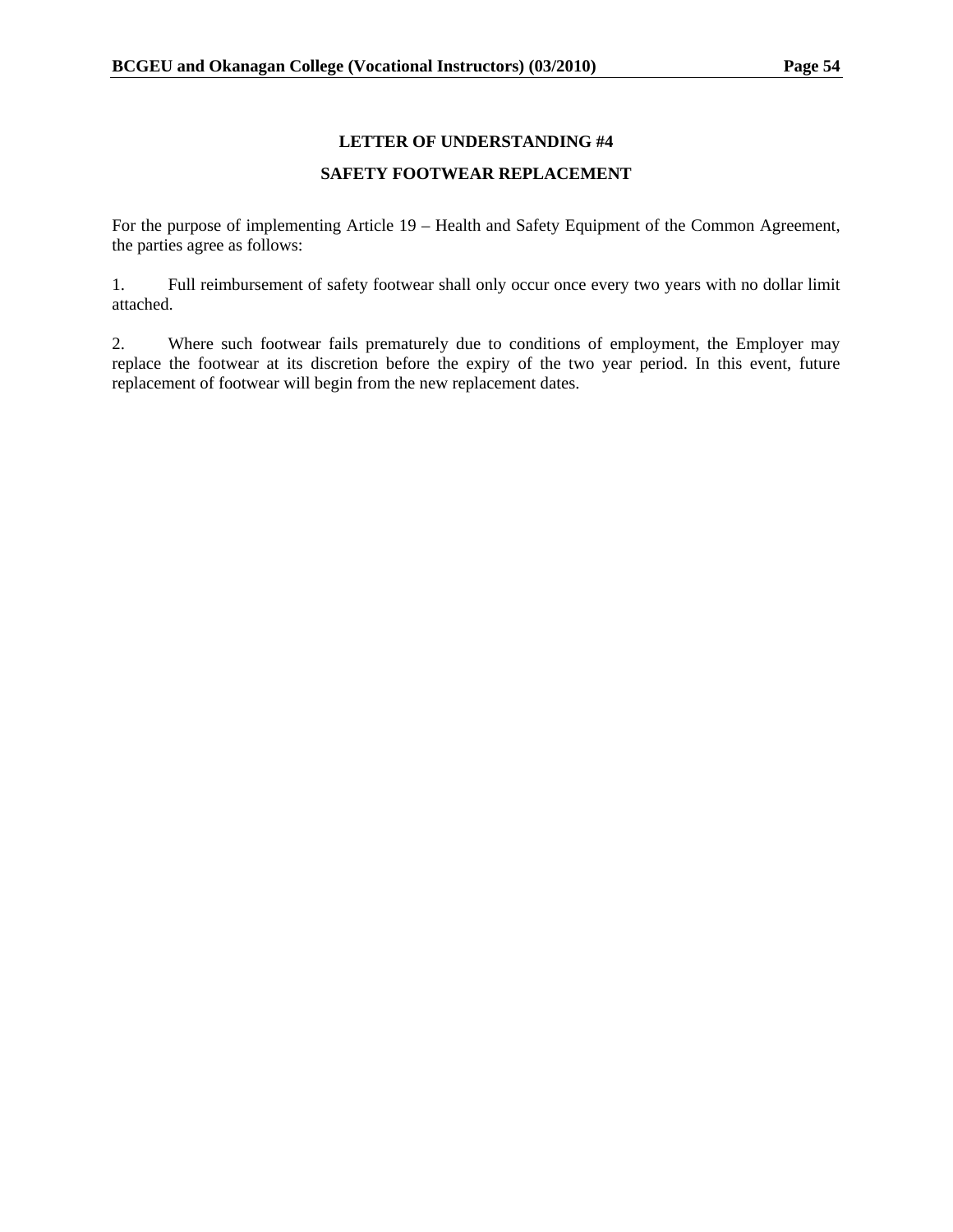# **SALARY STIPENDS**

The following stipend shall apply to each step of the salary scale in accordance with the Letter of Understanding on Salary Stipends in the April 1, 2007 to March 31, 2010 Common Agreement.

The stipend is deemed to be salary for pension and all other purposes.

| Step           | 2007/08 | 2008/09 | 2009/10 |
|----------------|---------|---------|---------|
|                |         |         |         |
|                | \$1575  | \$1620  | \$1665  |
| $\overline{2}$ | \$1496  | \$1527  | \$1559  |
| 3              | \$1394  | \$1423  | \$1452  |
| $\overline{4}$ | \$1336  | \$1365  | \$1393  |
| 5              | \$1287  | \$1315  | \$1342  |
| 6              | \$1238  | \$1264  | \$1291  |
| 7              | \$1189  | \$1214  | \$1240  |
| 8              | \$1140  | \$1164  | \$1189  |
| 9              | \$1091  | \$1114  | \$1138  |
| 10             | \$1042  | \$1064  | \$1087  |
| 11             | \$993   | \$1014  | \$1036  |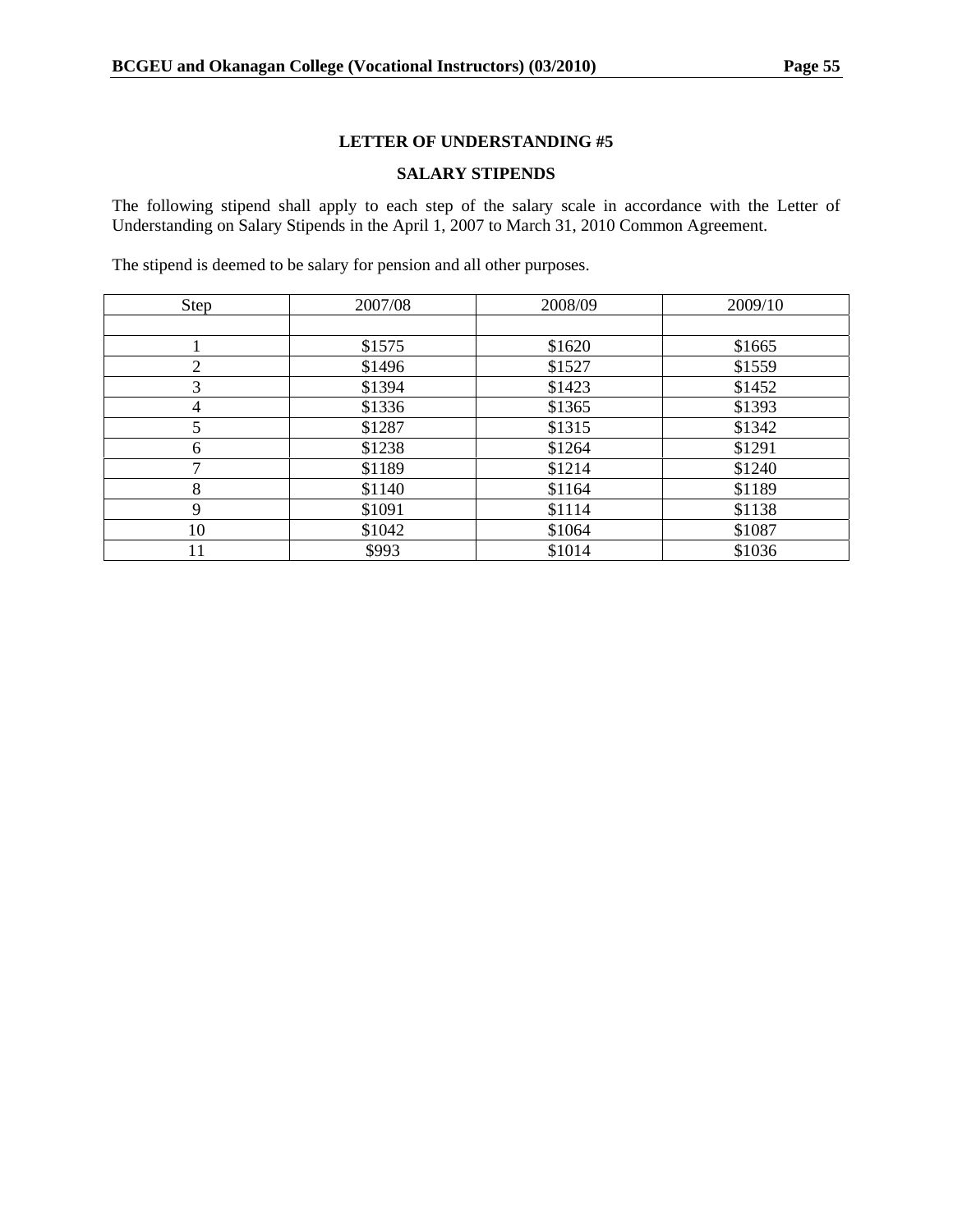# **APPENDIX C**

#### **BARGAINING COMMITTEE**

#### **Representing OC:**

Donna Lomas, Chairperson Chris Rawson, Spokesperson Rob Huxtable, Committee Member John Haller, Committee Member Diane Adair, Committee Member

#### **Representing the BCGEU:**

Cam McRobb, Bargaining Unit Chairperson Rob Wotherspoon, Staff Representative/Spokesperson Dan Chetner, Committee Member Dean Nutter, Committee Member Karen Sansom, Committee Member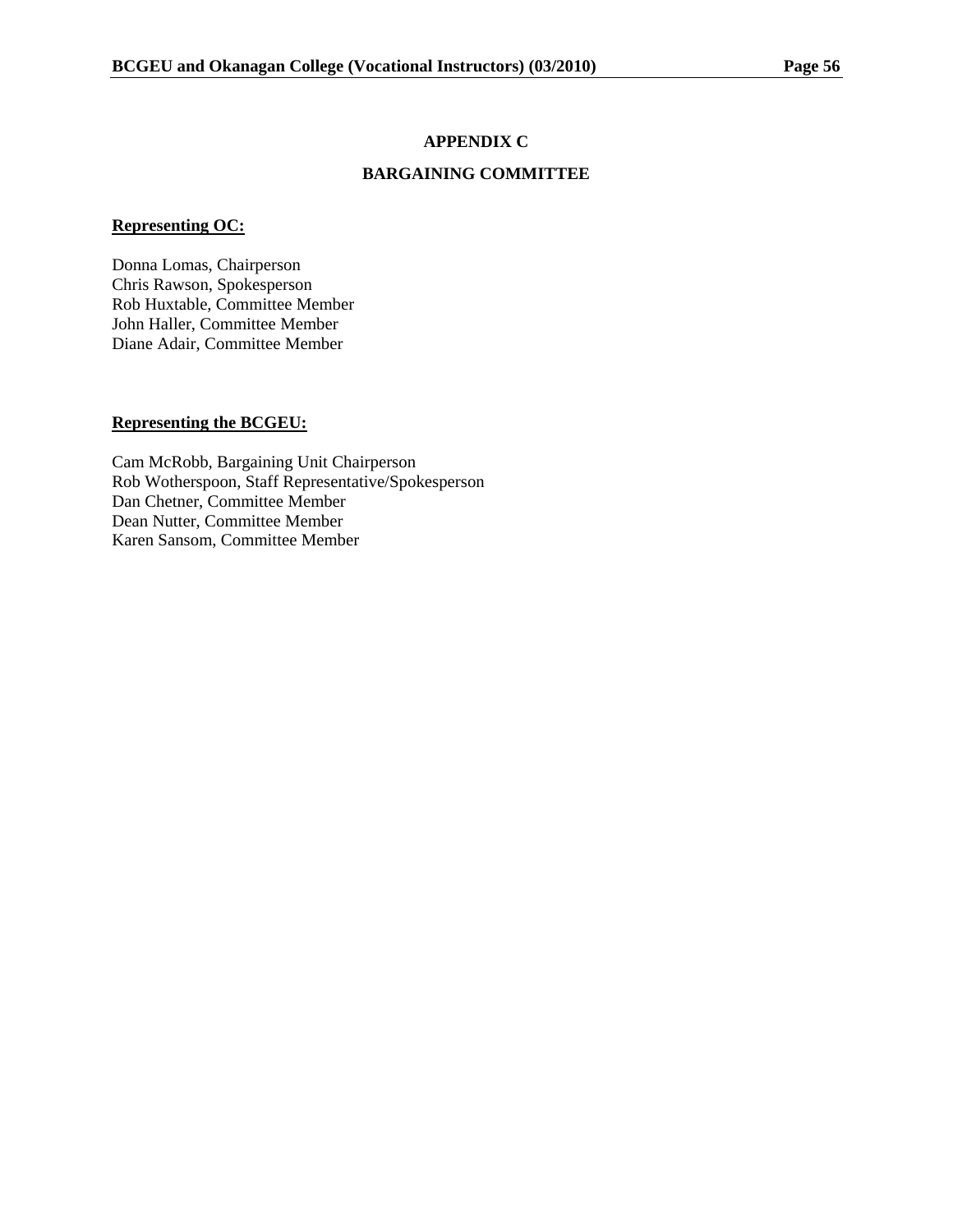# **APPENDIX D**

# **COMMON AGREEMENT**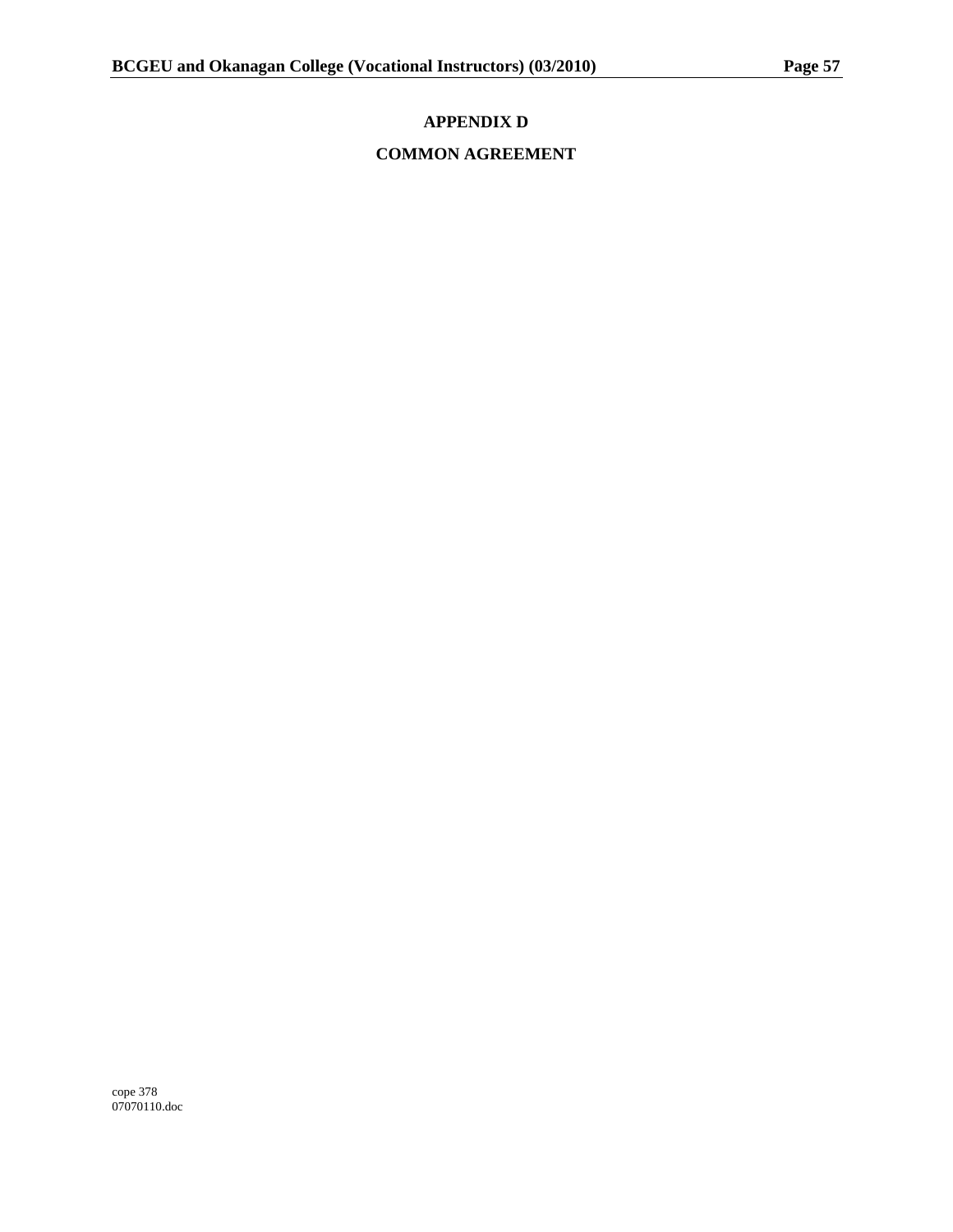| <b>Step</b>               | 2007/2008<br>Annual | 2007/2008<br><b>Bi-weekly</b> | 2007/2008<br>Hourly |
|---------------------------|---------------------|-------------------------------|---------------------|
|                           | 78,729              |                               |                     |
| $\mathbf{1}$              | 1,575               |                               |                     |
|                           | 80,304              | 3,088.62                      | 51.48               |
|                           | 74,795              |                               |                     |
| $\overline{2}$            | 1,496               |                               |                     |
|                           | 76,291              | 2,934.27                      | 48.90               |
|                           | 69,671              |                               |                     |
| $\ensuremath{\mathsf{3}}$ | 1,393               |                               |                     |
|                           | 71,064              | 2,733.23                      | 45.55               |
|                           | 66,819              |                               |                     |
| $\overline{\mathbf{4}}$   | 1,336               |                               |                     |
|                           | 68,155              | 2,621.35                      | 43.69               |
| $\mathbf 5$               | 64,372              |                               |                     |
|                           | 1,287               |                               |                     |
|                           | 65,659              | 2,525.35                      | 42.09               |
| 6                         | 61,925              |                               |                     |
|                           | 1,239               |                               |                     |
|                           | 63,164              | 2,429.38                      | 40.49               |
|                           | 59,477              |                               |                     |
| $\boldsymbol{7}$          | 1,190               |                               |                     |
|                           | 60,667              | 2,333.35                      | 38.89               |
|                           | 57,030              |                               |                     |
| 8                         | 1,141               |                               |                     |
|                           | 58,171              | 2,237.35                      | 37.29               |
|                           | 54,583              |                               |                     |
| 9                         | 1,092               |                               |                     |
|                           | 55,675              | 2,141.35                      | 35.69               |
|                           | 52,135              |                               |                     |
| $10$                      | 1,043               |                               |                     |
|                           | 53,178              | 2,045.31                      | 34.09               |
|                           | 49,668              |                               |                     |
| 11                        | 1,014               |                               |                     |
|                           | 50,682              | 1,949.31                      | 32.49               |

#### **VOCATIONAL Vocational Provincial Salary Scale with 2% Stipends Effective April 01, 2007**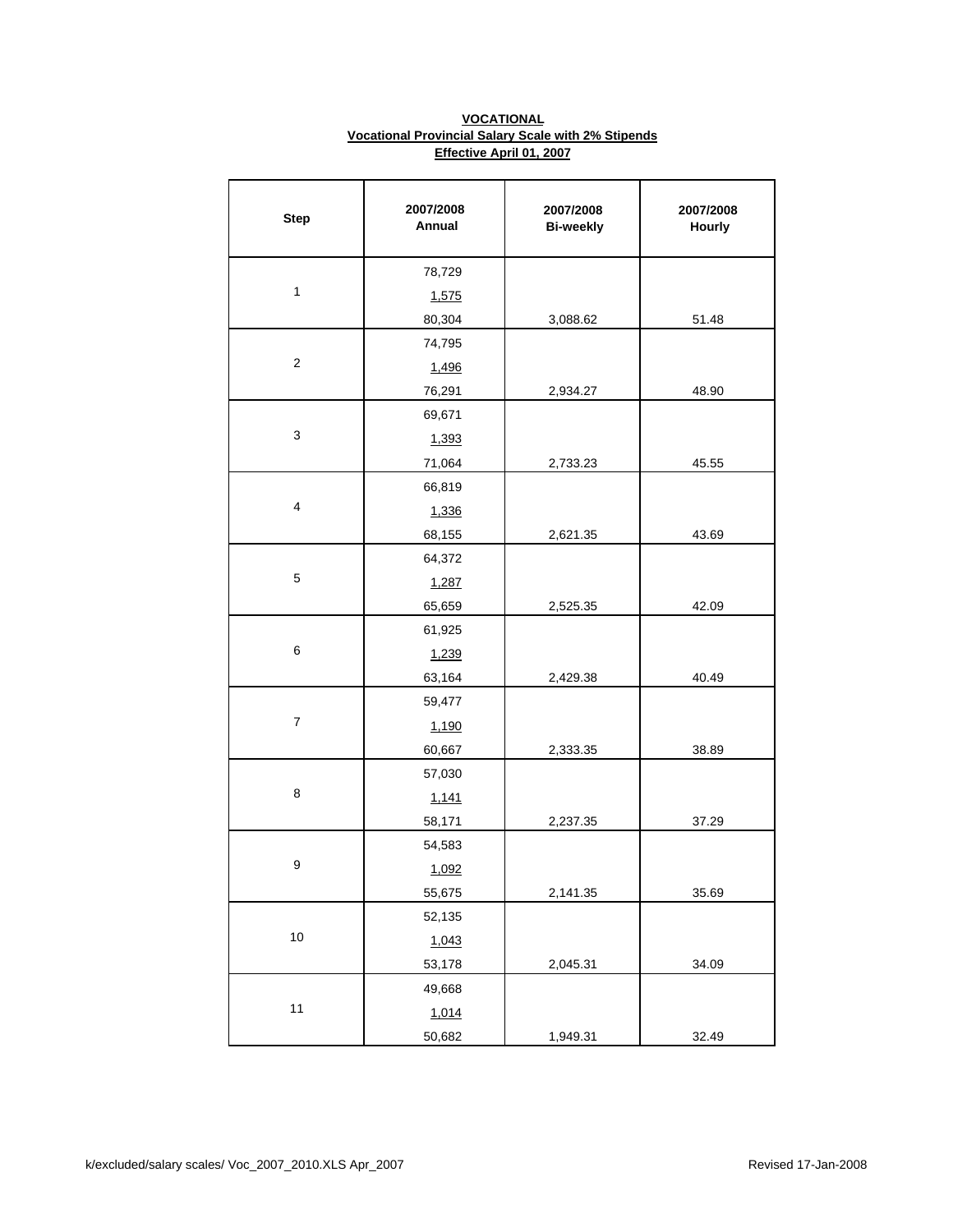<span id="page-66-0"></span>

| <b>Step</b>             | 2008/2009<br>Annual | 2008/2009<br><b>Bi-weekly</b> | 2008/2009<br>Hourly |
|-------------------------|---------------------|-------------------------------|---------------------|
|                         | 80,972              |                               |                     |
| 1                       | 1,619               |                               |                     |
|                         | 82,591              | 3,176.58                      | 52.94               |
|                         | 76,366              |                               |                     |
| $\overline{2}$          | 1,527               |                               |                     |
|                         | 77,893              | 2,995.88                      | 49.93               |
|                         | 71,134              |                               |                     |
| $\mathsf 3$             | 1,423               |                               |                     |
|                         | 72,557              | 2,790.65                      | 46.51               |
|                         | 68,223              |                               |                     |
| $\overline{\mathbf{4}}$ | 1,364               |                               |                     |
|                         | 69,587              | 2,676.42                      | 44.61               |
|                         | 65,724              |                               |                     |
| 5                       | 1,314               |                               |                     |
|                         | 67,038              | 2,578.38                      | 42.97               |
| $\,6$                   | 63,225              |                               |                     |
|                         | 1,265               |                               |                     |
|                         | 64,490              | 2,480.38                      | 41.34               |
|                         | 60,726              |                               |                     |
| $\boldsymbol{7}$        | 1,215               |                               |                     |
|                         | 61,941              | 2,382.35                      | 39.71               |
|                         | 58,228              |                               |                     |
| 8                       | 1,165               |                               |                     |
|                         | 59,393              | 2,284.35                      | 38.07               |
| 9                       | 55,729              |                               |                     |
|                         | 1,115               |                               |                     |
|                         | 56,844              | 2,186.31                      | 36.44               |
|                         | 53,230              |                               |                     |
| 10                      | 1,065               |                               |                     |
|                         | 54,295              | 2,088.27                      | 34.80               |
|                         | 50,731              |                               |                     |
| 11                      | 1,015               |                               |                     |
|                         | 51,746              | 1,990.23                      | 33.17               |

#### **VOCATIONAL Vocational Provincial Salary Scale with 2% Stipends Effective April 01, 2008**